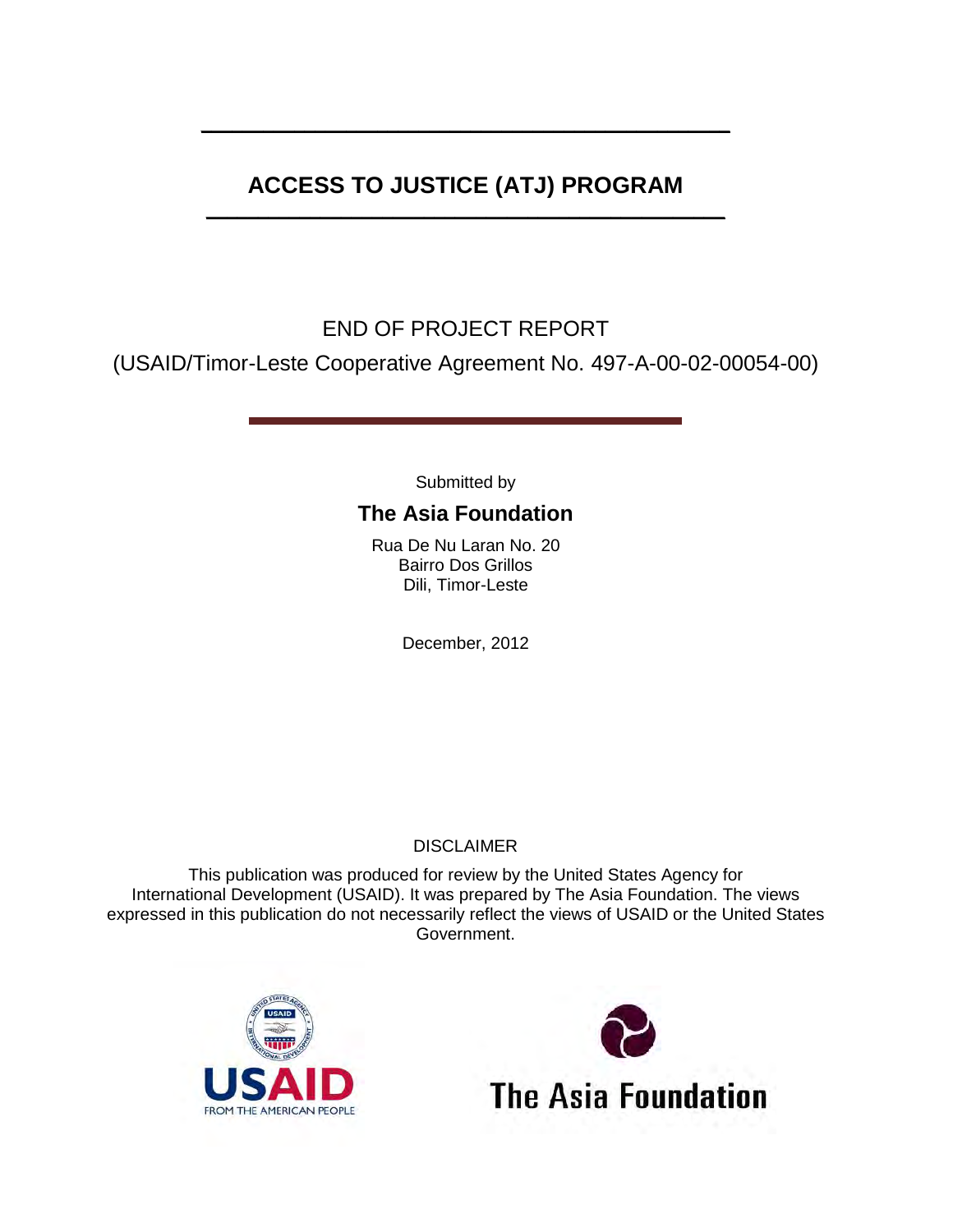# **CONTENTS**

|    | Introduction: Country context and program operating environment7             |  |  |  |  |
|----|------------------------------------------------------------------------------|--|--|--|--|
| А. |                                                                              |  |  |  |  |
| В. |                                                                              |  |  |  |  |
| C. |                                                                              |  |  |  |  |
| D. |                                                                              |  |  |  |  |
| Е. |                                                                              |  |  |  |  |
| F. |                                                                              |  |  |  |  |
|    | Background: Access to justice and the legislative development program10      |  |  |  |  |
|    |                                                                              |  |  |  |  |
|    | B. Law and client surveys, and baseline, semi-annual, and mid-term reports14 |  |  |  |  |
|    | 1.                                                                           |  |  |  |  |
|    | 2.                                                                           |  |  |  |  |
|    | 3.                                                                           |  |  |  |  |
|    | Client surveys on legal aid partners and legal aid impact  17<br>4.          |  |  |  |  |
|    |                                                                              |  |  |  |  |
|    | A. Component Area 1: Strengthening of legislature and judicial system 20     |  |  |  |  |
|    |                                                                              |  |  |  |  |
|    |                                                                              |  |  |  |  |
|    |                                                                              |  |  |  |  |
|    |                                                                              |  |  |  |  |
| В. | Component Area 2: Developing legal aid sector services and capacity  25      |  |  |  |  |
|    | Community-level legal aid services and mobile legal aid 26<br>1.             |  |  |  |  |
|    | Legal aid for women and support to women lawyers 32<br>2.                    |  |  |  |  |
|    | Research in formal / traditional dispute mechanisms 39<br>3.                 |  |  |  |  |
|    | Support to the development of the overall private legal profession39<br>4.   |  |  |  |  |
|    | Capacity building for legal aid partners and lawyers  40<br>5.               |  |  |  |  |
|    | 6.                                                                           |  |  |  |  |
|    |                                                                              |  |  |  |  |
|    | C. Component Area 3: Promoting access to and dissemination of legal          |  |  |  |  |
|    |                                                                              |  |  |  |  |
|    | 1.                                                                           |  |  |  |  |
|    | 2.                                                                           |  |  |  |  |
|    | 3.                                                                           |  |  |  |  |
|    |                                                                              |  |  |  |  |
|    |                                                                              |  |  |  |  |
| Α. |                                                                              |  |  |  |  |
|    | Emergence of a robust legal aid sector serving communities  54<br>1.         |  |  |  |  |
|    | 2.<br>Empowerment of suku-level legal assistance and access 55               |  |  |  |  |
|    | Improvement of reach of women's legal rights and issues55<br>3.              |  |  |  |  |
|    | Improvement of legal aid partner resource capacity55<br>4.                   |  |  |  |  |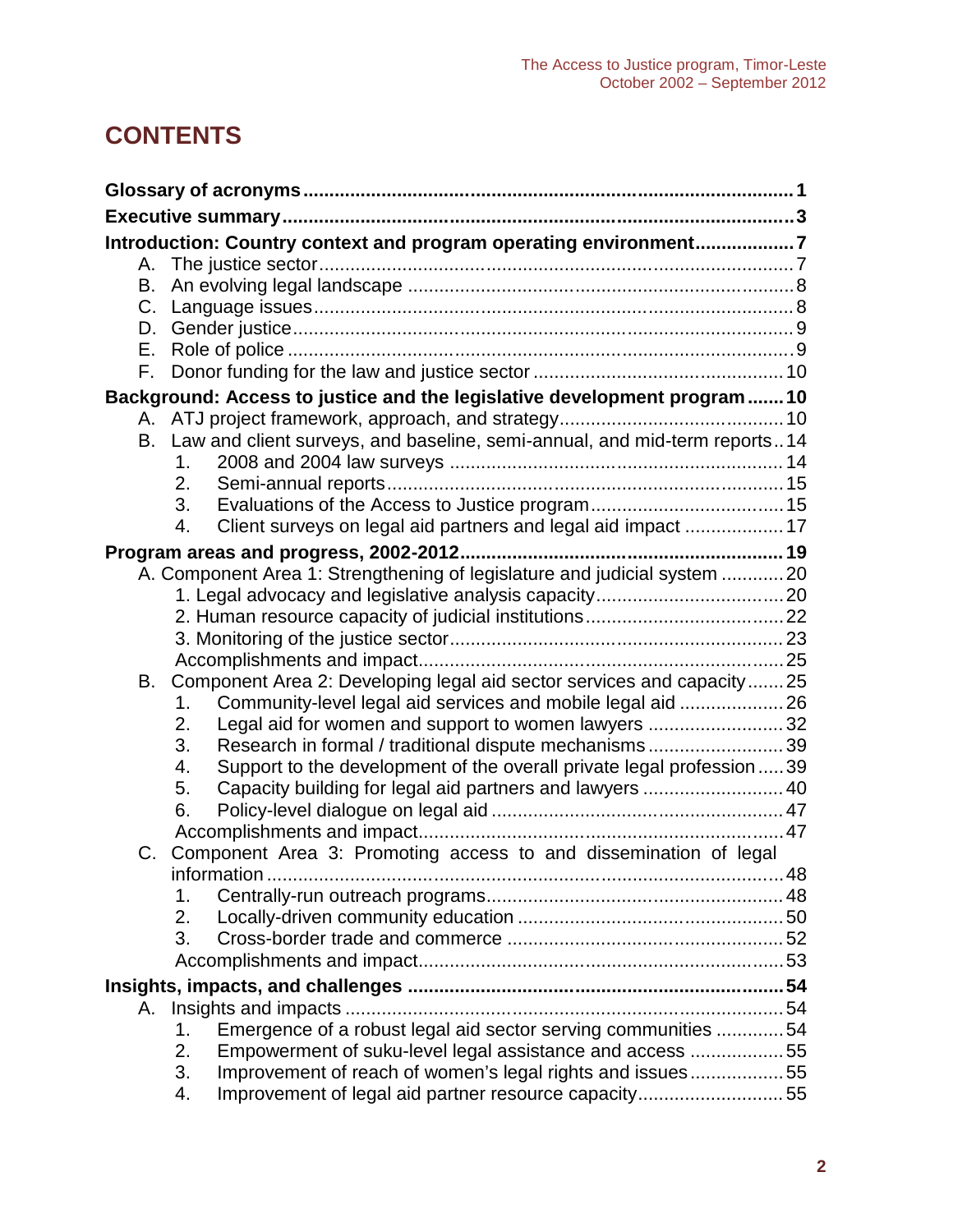|    | 56. Matured formal justice system and legislative process 56               |  |
|----|----------------------------------------------------------------------------|--|
|    |                                                                            |  |
|    | 1. Dependence on donor funding and oil revenues for legal aid              |  |
|    | 2. Continued shortage and low retention of qualified and skilled legal     |  |
| 3. | Gap in legal and professional skills of lawyers and legal aid partners. 57 |  |
| 4. |                                                                            |  |
|    |                                                                            |  |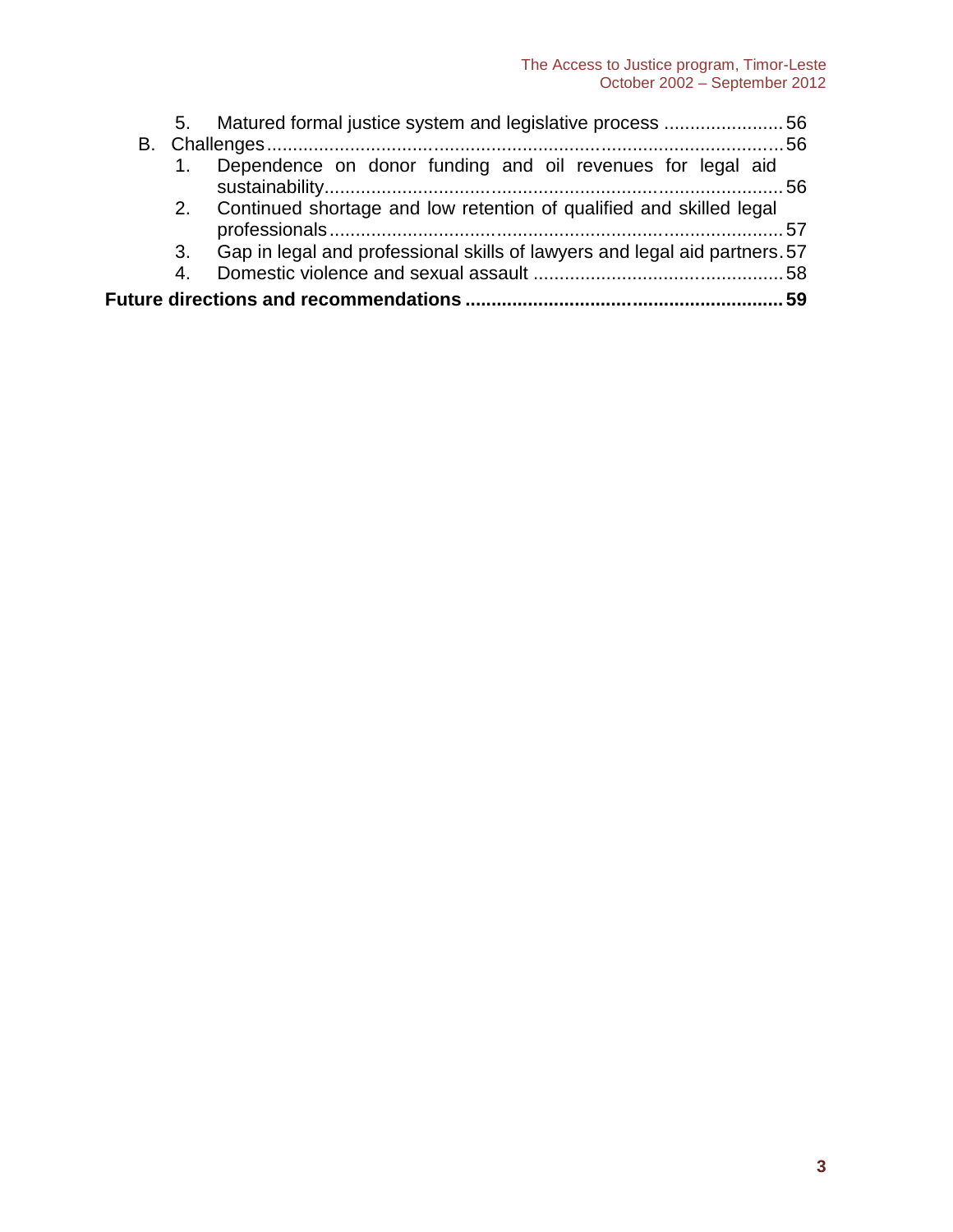# **Glossary of acronyms**

| <b>AATL</b>   | Association of Lawyers of Timor-Lorosa'e                                        |
|---------------|---------------------------------------------------------------------------------|
| <b>ADR</b>    | Alternative dispute resolution                                                  |
| <b>ATJ</b>    | Access to Justice                                                               |
| <b>CFJ</b>    | Centru Formasaun Juridika (Legal Training Centre)                               |
| <b>CLEP</b>   | <b>Community Legal Education Program</b>                                        |
| <b>DFID</b>   | United Kingdom Department for International Development                         |
| <b>ECM</b>    | Fundasaun Edukasaun Comunidade Matebian                                         |
| <b>FFSO</b>   | Fundasaun Fatu Sinai Oecusse                                                    |
| <b>GBV</b>    | Gender-based violence                                                           |
| <b>GEC</b>    | Support for Local Governance, Elections, and Civil Society                      |
| <b>HDAC</b>   | House Democracy Assistance Commission                                           |
| <b>INAP</b>   | National Institute of Public Administration                                     |
| <b>JSMP</b>   | <b>Judicial System Monitoring Programme</b>                                     |
| <b>LBH</b>    | Lembaga Bantuan Hukum (Legal Aid Foundation)                                    |
| LDI           | Legislative Drafting Initiative                                                 |
| <b>LRU</b>    | Legal Research Unit                                                             |
| <b>MOJ</b>    | Ministry of Justice                                                             |
| <b>MP</b>     | <b>Member of Parliament</b>                                                     |
| <b>PNTL</b>   | Policia Nacional de Timor-Leste                                                 |
| <b>PRC</b>    | <b>Parliamentary Research Center</b>                                            |
| <b>PRIISM</b> | Parliament Reorganization of Internet Infrastructure Support<br>and Maintenance |
| <b>PWP</b>    | Parliamentary Watch Program                                                     |
| <b>RDTL</b>   | Democratic Republic of Timor-Leste                                              |
| <b>RTL</b>    | Radio Timor-Leste                                                               |
| <b>SEPI</b>   | Secretariat of State for the Promotion of Equality                              |
| <b>SLS</b>    | Stanford Law School                                                             |
| <b>TVTL</b>   | Televisaun Timor-Leste                                                          |
| <b>UNMIT</b>  | UN Integrated Mission in Timor-Leste                                            |
| <b>UNDP</b>   | United Nations Development Programme                                            |
| <b>UNDPKO</b> | United Nations Department of Peacekeeping Operations                            |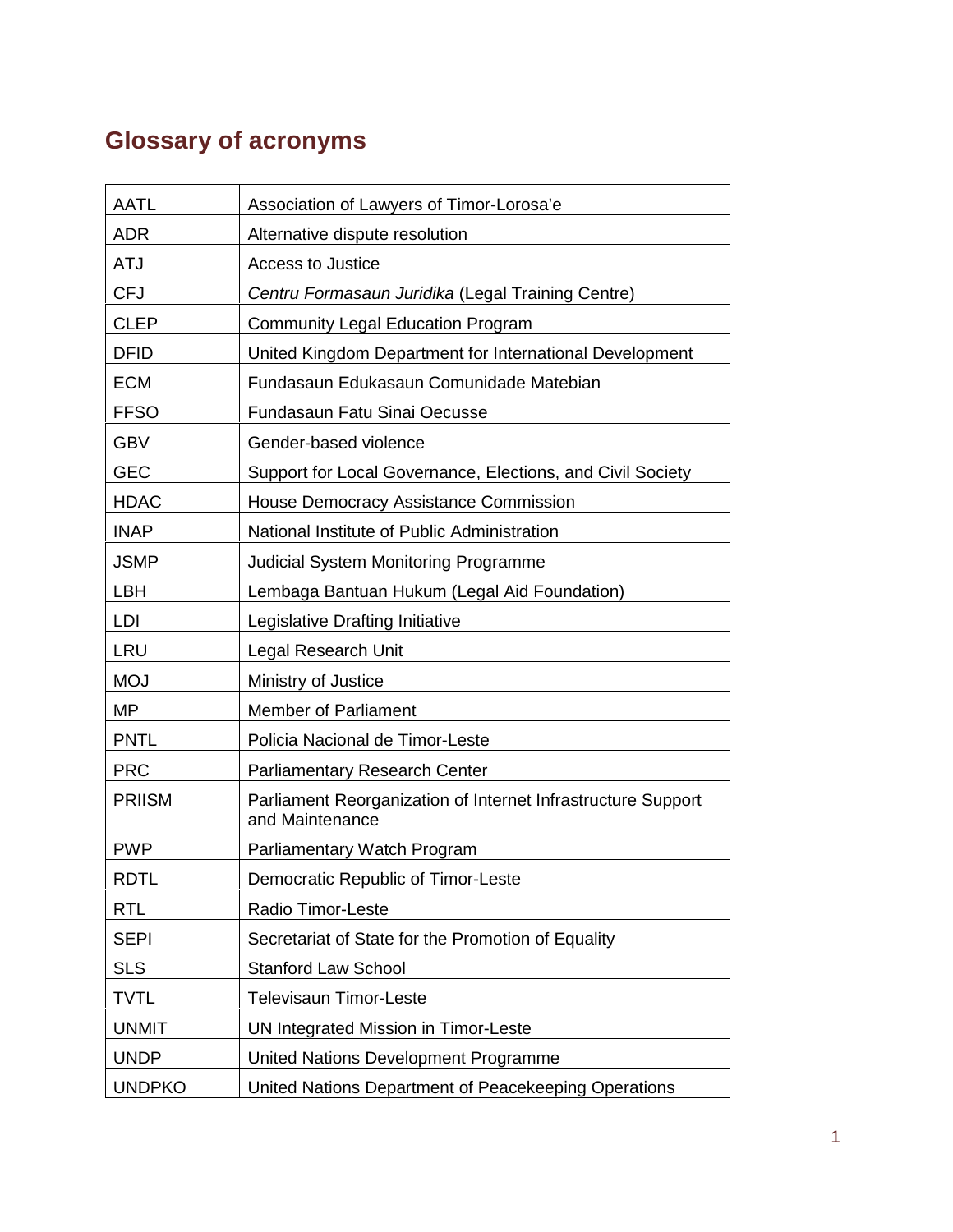| <b>UNFPA</b>  | <b>United Nations Population Fund</b>                    |
|---------------|----------------------------------------------------------|
| <b>UNTAET</b> | United Nations Transitional Administration in East Timor |
| <b>UNTL</b>   | Universidade Nacional Timor Lorosa'e                     |
| <b>USF</b>    | University of San Francisco                              |
| <b>USAID</b>  | United States Agency for International Development       |
| VIFM          | Victorian Institute for Forensic Medicine                |
| /SS           | <b>Victim Support Services</b>                           |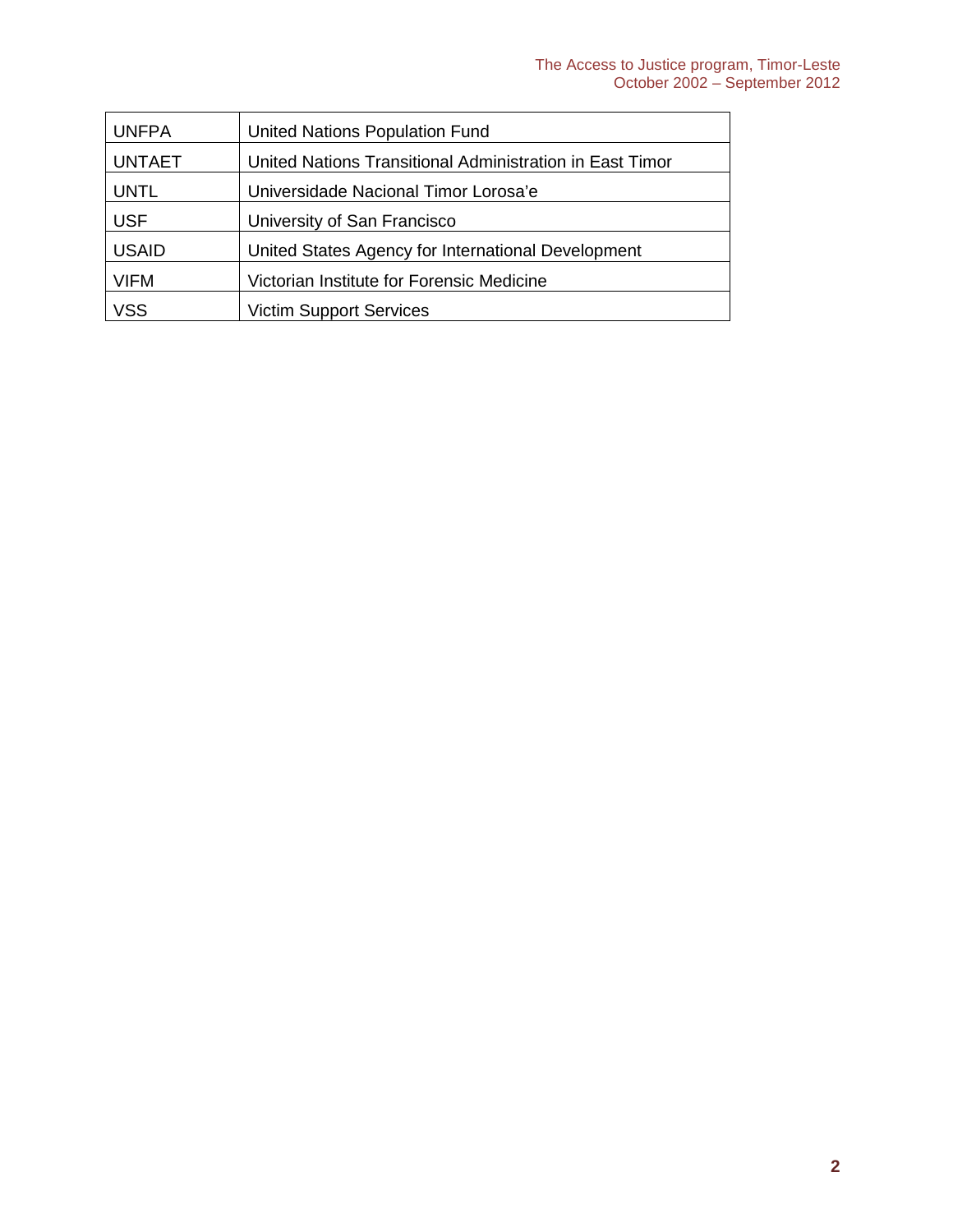# **Executive summary**

#### Background and Rationale

In mid-2012, Timor-Leste celebrated its first decade of full independence. Through the 1999 referendum, the United Nations Transitional Administration in East Timor (UNTAET) phase, the adoption of a sovereign constitution, and now six elections, the people of Timor-Leste have demonstrated their commitment to self-government based on the principles of democracy and the rule of law. Improving access to justice has remained a high priority through this period, for both government and citizens alike, and has proven a critical step towards ensuring stability, peace, and prosperity in Timor- Leste.

The state justice system has seen considerable developments over the past decade, with significant pieces of new legislation promulgated or under consideration, progress towards the development of new judicial institutions, increased capacity of legal aid organizations, and efforts to promote civic education at the community level. Four district courts and a higher court serving as the country's Appellate and Supreme Court have been established. The permanent appointment of Timorese court actors in 2007 and the provision of capacity building programs to the jurists at the Judicial Training Center (*Centru Formasaun Juridika* CFJ) are further examples of the ongoing justice reform agenda in Timor-Leste.

These achievements – while significant - have struggled to keep pace with community expectations for change. Ongoing and persistent challenges hampering the effectiveness of the state justice system include the use of multiple languages within government and across the local population; a dearth of formally qualified lawyers, prosecutors and judges; lack of awareness and uncertainty as to the applicable law; overburdened courts; a populace lacking knowledge of and a sense of connection to the formal justice system; and lack of adequate attention to the needs of women and other marginalized groups.

At the same time, community survey data indicates that most people have greater confidence in, and preference for, non-state, community-level mechanisms to help resolve disputes and maintain community peace and harmony. In a survey of citizen awareness and attitudes regarding law and justice conducted by ATJ in 2008, confidence in local justice mechanisms remains high at 85 percent<sup>1</sup>. Such mechanisms are considered to be more legitimate and quicker, with greater accessibility than the state-provided alternatives. However, like the formal justice system, these local-level justice mechanisms are not accessible to all, in particular those who are marginalized or vulnerable within the community. They also face similar challenges in their capacity to address the concerns of the community as a whole, particularly less powerful and vulnerable groups. The relationship between these systems remains unclear, and lacks formal coordination. Community-level mechanisms may have hidden costs if certain

<sup>1</sup> *Law and Justice in Timor-Leste: A Survey of Citizen Awareness and Attitudes Regarding Law and Justice 2008*, The Asia Foundation, with support from the United States Agency for International Development (USAID).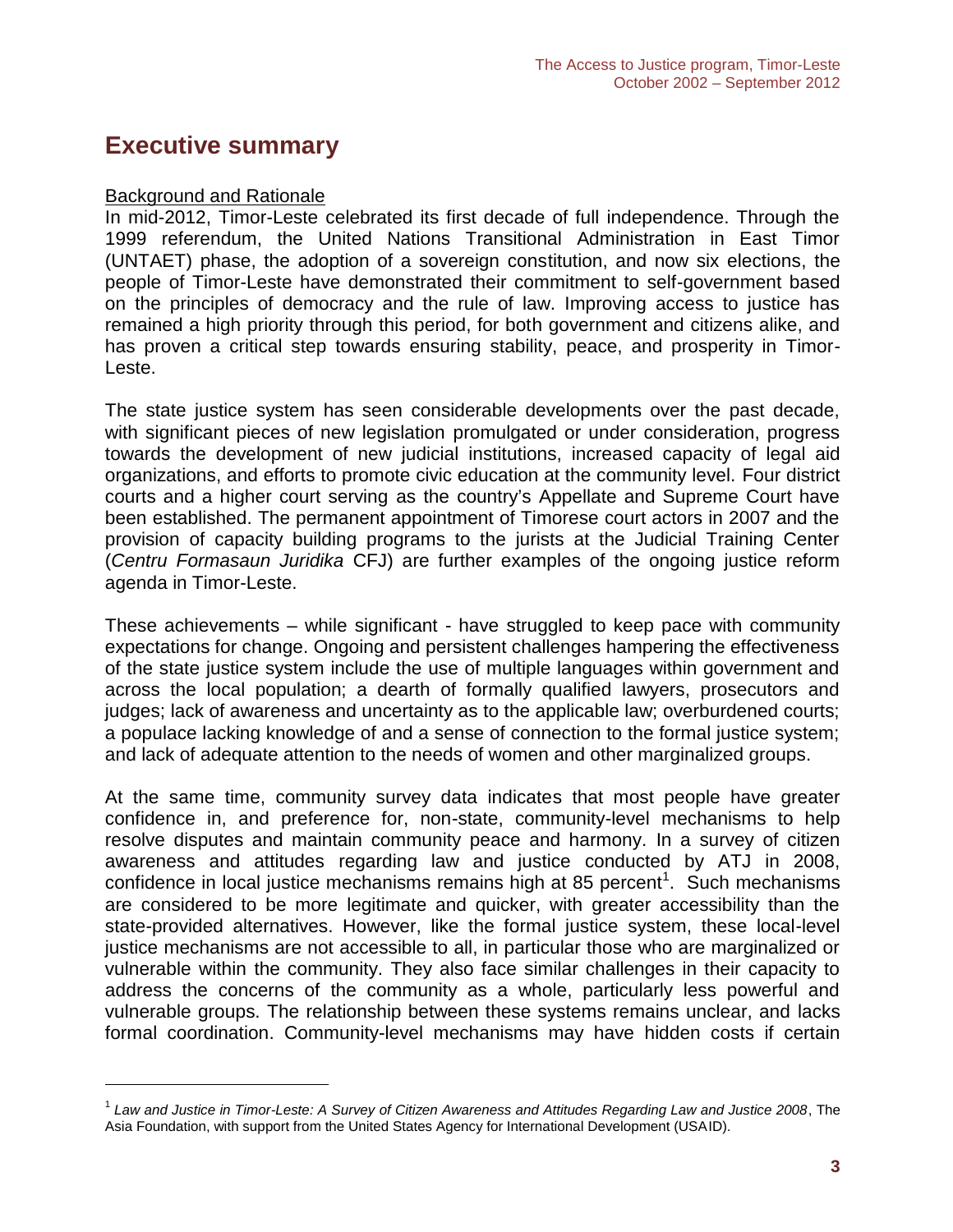protocols are not followed; for example, if those seeking assistance turn to the police first, then to their village or *suku*, the *suku* council may charge them a fine.

In this context, the formal justice system, especially outside the capital Dili, remains slow and largely inaccessible to ordinary citizens. While efforts to increase legal awareness and develop legal aid services have assisted communities to better understand and access the formal justice system in the short term, the longer term viability of these arrangements remains in question as a result of the ongoing uncertainties in the policy, legislative and funding environment, and the still nascent capacity of both the state and non-state justice mechanisms and service providers in Timor-Leste.

Obtaining legal assistance, particularly outside of the main capital, is limited due to the small number of government public defenders and private lawyers operating outside of Dili. The private legal profession, including non-government legal aid lawyers, has been the last part of the justice sector to be developed. The legal regime for private lawyers was only adopted in 2008 and required two years of compulsory training for lawyers, 15 months theoretical and nine months practical training. The training began only in 2010. An original deadline for private lawyers to qualify by July 2012 was extended in July 2012 to December 2015. Entry into the training – which is conducted in Portuguese - is selective. While by the end of ATJ there had been four intakes of private lawyers into the course, only seven lawyers had qualified. ATJ's work with its legal aid partners – which increasingly expanded its capacity building component – demonstrated the critical need the lawyers had for training, however the introduction of the new training requirements resulted in significant managerial and legal capacity loss for the legal aid organizations between 2010 and 2012, as lawyers left their employment to join the CFJ training.

Women face even greater obstacles in accessing legal services. While they are typically the victims of crimes, the state currently prioritizes providing legal assistance to defendants, with female victims often left without support. There is also little ability for public defenders to assist with civil matters that in many instances are being resolved outside of court, including through local justice mechanisms.

#### The Access to Justice program

As part of a long-standing commitment to support the development objectives of Timor- Leste, the United States Agency for International Development (USAID) provided funding for the Access to Justice (ATJ) program, implemented by The Asia Foundation Timor- Leste since 2002. For the past decade, ATJ has worked with partners in the National Parliament to increase community participation in legislative reform processes, has helped increase community access to legal information, and most notably, has supported the establishment and expansion of community legal aid services across the country.

#### Program focus and evolution

The ATJ program has evolved alongside the changing political landscape, maturation of the justice sector and leadership dynamics both within government and among local partners. Program priorities initially focused on improving the professional capacity, integrity, and independent authority of the courts and other public institutions in the justice sector. Over the years, with more engaged non-government legal aid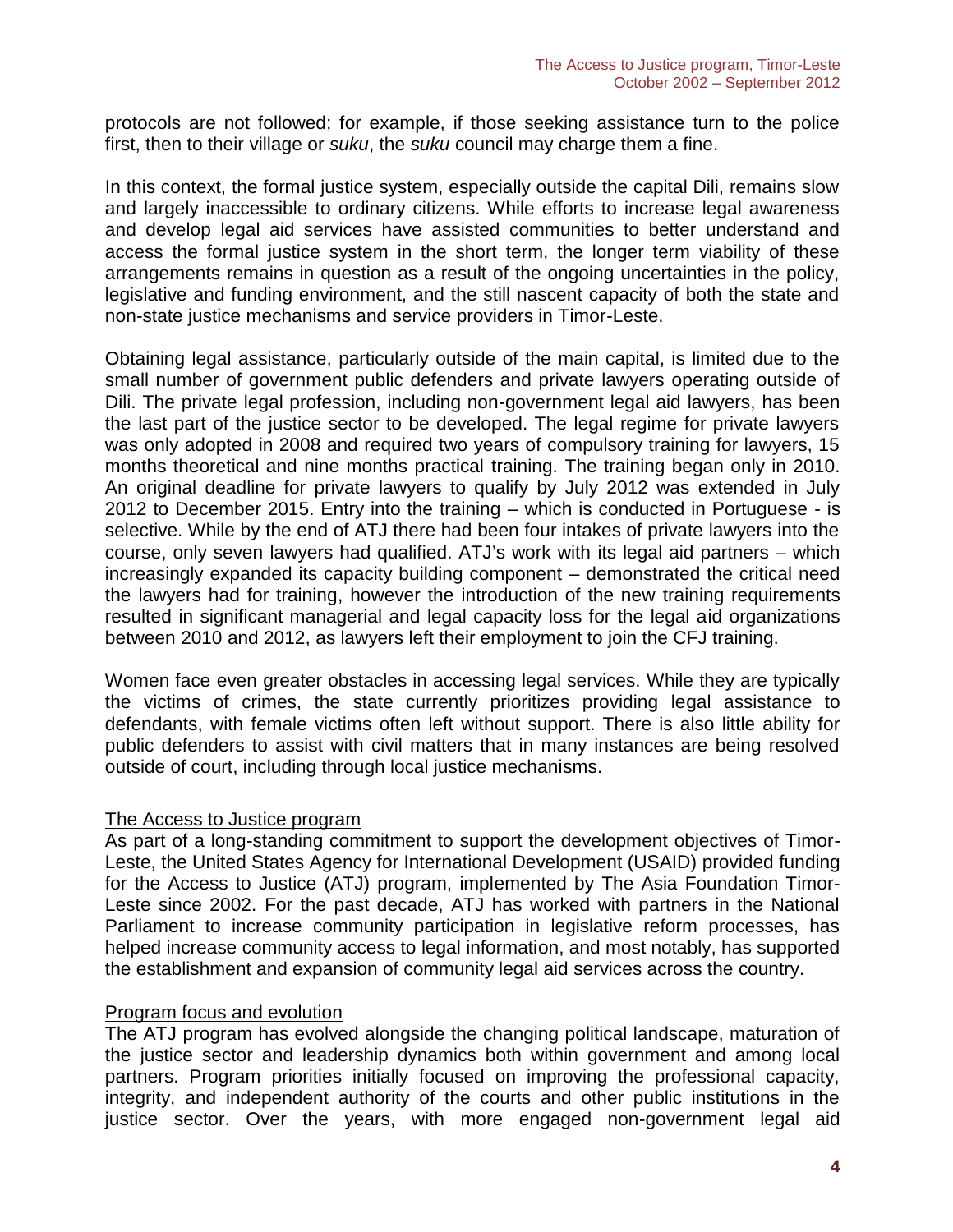organizations, accompanied by the maturation of the country as an independent nation, the program refocused its priorities on supporting the development of a legal aid sector that could serve its communities. The program formed with local NGOs across multiple districts, with program activities focused on building the capacity of these local partners to deliver community legal services at the local level, with mainstreaming efforts to address the needs of women and other marginalized groups. These efforts were complemented by ongoing legal dissemination activities at both the central and *suku* levels, as well as comprehensive professional and legal skills training. In this way, the program has sought to address the sustainability of the human resource base that will be critical to the viability of any community legal service mechanisms in the longer term beyond ATJ.

As noted above, ATJ has fostered the development of the legal aid sector through partnerships with civil society organizations in each district of the country, every major city and expansive rural and outlying areas. It is important to consider these results in light of the capacity challenges in a post-conflict, fragile, newly independent country such as Timor-Leste. The World Bank estimates that establishing a functioning justice sector takes at least four decades.<sup>2</sup> In ten years, ATJ partners have built a system that provides regular assistance to local communities in the form of mediation services and legal representation for 9670 disadvantaged citizens through assistance provided by both lawyers and paralegal officers, including 2463 female clients assisted by lawyers and 1026 assisted by paralegal officers. ATJ has worked with 13 legal partners— with up to 35 lawyers at any one time. In total, 6,560 cases have been handled by lawyers through these legal aid partners over the last decade. To complement these efforts, ATJ has also initiated a paralegal program that has trained community members to help mediate cases of minor offenses, conduct monthly mobile visits to the community, and help clarify legal procedures to 3110 clients. In the final years of the program, ATJ supported four legal aid organizations, including Fundasaun Edukasaun Comunidade Matebian (ECM), Fundasaun Fatu Sinai Oecusse (FFSO), Liberta Legal Aid (LBH Liberta), and the Victim Support Services (VSS) arm of the Judicial System Monitoring Programme (JSMP).

To complement activities aimed at strengthening community legal aid services, ATJ has included a focus on the delivery of civic education programs, to raise community awareness of legal rights, responsibilities and services. Through these programs, ATJ partners at the *suku* level have helped to disseminate information about national laws, the legislative progress, and other relevant legal issues. The program has supported its partners' training and program development capacity, to enable them to design and deliver a range of civic education activities, including community meetings, print and radio programs, court updates and translation services. ATJ has also supported the Ministry of Justice to deliver face-to-face, public information campaigns and citizen outreach programs.

<sup>2</sup> *World Development Report 2011 on States and Conflict*, World Bank, 2011.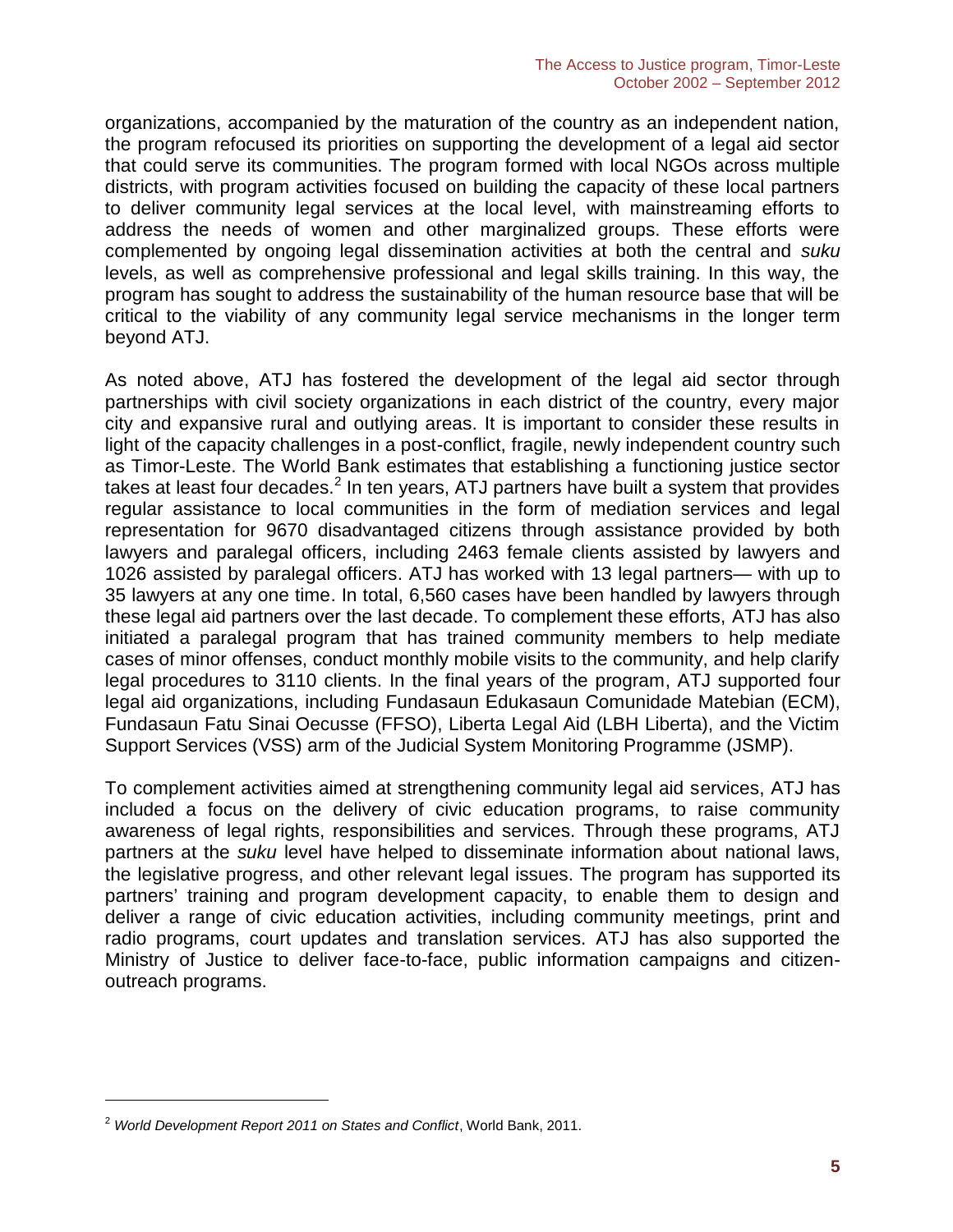#### Future challenges for legal aid

The still nascent legal aid services sector in Timor-Leste faces an uncertain future. The ATJ program was finalized in September 2012. Without ongoing financial, organizational and technical support, the ongoing viability of community-level justice services remains in doubt. Over and above these questions of short-term survival, a key challenge for non government partners and service providers over the medium to longer term is how to achieve greater self-reliance in securing the financial and human resources they need to continue to serve their communities.

While Timor-Leste has undoubtedly benefitted from a five-fold increase in government spending in the last five years due to an increase in receipts to its petroleum fund, which now stands at \$10 billion, the country has not been able to spread the benefits evenly. First and foremost, the country has experienced rampant spending without increases in productivity in the delivery of services. In the justice sector, the state's focus continues to be largely on building court infrastructure and developing the capacity of more court actors with less attention given to addressing the barriers to access. Progress has been made towards increasing the number of cases<sup>3</sup> handled in court, in particular in Dili and Baucau. However little progress has been made in extending the justice system beyond static court houses where people can be given the opportunity to access the legal system. As the future of the country's non-oil economy is uncertain so is the future sustainability of the large institutional footprint of the justice sector's current design.

Steps taken by the Courts and the Ministry of Justice to extend the reach of the formal justice system are encouraging. These attempts include conducting mobile courts and the recent drafting of the Access to Courts Law, which provides private lawyers with compensation for legal representation of clients that satisfy the court's means test. However, the challenge remains: the justice system must overcome the temptation to provide all services through the courts and instead broker partnerships for delivery of legal services with private and non-governmental organizations.

With weak formal governing institutions, state spending increases have opened considerable opportunities for administrative corruption. While the government plans have increased infrastructure spending in rural areas, sub-national government programs are ripe for misappropriation and exploitation. Without accessible legal representation, community authorities and citizens are likely to face severe constraints in taking wrongful expropriation and corruption claims to court. The draft Land Laws codify land rights and mechanisms to uphold those rights, but the laws have not yet been passed and local capacity to avoid, mediate and litigate land disputes remains severely constrained.

Over the past three years, the government has become increasingly aware of these gaps in the provision of justice services and the need for legal aid. The Private Lawyers Bill

 $3$  For example the Dili District Court registered 698 new criminal cases in 2011, resolved 518 pending cases, and had a pending load of 1048 cases. The court received 143 new civil matters, resolved 146 pending cases and had 353 pending matters at the end of the year. Resolution rates at the Oecusse Court are lower than the other district courts*. 2011: Overview of the Justice Sector: JSMP Annual Report*, JSMP, 2012.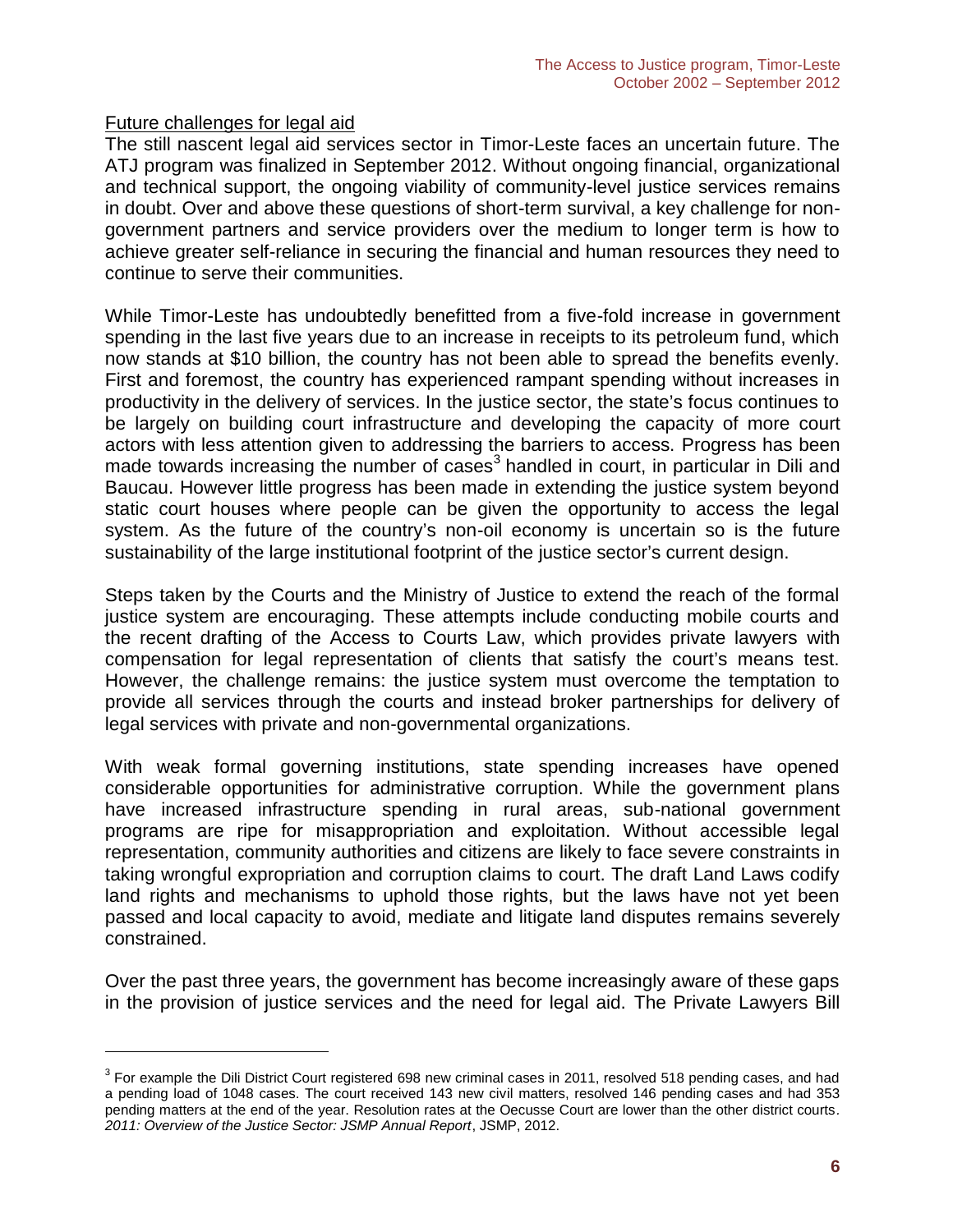passed in 2008 provides a regulatory framework for the practice of law by private lawyers, thus also improving the quality of the country's lawyers. However the law has not been backed up by sufficient state resources to support its implementation. The government has certified only seven lawyers in the past four years. A recent amendment to the law provides additional time for unqualified lawyers to continue practicing in court pending qualification at the CFJ, but this is only for lawyers who can obtain court recognition that they have been practicing in court prior to 31 December 2011. Furthermore, at least in the short term the law is likely to have a disproportionately negative impact on legal aid service provision, as there are likely to be strong incentives for the few graduates to practice in Dili. Providing incentives to attract former legal aid lawyers back to district legal service provision will be a challenge.

# **Introduction: Country context and program operating environment**

This final report covers activities from October 1, 2002 through to September 30, 2012 under the "Strengthening Democratic Institutions and Processes Program: Access to Justice and Legislative Development in East Timor (ATJ)" implemented by The Asia Foundation (the Foundation). The project was funded by the United States Agency for International Development (USAID) under Cooperative Agreement AID 497-A-00-02- 00054-00. The project aimed to strengthen the justice sector in Timor-Leste by increasing access to justice for marginalized populations.

The ATJ program was designed to work in three key objective areas:

- 1. Build an independent judicial system;
- 2. Establish competent, accessible legal aid services and dispute resolution mechanisms; and
- 3. Further citizens' knowledge of justice.

Originally designed in 2001, the activities implemented under ATJ evolved to meet the changing needs and circumstances in Timor-Leste and to incorporate increasingly sophisticated analysis and understanding in the fields of law and justice, legal aid, and broader development issues. ATJ has been able to adapt to changing circumstances while remaining committed to its original goal and objectives. The following sections highlight the program's accomplishments, challenges, recommendations and forward steps in the law and justice sector in Timor-Leste.

# **A. The justice sector**

State or formal law and justice institutions have been under development and reform for the last decade, largely driven by the Timorese political and legal elites, the United Nations, and other external donors. Significant pieces of new legislation have been promulgated or have been under consideration, four new district courts and a court of appeal have been established, and, since 2007, an increasing number of Timorese nationals have been appointed to key positions, including as judges, prosecutors and public defenders. The Polícia Nacional de Timor-Leste (PNTL) has also undertaken a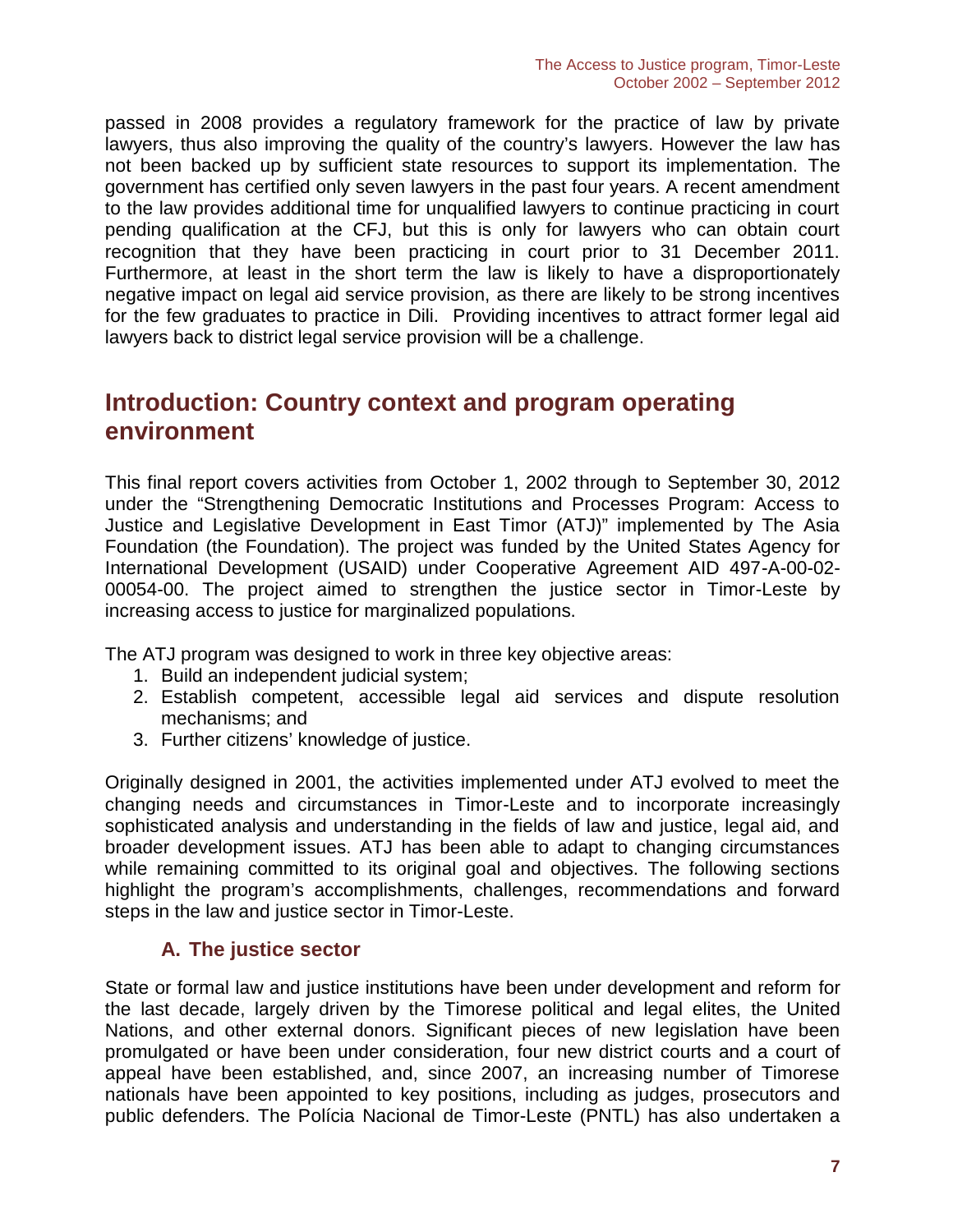significant process of development over the last decade. While the achievements have been significant, courts, especially those outside the capital Dili, remain often inaccessible to ordinary citizens and legal assistance in particular is limited.

# **B. An evolving legal landscape**

Over the years, there has been improvement in the Courts' performance in the districts with an increase in the number of cases heard and resolved. This progress may be due in part to advances in developing court infrastructure in the districts —such as offices, accommodation for court officials and information technology. Still, the number of court officials remains relatively low and this shortfall impedes the courts' progress. Also, most people lack money and mobility to travel to and access court services. While the number of qualified judges, public prosecutors, public defenders, and private lawyers continues to rise, the shortfall between demand and need remains significant. Public Defenders in particular are limited in number and concentrated in Dili, causing citizens, as well as the courts, to frequently depend on legal aid organizations.

While the courts are now dealing with more civil matters, criminal cases are by far the most common. The number of civil cases resolved in the courts is lower than criminal cases, with the exception of the Dili Court —indicating that demand is growing and that the courts are not yet able to respond in a timely manner. Court data however also only provides information about cases that make it to court and there is less clarity about disputes in which the parties are not able to access the formal system.

There remains high use of traditional justice processes because of their familiarity, accessibility, their legitimacy and the speed with which they can deal with cases. Questions remain, however, about the fairness of these processes, accessibility, and their outcomes, particularly for vulnerable individuals, such as women.

# **C. Language issues**

Language continues to be a challenge, especially in the law and justice sector. The courts use both Tetum and Portuguese although regional languages are often spoken by suspects, witnesses and victims. Portuguese is exclusively used in the development of legislation. The overwhelming majority of ATJ-funded lawyers do not speak Portuguese, but rather Bahasa Indonesian and Tetum. The formalization of Tetum as a legal language is making significant progress, adopting new words and terms from Portuguese. ATJ has had success in working with senior judicial officials—notably the President of the Court of Appeals—in publishing legal texts in both Tetum and Portuguese. The program has also translated legal codes into Tetum for use with the Ministry of Justice. Still, language issues remain an extensive problem throughout the country and especially within the formal justice sector. Local community members frequently lack both and the formal judicial system has limited ability to provide translation support for local languages. ATJ has continued to encourage its partners to expand their knowledge of legal Tetum, which also requires that they learn new terms and concepts.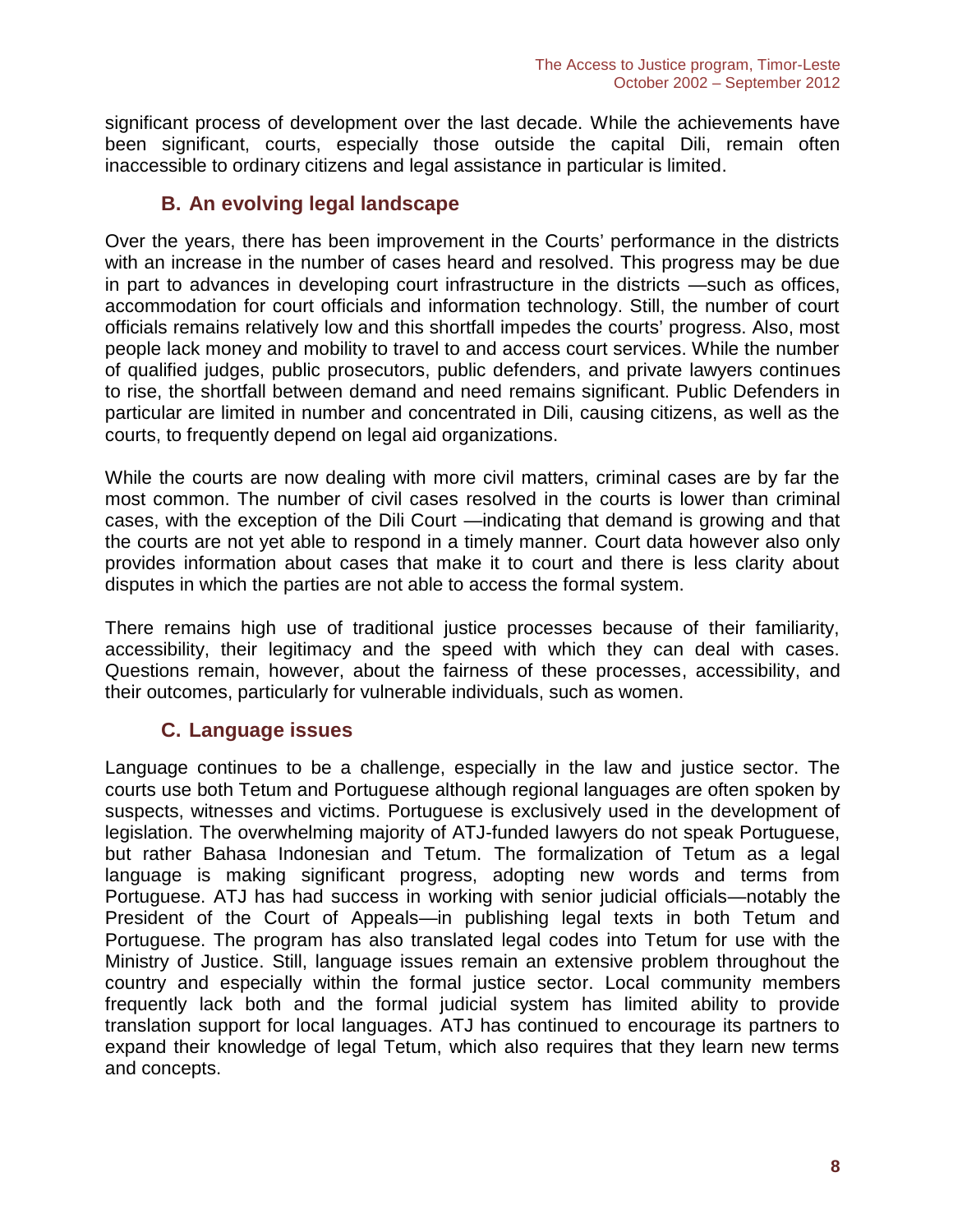# **D. Gender justice**

For women, seeking justice through traditional or formal mechanisms is a serious challenge. ATJ partner organizations report that in the districts, women comprise a large number of their clients for civil matters—in particular paternity, land, and divorce cases. In contrast, cases involving women in Dili tend to focus on women being the victims of gender-based violence (GBV) crimes, although this probably reflects higher rates of reporting of GBV in Dili than the districts. Both areas of law are clearly important for women, and in both it appears that women continue to face severe difficulties vindicating their rights in either the formal or informal systems – despite efforts on the part of key actors and concrete steps taken by the government to address critical gender justice issues.

Many of ATJ's activities during the past decade have sought to involve, engage, and serve women to the fullest extent possible. The program attempted to ensure that its legal aid partners took on at least 30 percent female clients. The paralegal program also employed women as community paralegals, which appears to increase the number of women approaching paralegals for assistance.

# **E. Role of police**

Since its establishment in 2000, the PNTL has played a key role in access to justice issues. ATJ partners have frequently interacted with police when disputes have arisen in communities. Oftentimes, local police have referred cases to legal aid organizations, for example in land disputes or cases of minor theft, while at other times—for events involving violent crimes or serious cases of domestic violence—the legal aid organizations have referred cases to the police.

The same dynamic has also occurred with village and sub-village chiefs. Results of ATJ's 2008 Law and Justice survey show that communities respect the police and feel they are effective—94 percent of respondents deemed them very or somewhat effective; and 90 percent reported feeling very or somewhat confident in them (with the great majority replying "very" in each category). These perceptions are positive, especially given the PNTL's frequent involvement in the settlement of local disputes—80 percent of community leaders and 86 percent of police officers reported police involvement in informal dispute resolution efforts.

Despite this progress, PNTL interaction with community leaders has remained somewhat unregulated and ad hoc, frequently resulting in what may be suboptimal outcomes. This has become particularly critical in relation to domestic violence cases, which district based police continue to inform the Foundation anecdotally remains the most frequently reported criminal matter. As the precise nature of police involvement in informal dispute settlement is the subject of limited information, ATJ has continued to explore this issue as part of its efforts to monitor and evaluate its partners' involvement in litigating and mediating cases.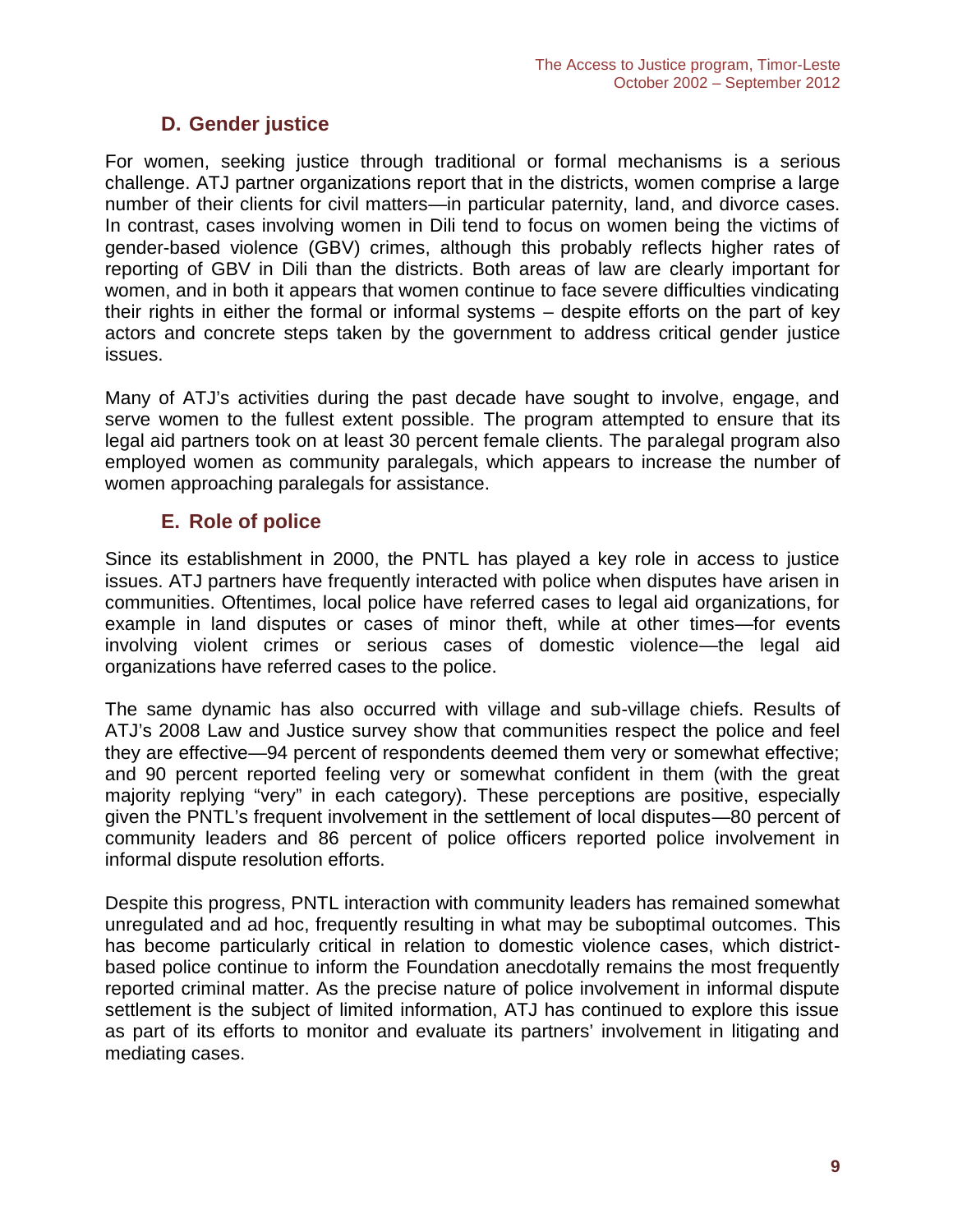### **F. Donor funding for the law and justice sector**

A number of development partners have supported the judicial sector in Timor-Leste including successive UN peacekeeping missions in Timor-Leste, UNDP and its development partners, USAID, AusAID, and the Portuguese Government. While there have been coordination mechanisms in place, law and justice assistance in Timor-Leste has not always been provided in a well-coordinated manner, with different ideas and approaches to supporting reform. With the departure of the UN, this problem of coordination among law and justice reform supporters will become even starker. A general fatigue with foreign support and foreign concepts can be sensed among key government counterparts. Legal aid organizations funded through the ATJ program have relied on a steady commitment from USAID and other donor funding to continue their legal aid programs. As such, local ATJ partners need to be prepared to take full financial and organizational responsibility themselves. To this end, donors must not only assist in the planning of this process, but also continually work with the government to establish an adequate legal and administrative infrastructure that will contribute to local sustainability.

# **Background: Access to justice and the legislative development program**

# **A. ATJ project framework, approach, and strategy**

Over the 10 years of implementation, the ATJ program has naturally evolved alongside the changing political landscape, program funding, program leadership, partnerships with local legal aid organizations, and maturation of the justice sector. The program mixed short-term assistance that produced immediate results with longer-term structural, institutional, and resource capacity support that has strengthened the foundation for significant reform efforts in the law and justice sector of Timor-Leste. The ATJ program framework was guided by USAID's three defined sub-objectives. Through a combination of technical assistance and sub-grants to local partner organizations, ATJ aimed to:

- 1. Build an independent judicial system;
- 2. Establish competent, accessible legal aid services and dispute resolution mechanisms; and
- 3. Further citizens' knowledge of justice.

ATJ has been engaged in a range of law and justice issues for over a decade as part of its efforts to support stability, security, and improvements in the delivery of basic services. Initially, these activities involved working with core state justice institutions, such as the courts. However, over time, the focus has shifted to non-state actors at the community level, including activities aimed at increasing access to legal information (as part of broader efforts to increase community participation in legislative reform processes) and working with local NGO partners and lawyers to establish and maintain community legal aid services across the country. This work has included a particular focus on addressing the needs of women and other marginalized groups.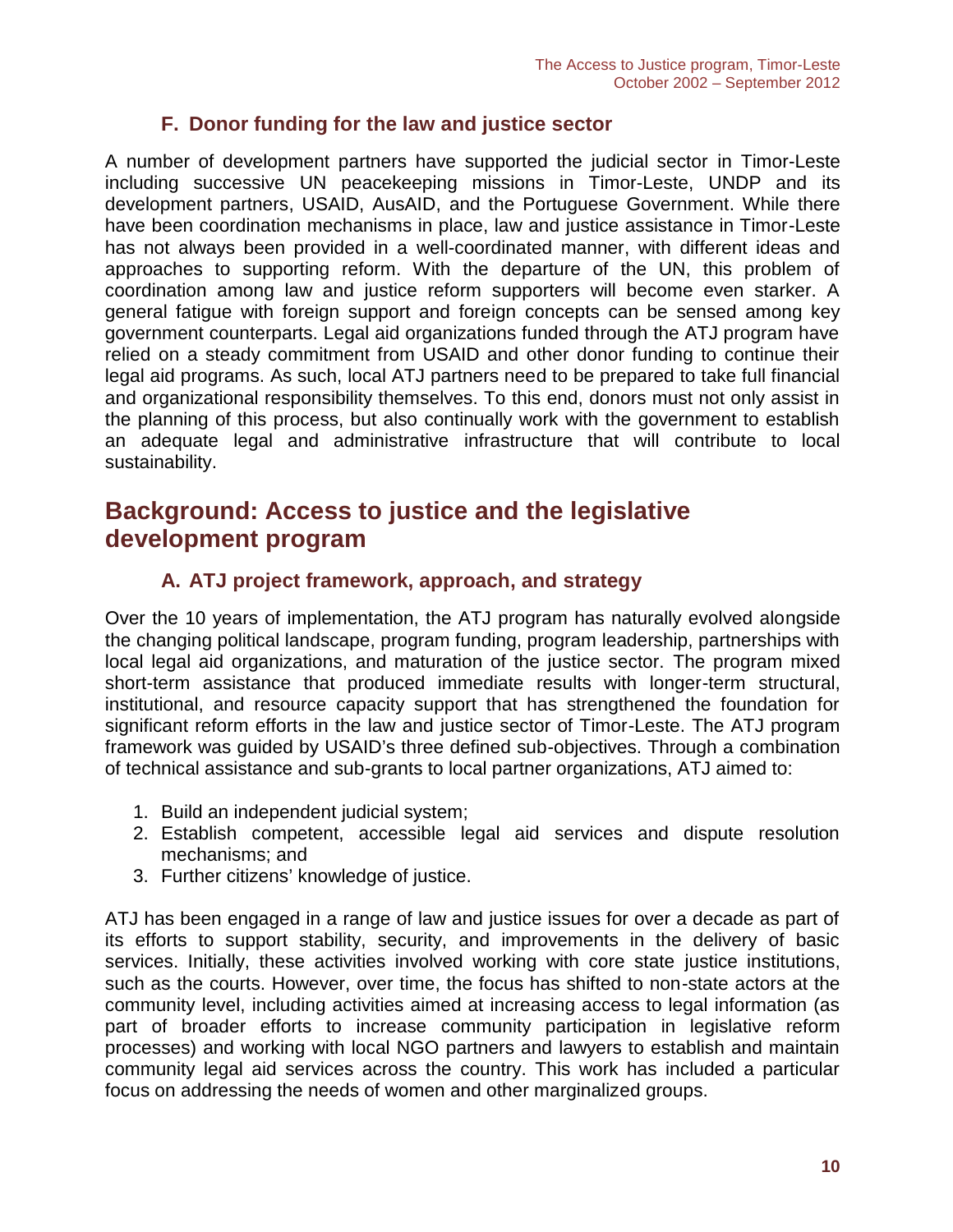#### Shifting program priorities based on local contexts

Program priorities initially focused on improving the professional capacity, integrity, and independent authority of the courts and other public institutions in the justice sector. It was through these public institutions that early efforts needed to be placed to improve the quality of justice, so that ordinary citizens would come to understand and access these services. The program also focused on funding a number of civil society organizations in the legal aid sector. These activities were geared towards increasing the geographic outreach of legal service organizations (with a particular focus on the rights and security of women) and to understand and enhance traditional dispute resolution and justice systems. In the early 2000s, most legal aid providers emerging in Timor- Leste were based in Dili, so the rationale behind initial support for the legal aid partners was to extend aid service to the districts, specifically, Baucau, Suai, and Oecusse. In addition, citizen knowledge of legal information needed to go hand-in-hand with the aforementioned efforts. To this end, information dissemination campaigns on legal issues to the public were also a key focus.

After the initial 2002-2005 program years, the program component areas under these objectives evolved to further develop the legal aid sector and informal dispute resolution mechanisms. Women's access to justice was also a more focused component area, with activities that had originated during the first three years of program implementation becoming part of a targeted activity thread. Legislative strengthening and furthering citizens' knowledge of justice continued throughout this timeframe. Over time, the program priorities shifted to serving as a bridge between formal justice sector institutions—the courts, National Parliament, Ministry of Justice—and informal dispute resolution mechanisms. Furthermore, the focus from central, national-level institutional strengthening also shifted to the suku community level.

With a more engaged civil society and body of government institutions and the maturation of the country as an independent nation, the program refocused its priorities on creating a legal aid sector that could serve its local communities. Legal aid partnerships were formed with local NGOs throughout multiple districts, and program activities focused on building the capacity, skills, and structures of these organizations. In conjunction, legal dissemination activities continued at the central government level with the Ministry of Justice, but also at the legal aid partner level. Though women's issues were integrated into activities from program inception, concerted mainstreaming efforts were not made until the latter part of the 10-year program.

As more activities began to focus on building these legal aid sector services, the program began to invest in ensuring the high quality of mediation and litigation services. Through various professional skills training and alternate dispute resolution (ADR), mediation, and legal code trainings, the program began to focus on improving the sustainability of the human resource base of these legal aid institutions.

The following section details more specifically the activities that each distinct project phase carried out.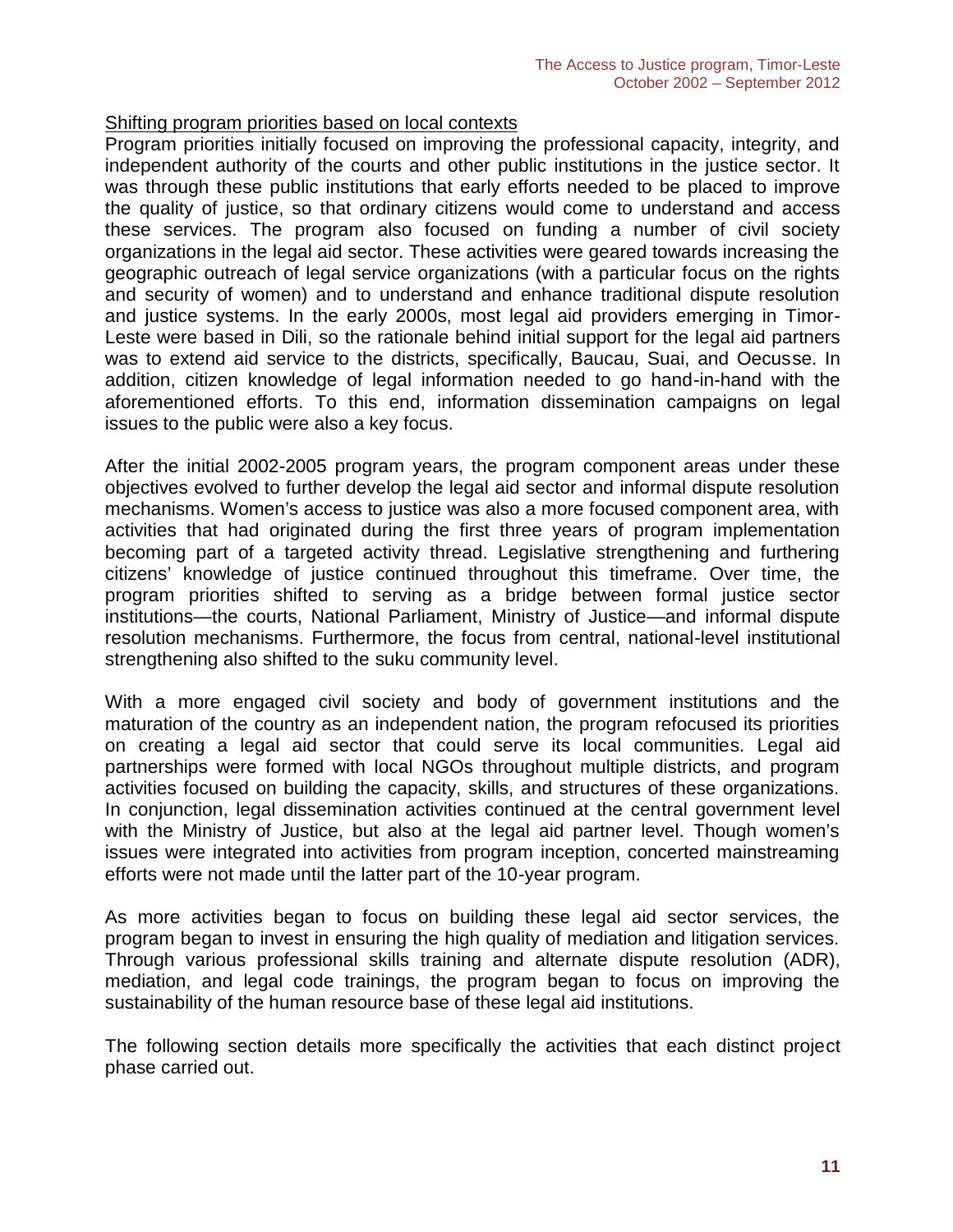#### *Phase I: 2002-2005*

In Year One, ATJ consolidated relationships in the formal justice sector, with the signing of a memorandum of understanding with the Ministry of Justice in September 2003 and an agreement to cooperate with the Court of Appeal (translation of civil cases and preparation of the first publication of Court of Appeal decisions for lawyers and judges) in Year Two. In 2003, ATJ contributed technical expertise and advice, including the facilitation of outside experts visiting Timor-Leste and augmented the team with an experienced Law Advisor for the program's staff. ATJ also increased the amount of internal technical and financial resources devoted to strengthening the professional and administrative capacity of its NGO partners.

With an extension granted until 2005, the ATJ program aimed to support the development of the initial foundation and framework for a sound, independent, and broadly accessible justice system primarily through:

- Effective partner-implemented activities like the Judicial System Monitoring Programme (JSMP) court monitoring program, the only independent and comprehensive source of information about the functioning of the District Courts, Special Panels for Serious Crimes<sup>4</sup>, and Court of Appeal in Timor-Leste;
- A national legal information campaign implemented by both the MOJ and NGO partners, and supported by ATJ technical expertise;
- The first-ever national consultation on justice involving nearly 2,000 citizens and senior justice sector officials;
- A legislative drafting training program for parliamentarians and civil society representatives, delivered by the University of San Francisco;
- Support for greater understanding of local justice mechanisms through research on community reconciliation processes and traditional justice narratives conducted by Australian Legal Resources International;
- Development of a guideline for partners *Guide to Legal Services* which required the partners to adhere to standards and criteria for their legal aid services to the most vulnerable members of society, including women and children;
- Broader geographic reach of ATJ partner legal aid services in the districts;
- Increased ability of citizens to use legal information to advance their interests;
- Broad access to Court of Appeal decisions by Timorese judges, lawyers, and prosecutors, enabling justice sector actors to draw from decisions of the highest court;
- Through JSMP, continued monitoring of the formal justice sector's work to deter corruption and encourage efficiency and fairness in the administration of justice;
- Increase in the professional capacity of Parliament Secretariat staff; and
- Improved quality and depth of legislative drafting and analysis, and increased linkages between elected parliamentarians and civil society.

<sup>4</sup> The Special Panels were formed to prosecute human rights violations committed in Timor-Leste in 1999.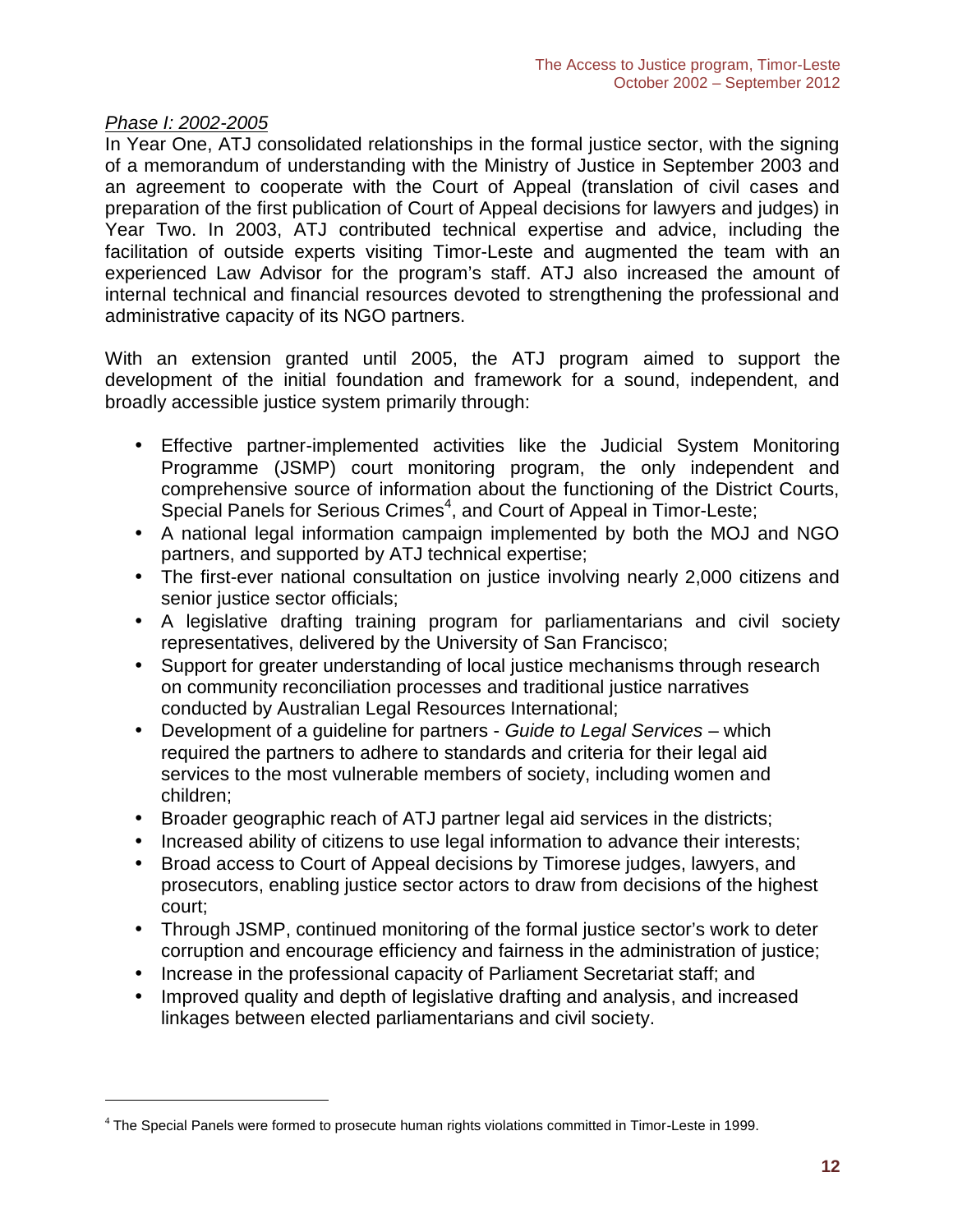#### *Phase 2: 2005-2007*

During this two-year extension period, ATJ took advantage of openings with the formal justice sector, placing emphasis on programs that increased engagement among citizens, the judiciary, and the government on legal issues; increased the availability of judicial information for greater transparency and accountability; and strengthened the linkages between the formal justice sector and other related institutions with vital interests in the rule of law and a professional and independent judiciary.

#### *Phase 3: 2007-2009*

The program scope of work continued to focus on the three primary USAID sub objectives, with a focus on two components during the program years of 2007 to 2009. These were: (1) improving standards in and access to alternative dispute resolution mechanisms and (2) improving access to legal information. The first part of the effort from this next phase was to strengthen ATJ legal aid partners' ability to provide quality representation and mediation services to their clients. The second, no less critical aspect consisted of enhancing these partners' opportunities to assist the suku councils to improve their own mediation capacities.

Within this two-year extension, the program:

- Supported ATJ legal aid partners to provide assistance through mediation and court representation;
- Consolidated competent and committed private lawyers working in the Suai Court jurisdiction area into one legal aid organization called LBH-Covalima;
- Encouraging the hiring of female lawyers in the five legal aid service providers;
- Trained and deployed 21 community-based paralegals, nine of whom were female;
- Continued to support the JSMP court-watch efforts;
- Linked JSMP Victim Support Services (VSS) referral and outreach services with other ATJ partners, resulting in the provision of specialized psychosocial and other support services to women and children victims of domestic and sexual violence;
- Strengthened relationships between legal aid partners and local authorities such as village chiefs, as evidenced by increased occasions of such leaders asking partners for guidance in mediation;
- Strengthened relationships between ATJ partners and the Courts, as evidenced, for example, by the Courts requesting LBHs represent criminal defendants or oversee mediation;
- Provided advanced mediation training and incorporated principles from the training into partners' mediation practices;
- Facilitated particular legal trainings and developed case handling guidelines for the partners;
- Maintained peer contact among the partners through monthly round table meetings;
- Conducted a case management review of each partner and developed an implementation plan for the adoption of simple case management procedures;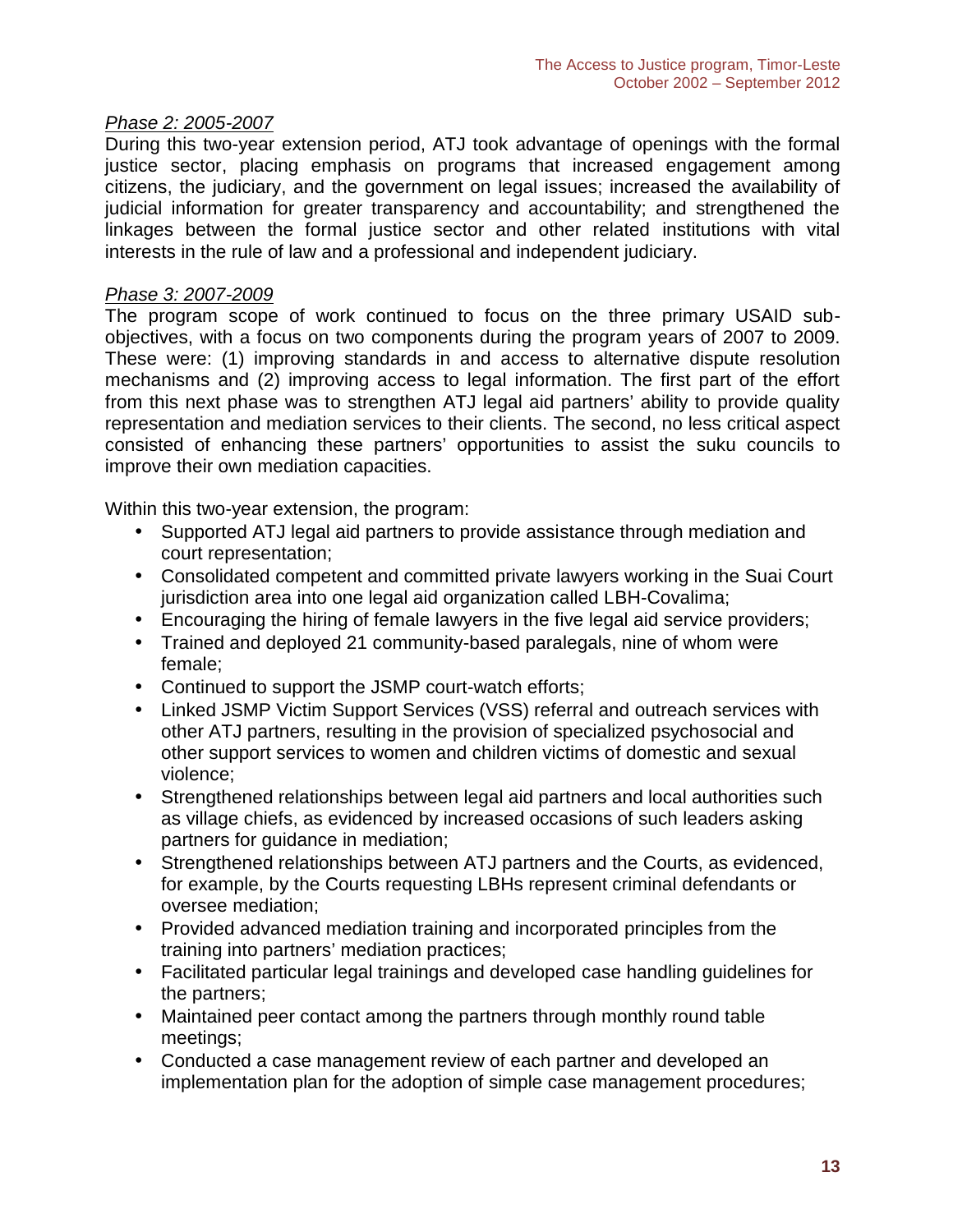- Enhanced legal aid partners' administrative, financial, reporting, managerial, and referral capacities;
- Completed the 2008 Law and Justice Survey;
- Signed a memorandum of understanding with the MOJ to work in partnership on legal information dissemination activities;
- Established the Parliamentary Library and an information resource center in 2008; and
- Established the Parliamentary Research Center (PRC) in January 2009, which has since been providing day-to-day research services for parliament members and staff.

### *Phase 4: 2009 - 2012*

During the most recent phase of the program from 2009 to 2012, developments such as new legislation, the expansion of the CFJ, the incremental development of the formal courts, and the identified needs of the program's partners required ATJ to modify its strategy once again. The program's goal throughout, however, has remained the same: to strengthen the justice sector in Timor-Leste by increasing access to justice for its marginalized populations. ATJ continued to provide direct capacity building and operational support to legal aid organizations, and focused efforts to strengthen institutions to provide these functions themselves. Additional capacity strengthened JSMP, and the VSS, to provide support and services to women. The Parliament Reorganization of Internet Infrastructure Support and Maintenance (PRIISM) project and the Parliamentary Watch Program (PWP) became separate components implemented under this ATJ program structure.

# **B. Law and client surveys, and baseline, semi-annual, and mid-term reports**

This section includes the rationale and high-level conclusions of the two law surveys conducted (2004 and 2008) and the legal aid partner client surveys, as well as various semi-annual and mid-term reports.

#### **1. 2008 and 2004 law surveys**

In 2004 and 2008, ATJ published surveys on citizen awareness and attitudes regarding law and justice. The aim of this research was to (1) take stock of the impact of advances in the justice sector; (2) quantify the opportunities and constraints ordinary citizens face in getting access to justice; and (3) gain a greater understanding of citizens' perceptions, leading to more targeted and effective programs to increase access to justice.

The 2004 survey covered 1,114 respondents from all 13 districts of the country, with oversamples in Baucau, Dili, and Oecusse. Oversamples totaling 408 additional interviews were conducted in these districts. The survey was carried out by Charney Research in New York and ACNielsen in Jakarta, and was funded with the support of USAID. The 2008 survey, developed in collaboration with the AusAID funded Justice Facility, used standard questions for comparability with the 2004 survey, along with contemporary questions relevant to the conditions at the time. A total of 1,120 interviewees were randomly selected across Timor-Leste for the second survey.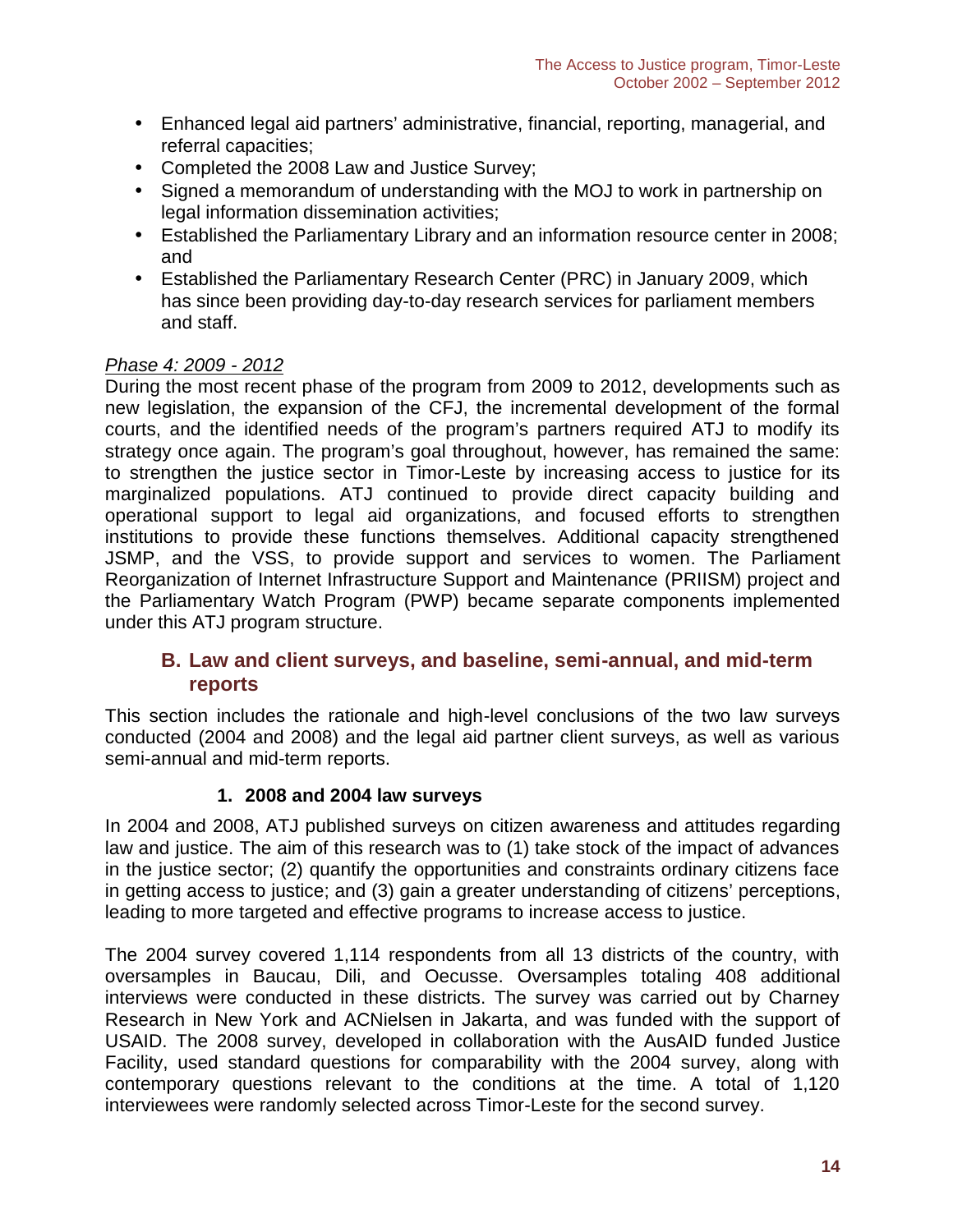The 2008 survey revealed a population feeling far more secure than they did in 2004, with a diverse range of opinions and perceptions on other key issues of justice and the law. Yet, there remained consensus views on some critical topics. The traditional justice system remained far more favored as a mode of dispute settlement across most segments of the citizenry. That being said, justice through the formal system also appeared to be an attractive option.

Surprisingly attitudes on gender took a turn for the worse, with fewer Timorese across both genders recognizing women's rights to participate fully in the customary mediation process and less people categorically disapproving of gender violence in 2008. While it is not clear why that would be the case, possible causes are weak penetration of the state, thereby limiting the ability of national leadership efforts to end violence against women and increase women's status, and a decrease in household incomes possibly increasing traditional pressures on women to play greater domestic functions. High levels of confidence in the police in maintaining security were also notable despite widespread perceptions of police misuse of force. This most recent survey starkly demonstrates how the rule of law in Timor-Leste remains in a state of transition and underlines some of the serious challenges that remain for the development of an independent and functioning judiciary. The results also highlighted the need for the government to engage more intensively in outreach activities, specifically around identified gaps in the general public's understanding of key legal issues.

### **2. Semi-annual reports**

Over the course of the program, 20 semi-annual reports have been written and shared with USAID in a consultative manner. These reports have provided details on the progress of program implementation and assessed progress to date, particularly addressing progress toward achieving the strategic objectives, and progress against intermediate results measured through agreed-upon indicators and targets. Specifically, these reports include information on ATJ-managed training, technical assistance, program activities and follow-up actions by participating partners and stakeholders. They also include information on partner activities and programs, specifically highlighting qualitative analysis of how they have contributed to the achievement of program objectives.

#### **3. Evaluations of the Access to Justice program**

As a result of the USAID's Rule of Law Evaluation conducted in 2008, the final period of ATJ included more support for activities aimed at obtaining empirical data on the impact of the legal aid services provided under the program. These activities were legal aid client surveys [see below], research on women's legal needs [see below] and a mid-term and final evaluation of Component One of the final extension of ATJ for the financial years 2010 to 2012.

The mid-term evaluation of the ATJ program was conducted in 2011. The findings of the mid-term evaluation helped to inform the program's final year work plan. The evaluator's overall comments were that the ATJ program identifies and seeks to address critical unmet community justice needs, being the provision of basic legal information and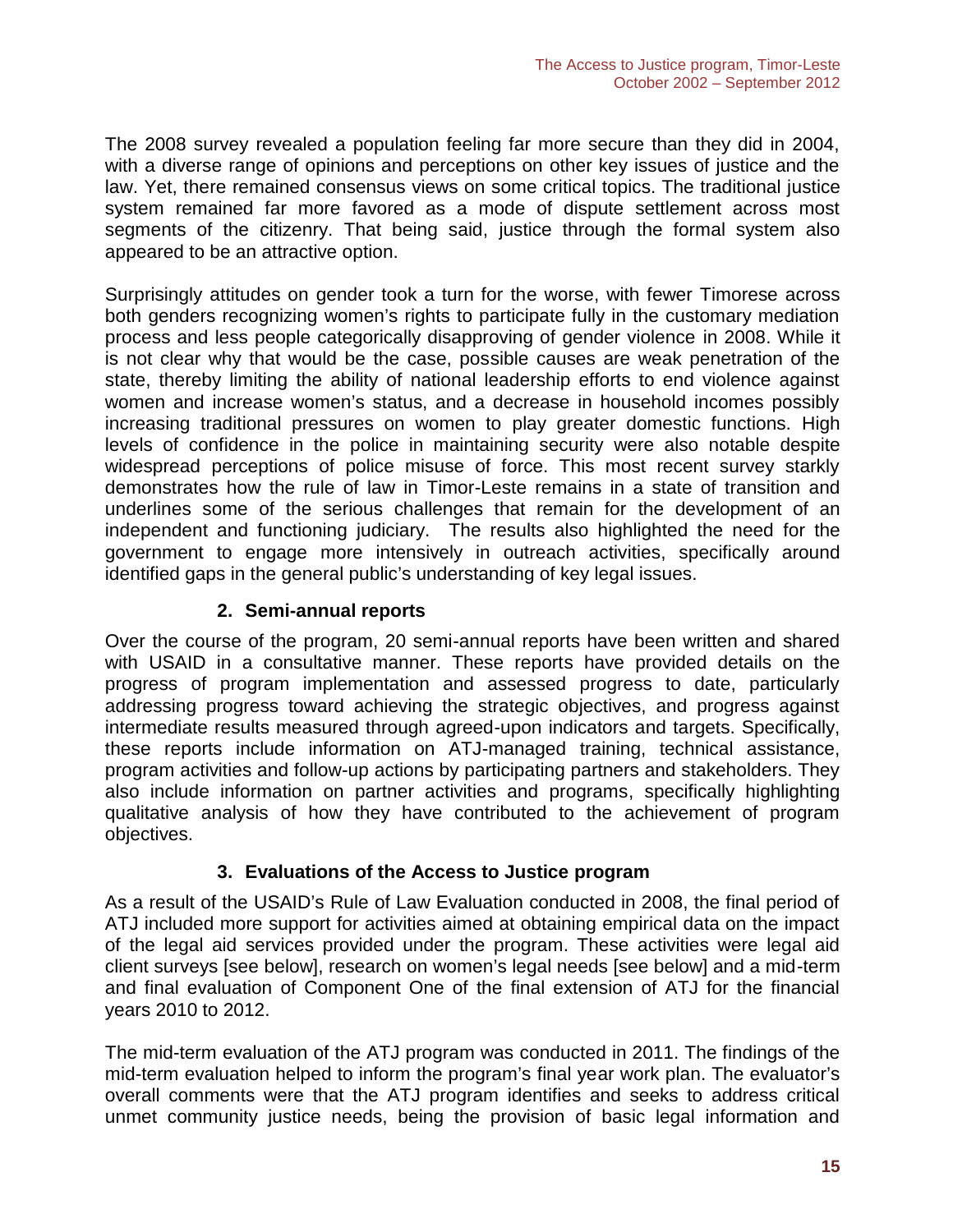greater access to state and non-state based justice processes. The evaluator concluded that without the program, the majority of the population would continue to have little or no ready access to legal advice, information or assistance. While community justice needs remain far from being satisfied, the services provided by ATJ program partners have made a significant contribution to increasing access to justice, especially in meeting the legal needs of women who have been increasingly and effectively targeted under this program. Noting that the technical capacity of many of the legal aid partners' lawyers remains low, there has been notable overall improvement in the knowledge and professionalism of the lawyers, especially evident in relation to case management. ATJ's work in identifying lawyers' backgrounds, skills and self-identified training needs has enabled the program to develop skills and knowledge training which resonate most strongly with those needs. The evaluation found that ATJ trainings have improved the knowledge, skills and confidence of legal aid lawyers to provide better quality services to their clients.

Organizational strength and capacity was a key issue raised by the evaluation which considered that ATJ has correctly prioritized capacity development of legal aid partners' organizations, and their staff, whilst also further developing the legal aid sector more generally. The evaluation noted that organizational strengthening of some legal aid partners will continue to be necessary to ensure the maintenance of old or development of new services. The evaluator concluded that the ATJ program has been dynamic and responsive to the rapidly changing environment in the legal sector, and to community demands for justice. A key recommendation of the evaluation was that sustainability of the legal aid sector should become a primary focus for the ATJ program over the following year, if the still fragile capacity of legal aid partners is to be sustained and further developed.

The final evaluation was conducted in August and September 2012. The evaluators concluded that the gaps the program sought to fill remain, as the Public Defender is still unable to represent all the legal service needs of the poor, especially in remote areas and because there is not yet state funding for the legal aid organizations. The program permitted the partners to reach out to them through legal aid lawyers and paralegals, and linked them to the court system through both. The impact of this has not been measured fully yet, but should not be underestimated in terms of resolving disputes and reducing the cause of more conflict and crime. Despite concerns in some quarters of the legal profession about their service quality, the legal aid lawyer and paralegal clients appreciated their services, and the legal aid organizations recognize weaknesses in their capacity and wish to increase service standards.

The evaluators praised the consistency of programming objectives and approaches (legal aid and organization building/services delivery), and the addition of new objectives and approaches that extended the contribution to access to justice (legal education and problem solving, and paralegals and services delivery). The program achieved the activities it set from the outset or introduced later in the program. ATJ was the only enduring supporter of LBHs. Other donors dropped out in time and new donors have only supported specific themes. The program played a crucial role in increasing legal awareness and aid. Monitoring and evaluation was strong for legal aid lawyer and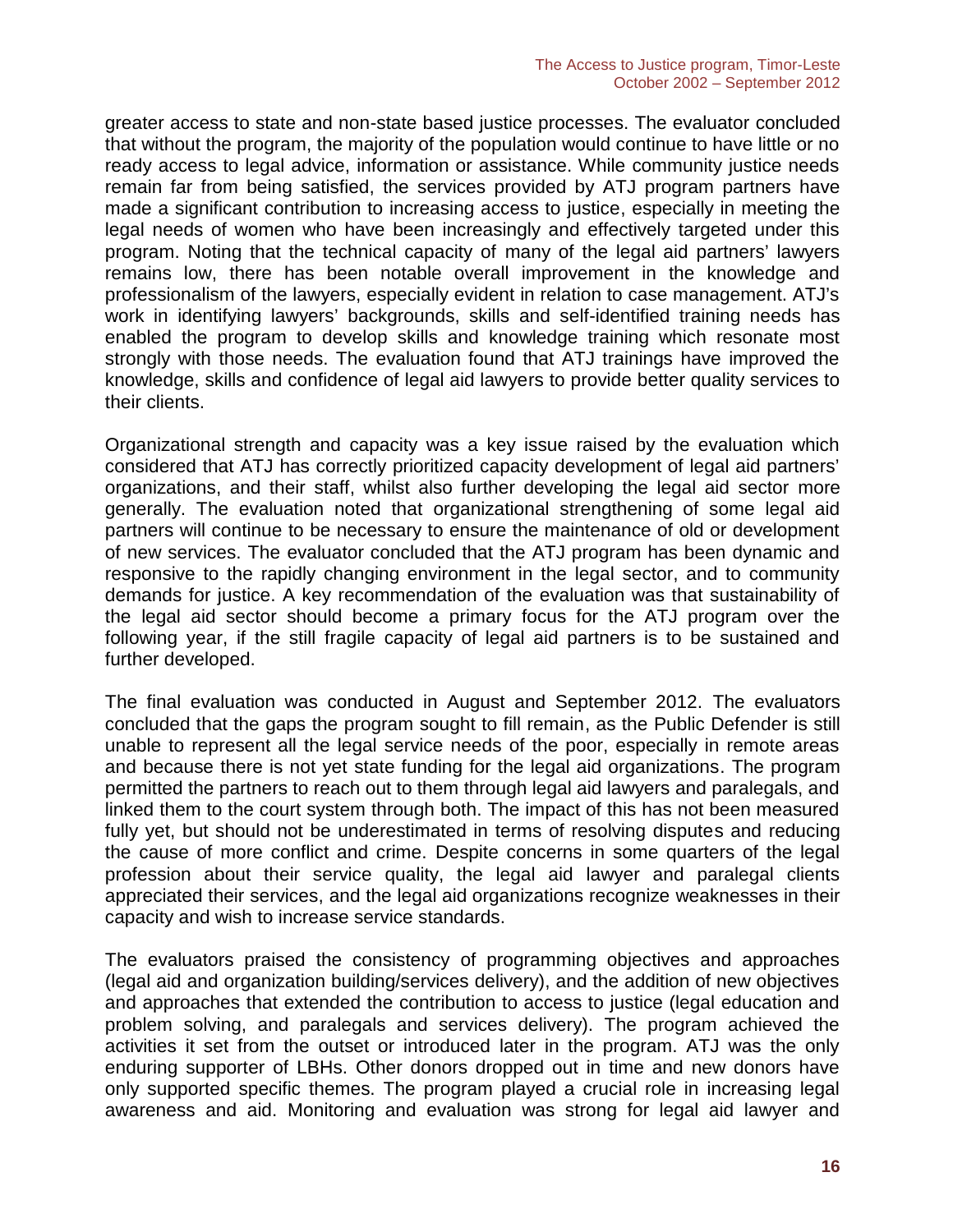paralegal litigation and non-litigation training, but not so strong for management training and some interviewees thought there were weaknesses in M&E for financial management. The evaluators suggest that the partners might not have fully institutionalized the systems that the program introduced, especially with staff turnover, to ensure that they were fully implemented. The partners also have to assume responsibility for maintaining the systems and standards put in place through ATJ. Additionally, the evaluators noted that the program was quick to detect and respond to financial mismanagement within LBHs, and in both cases its response led to the suspension of remaining programming.

The program's partnerships with government and donors were often strong, working well with the MOJ, the CFJ, UNTL and other development partners. The evaluators considered that the initial assessments linked with ongoing monitoring was particularly effective in identifying training needs and categorizing them in terms of substantive law, legal skills and organizational management. The evaluation emphasized the willingness of the program to design and deliver the new required trainings, or to repeat previous ones for new staff. The evaluators also commented on the program's efforts in introducing a case management system and connecting it to case reporting and data entry, improving both the delivery of services and monitoring of their delivery.

The evaluators concluded that the activity design and the objectives to provide wider services delivery of legal aid and legal awareness through mobile clinics, community legal education, paralegals and specialized services for GBV cases, as well as prison visits by LBH Liberta are strategically effective to meet community needs for better access to justice and access to legal information. The achievements of each partner to collect cases from the community through mobile clinics, updating clients' cases and their efforts to provide legal information should be appreciated, although they could be improved. The evaluators found that the support for LBHs to deal with GBV cases and other civil cases by providing legal education trainings, publishing the GBV manual, monthly targets of 30-40 percent women clients, better case management and data analysis were effectively designed and well-implemented. Progress on the establishment of a women's LBH is the most significant achievement that should be sustainable and recommendable for further extension.

The evaluators noted that, in the case of legal education, much of the emphasis in this extension was placed on relationship building because it was a new component and one that should continue despite the end of the program. However, it would have been useful to ensure that such a high quality textbook was incorporated into UNTL's curriculum. LTC has included it in its training. Likewise, the impact of JSMP's monitoring, research and advocacy is well-known in the justice community, but the evaluators commented that it would be important that it be properly evaluated.

#### **4. Client surveys on legal aid partners and legal aid impact**

In 2011 and 2012, independent and comprehensive client surveys of the legal aid partners were conducted to gauge the effectiveness and impact of the legal aid partner work under the ATJ program. For the 2011 survey, a total of 131 current and former LBH clients who had received assistance from the legal aid organizations during the previous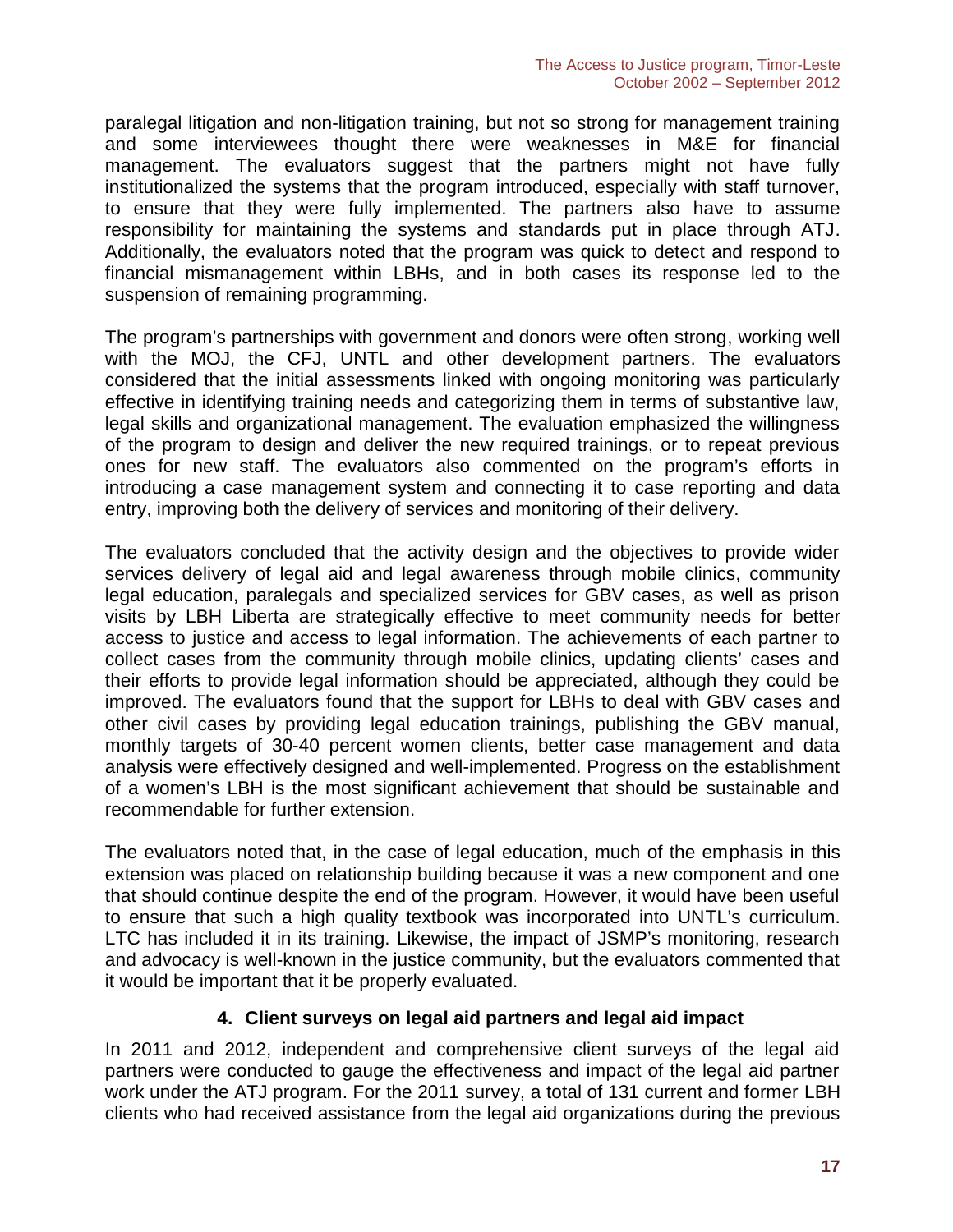financial year were surveyed. For the 2012 survey, 120 former and current clients of ATJ's legal aid partners were surveyed. The surveys aim to collect information about how the organizations are treating their clients and how well they are reaching out to vulnerable groups.

The survey results for both years revealed that an overwhelming majority of clients were satisfied with the legal assistance they received from the legal aid lawyers. In 2011, 63 percent said they were *very satisfied*, three percent said they were *somewhat satisfied,* and 4.5 percent reported they were *not satisfied at all*. In 2012, 57 percent of clients said they were *very satisfied* with the assistance provided by the legal aid organizations, 17 percent said they were *somewhat satisfied*, whilst 4 percent said they were *not satisfied at all*. The survey also sought to assess whether the legal assistance has had a positive impact on the clients' lives. In 2011, 61 percent of clients stated that the "*outcome of the process had a positive effect on their lives".* In 2012, 64 percent could identify positive impacts of the process on their lives, listing such impacts as being able to live without fear or tension and in harmony with their family. In 2011, 73 percent of clients responded that they were *very satisfied* with the final outcome. In 2012, 69 percent of clients with resolved cases reported they were *very satisfied* with the outcome, whilst eight percent of clients were *somewhat satisfied* with the outcome. In 2011, 73 percent of clients said that the outcome of the case was very important to them, while in 2012, 72 percent of clients said the case outcome was *very important* to them, whilst 7.6 percent of clients thought the outcome was *somewhat important.*

A large proportion of the respondents also found that the legal aid lawyers behaved ethically while handling their cases. In addition, a large proportion of women clients were attended by male lawyers and felt comfortable being represented by them, explaining that the lawyers were attentive and respectful throughout the process. The majority of respondents stated that they would continue to seek assistance from legal aid organizations for any future problems.

However, access to a legal aid office has remained one of the major difficulties faced by clients. The survey revealed that many clients do not find it easy to reach the legal aid office. The majority of them cited their rural residence with limited access to public transport as the major factors hindering their access to the legal aid organizations. The survey results also find that not many clients have heard of the word "paralegal" including clients from ECM and FFSO which both run paralegal programs. The majority of those who received assistance from the paralegals, however, are satisfied with their service. Finally, although an overwhelming number of respondents say the presence of lawyers in the community is very important, only 19 out of all surveyed clients could confirm the existence of lawyers in their communities.

Apart from encouraging its legal aid partners to receive feedback from their clients, ATJ also conducted a range of capacity building activities for the legal aid lawyers aimed at improving the quality of their services. Following the mid-term evaluation of ATJ program in mid-2011, this survey combined with the previous client survey, has been used to evaluate the impact of the legal services including the level of client satisfaction and the quality and outcome of legal assistance.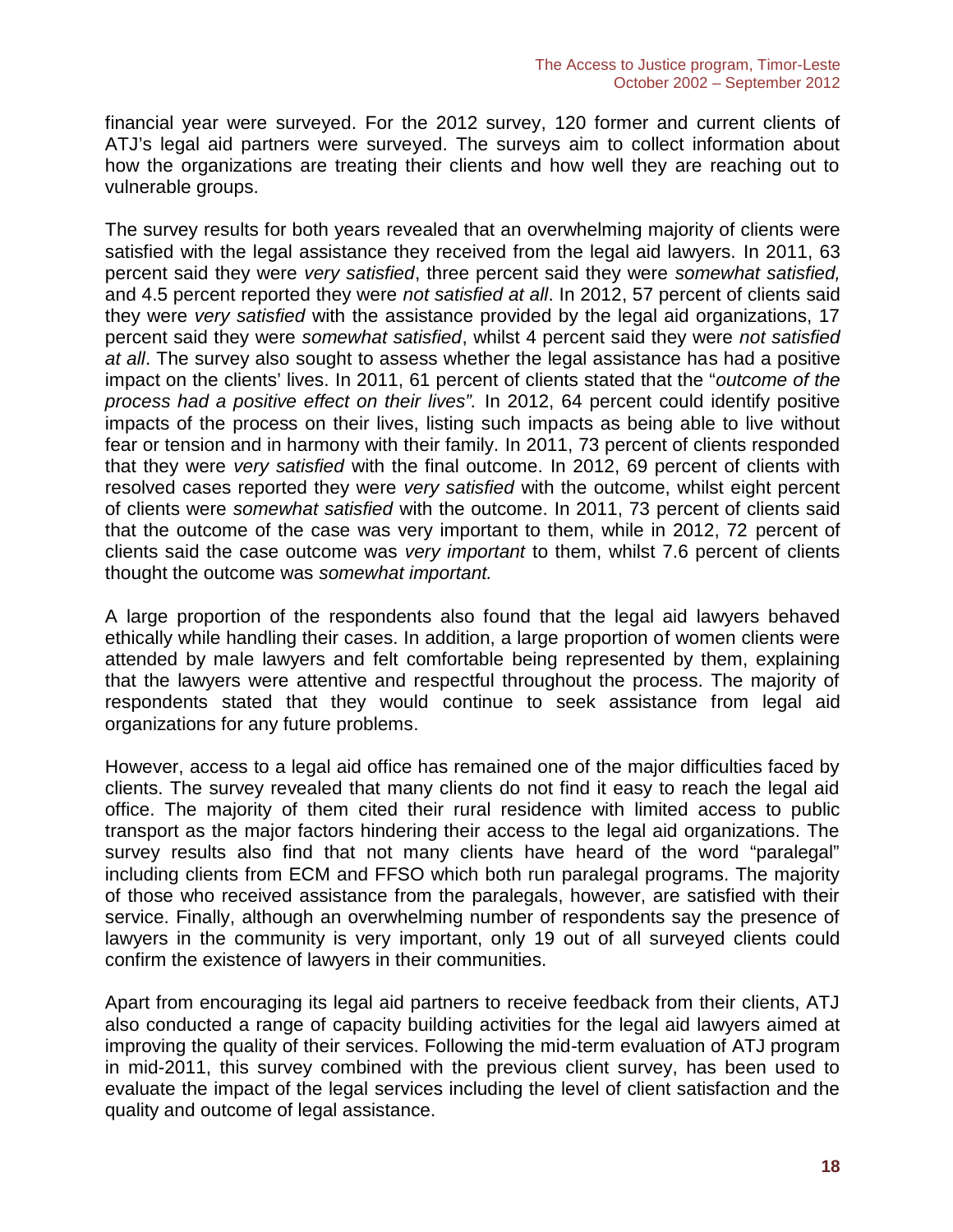# **Stories of Access to Justice – Marcos Tipe**

Marcos Tipe, 43, is from Taiboco, in Oecusse. He graduated from senior high school in 1987. Marcos works on his farm and tends to his garden. After graduating from high school, Marcos moved to Dili, but subsequently moved to West Timor before the referendum in 1999.

In 1991, Marcos was given title to land for which he held a certificate from the then (Indonesian)



Government Land and Property Bureau. "I was given the title to land that was basically a swamp. No one in the village wanted the land because they were afraid that the land had evil spirits," he explained. "I eventually had to leave the land when I left for Dili, and then to West Timor in 1997. When I left, I did not bring the certificate with me. I left it in my home. I left to West Timor because the Indonesians were destroying Dili."

Marcos did not return to his land until June 2011. "I returned because I missed my homeland. But when I came back I discovered that my brother-in-law had been using my land for farming. I wanted the land back but my brother-in-law would not let me use it. Today I cannot prove that this was my land,

because my certificate and all my other documents were destroyed when the militia burned my house."

Marcos approached the sub-village chief or *chefe aldeia* to help solve the land dispute. The *chefe aldeia* referred him to FFSO. The *chefe aldeia* suggested that the land should be equally divided between Marcos and his brother-in-law, a decision with which Marcos was satisfied. "I also had the thought that it would be best to divide the land between us, so I am happy that this was the outcome. The FFSO paralegal officer really helped us agree on a solution and I am very happy that there is no longer a problem between us. Without FFSO's help, I am not sure what the solution would have been. Before going to see FFSO I had gone directly to my brother-in-law to try to solve the problem within the family. But this man often gets very angry, and I was scared and fearful that my brother-in-law would get too emotional over the matter. This is why I wanted FFSO's help."

Marcos now uses the land to plant rice.

# **Program areas and progress, 2002-2012**

This section outlines the initiatives and accomplishments based on the three component areas that connect to the program's three overarching objectives. The three component areas are organized as such: (1) strengthening of legislature and judicial system; (2) developing legal aid sector services and capacity; and (3) promoting access to and dissemination of legal information. A brief synopsis of overall accomplishments and impact is provided.

During each program period, a different set of program component areas were followed. The following provides a brief outline of these component areas for each of these periods.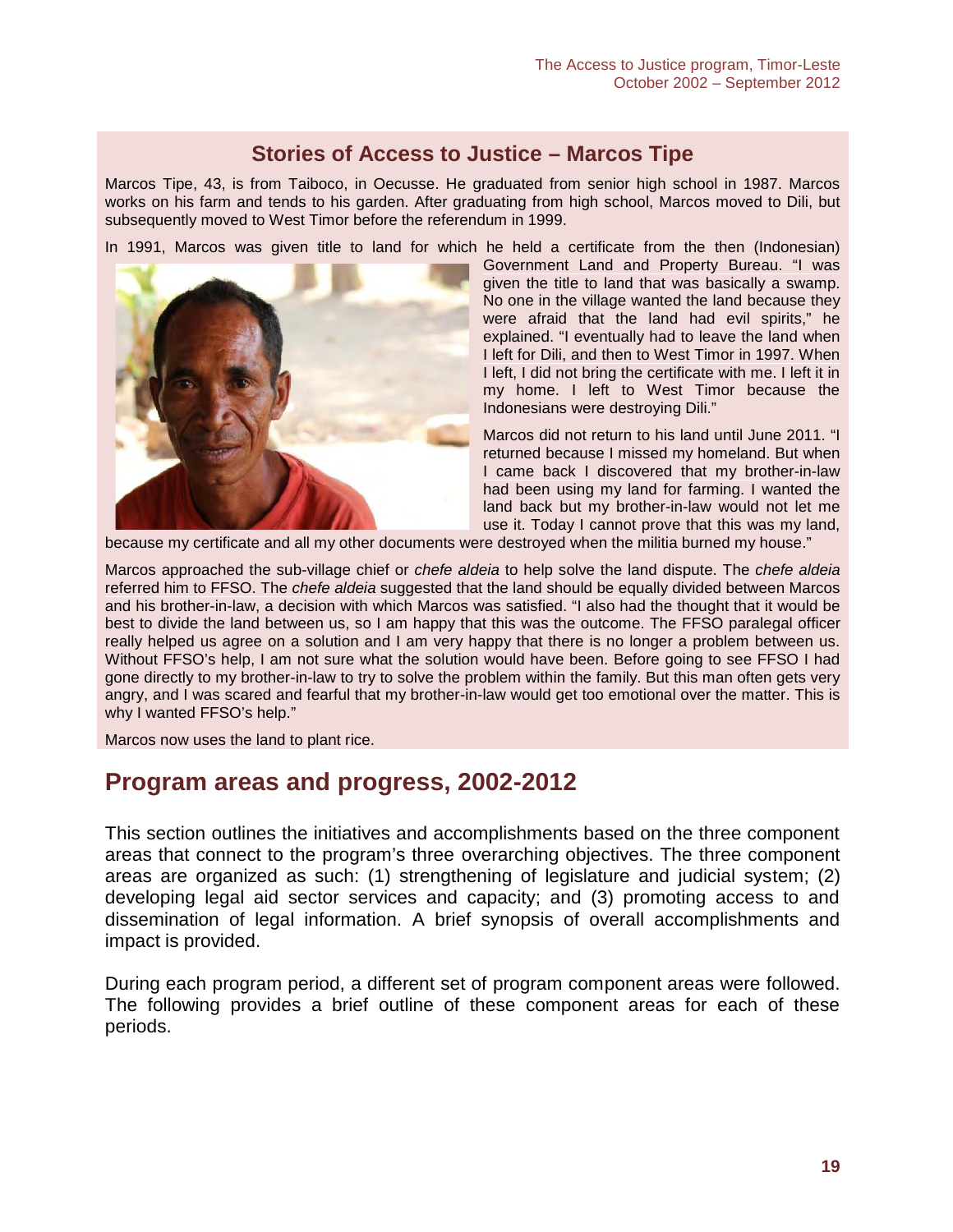

*Figure 1: Overview of program components*

For the purposes of this report, the component areas covering the course of the 10 years have been grouped as follows:

- (1) Strengthening of legislature and judicial system;
- (2) Establishing legal aid services and dispute resolution mechanisms; and
- (3) Improving public access to legal information.

# **A. Component Area 1: Strengthening of legislature and judicial system**

# **1. Legal advocacy and legislative analysis capacity**

#### University of San Francisco Legislative Drafting Initiative

From 2002-2005, the University of San Francisco (USF) Legislative Drafting Initiative (LDI) helped to increase the capacity of the Parliament as a lawmaking institution, to encourage legislation that more effectively responded to national concerns by developing linkages between lawmakers and civil society organizations, and to develop the capacity of civil society organizations to participate in and assist with the policy development and lawmaking processes of the National Parliament.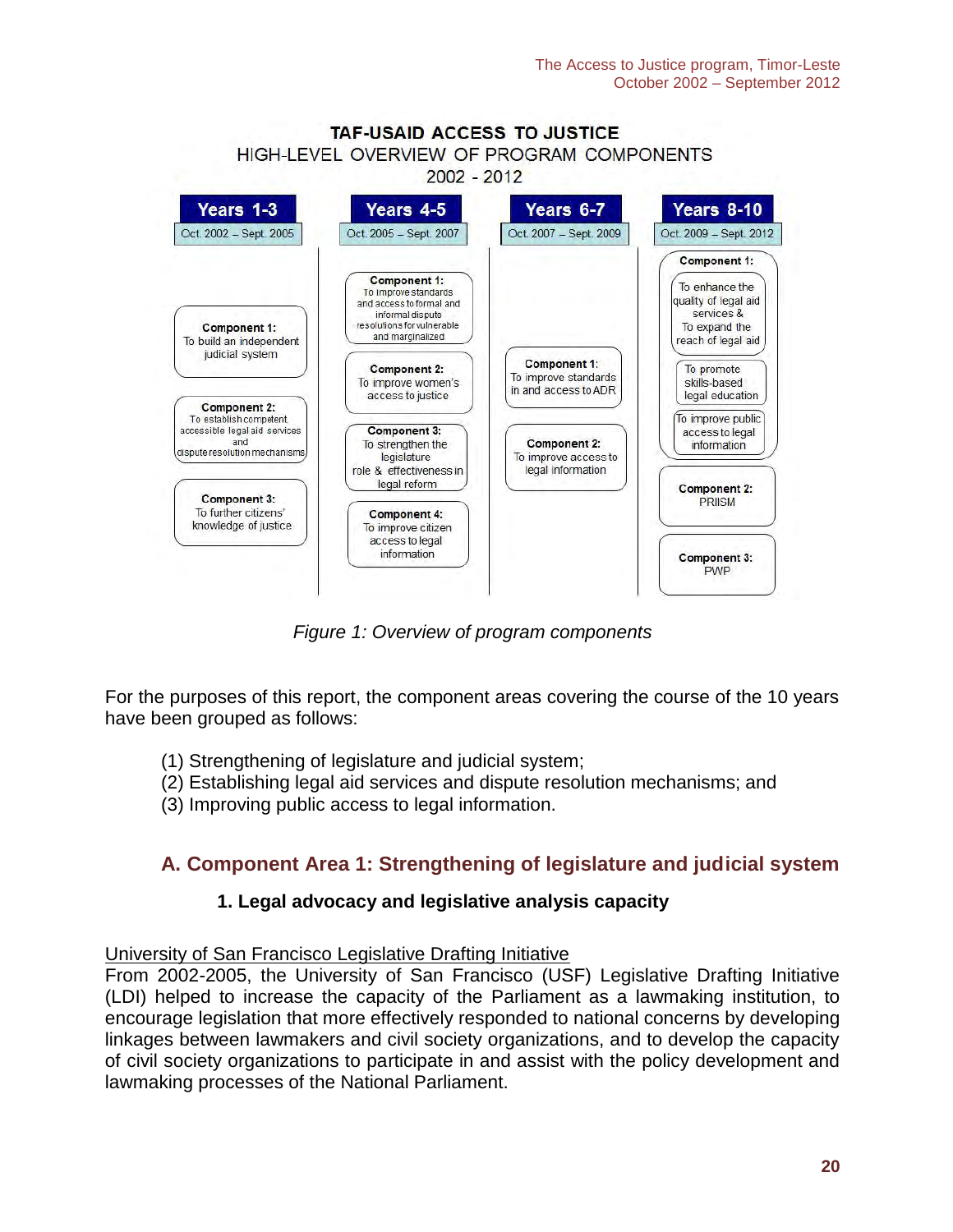The LDI program was developed with three components: workshops with Members and committees of the National Parliament to develop skills in analysis, policy development of effective legislative solutions, and legislative drafting; workshops with representatives of different civil society organizations (chiefly NGOs), to learn skills to constructively contribute to the democratic and policy development process; and joint seminars that bring together members of specific parliamentary committees and counterpart civil society working groups, along with Government officials, other relevant NGOs, and the public, to discuss issues of shared concern and expertise.

Over the course of the first several years of the ATJ program, USF took several actions to increase the impact of the LDI program. First, it included members of the Parliament's staff in parliamentary workshops. Second, it worked closely with the program's Parliamentary Advisor who was based at the National Parliament. Thirdly, it held joint seminars with Members of Parliament, government officials, and civil society in order to promote more active engagement among these groups. Together, these efforts have helped establish a more cooperative and regular engagement for a more transparent and informed legislative process. Resulting from the activities was a better understanding among Members of Parliament and parliamentary staff of the relationship and importance of parliamentary staff as well as some of the fundamental aspects of legislation.

From this program, both USF and the Parliamentary Advisor reported that there was greater parliamentary acknowledgement of the legitimate role to be played by civil society in the legislative process. During the earlier program years, committees held more regular consultations with both key government officials and civil society leaders. Despite this early progress, it has still been difficult to obtain public hearings.

#### Parliamentary Advisor and support to Members of Parliament, Plenary sessions and **Committees**

In 2003, the Parliamentary Advisor worked with Members of Parliament (MPs) in their individual and committee capacities to improve legislative process and content; trained/mentored staff of the Parliament Secretariat in techniques for drafting legislation, legislative research and other support, and prepared technical reports for MPs and Committees; familiarized Secretariat staff with parliamentary law and parliamentary procedures; and developed mentoring and coaching routines with Secretariat staff members in order to facilitate the performance of legal and administrative support tasks within the Parliament.

The Parliamentary Advisor provided support to build the capacity of parliamentary staff and members on a day-to-day basis. Due to the Parliamentary Advisor's work in the Parliament, a new approach with respect to production of reports on bills at first reading stage was established. In the past, Committees produced reports based only upon the plain bill text. After this support through 2005, to produce more substantial and critical reports, committees produced their reports only after conducting hearings with the participation of key government representatives and civil society representatives. As a result, reports were more comprehensive and more in-depth, with important impacts on debate in the plenary in both first reading (principles and system of the proposed bill) and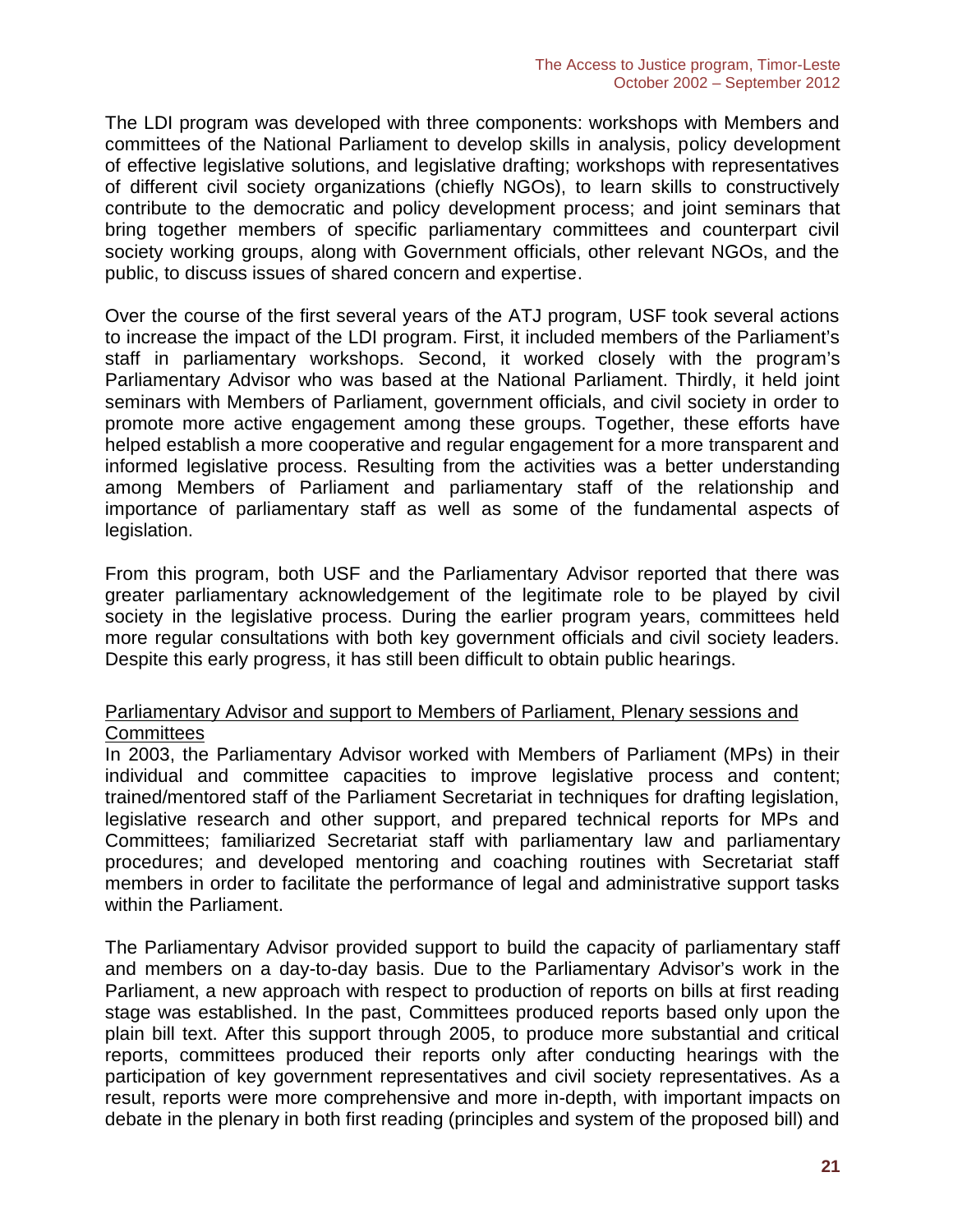second reading (article by article). During these earlier years of ATJ programming, the debate became much more informed with increased initiatives for amendments.

#### **2. Human resource capacity of judicial institutions**

#### Parliament Library and IT support

In 2006, the ATJ program began work to strengthen the Parliament Library and enable it to operate with more robust IT infrastructure. At the start of this program, the Parliament Library lacked sufficient space and efficiency in providing MPs adequate resources to conduct their work. This strengthening of a key institution has helped to create a functioning and well-equipped library and information and research service for MPs. In response to the needs at the time, the ATJ program was able to provide over 200 titles of English-language reference materials, including dictionaries, encyclopedias, other basic reference materials, and core resources in comparative law, legislative drafting, and other topics of interest to legislative libraries. Apart from providing furniture, the project also furnished network servers, computer workstations and laptops with supporting infrastructure.

#### Parliamentary Research Center (PRC)

In 2008, ATJ supported the parliament in establishing the Parliamentary Research Center (PRC), with material assistance from the House Democracy Assistance Commission (HDAC) and training support from the Congressional Research Service (CRS). The role of the PRC was to strengthen legislative research capacity of the Parliament to provide analysis that is authoritative, confidential, objective and nonpartisan. In 2009, the PRC began providing research services with materials provided to Committees A and C on corruption in Timor-Leste and also responded to individual requests from MPs on topics including heavy oil, food security, power/electricity, finance and economic terminology. The research results were used for debates in National Parliament Committees and plenary sessions and stored at the NP Library. The PRC has begun to establish itself as a source of research and analysis and a centre of expertise for the National Parliament Committees and individual MPs. Additional capacity building needs identified in 2010 were addressed by ATJ during 2011 and 2012 with trainings provided on key areas such as legal analysis, policy analysis and budget analysis.

Parliament Reorganization of Internet Infrastructure Support and Maintenance (PRIISM) Dovetailing from the earlier years of ATJ where the program strengthened the Parliament Library and IT infrastructure, the Parliament Reorganization of Internet Infrastructure Support and Maintenance (PRIISM) was developed and launched in 2011 to address short and medium-term gaps in the Parliament's information and communication technology (ICT) infrastructure. The program was financially supported by HDP (formerly HDAC) through USAID. The goal of the two-year project was to strengthen the interconnectivity of the legislature in Timor-Leste through improving ICT human resources and system within the Parliament. This goal was achieved through the completion of two objectives:

1) Strengthen the ICT planning and management capacity of Parliament in the field of internet connectivity; and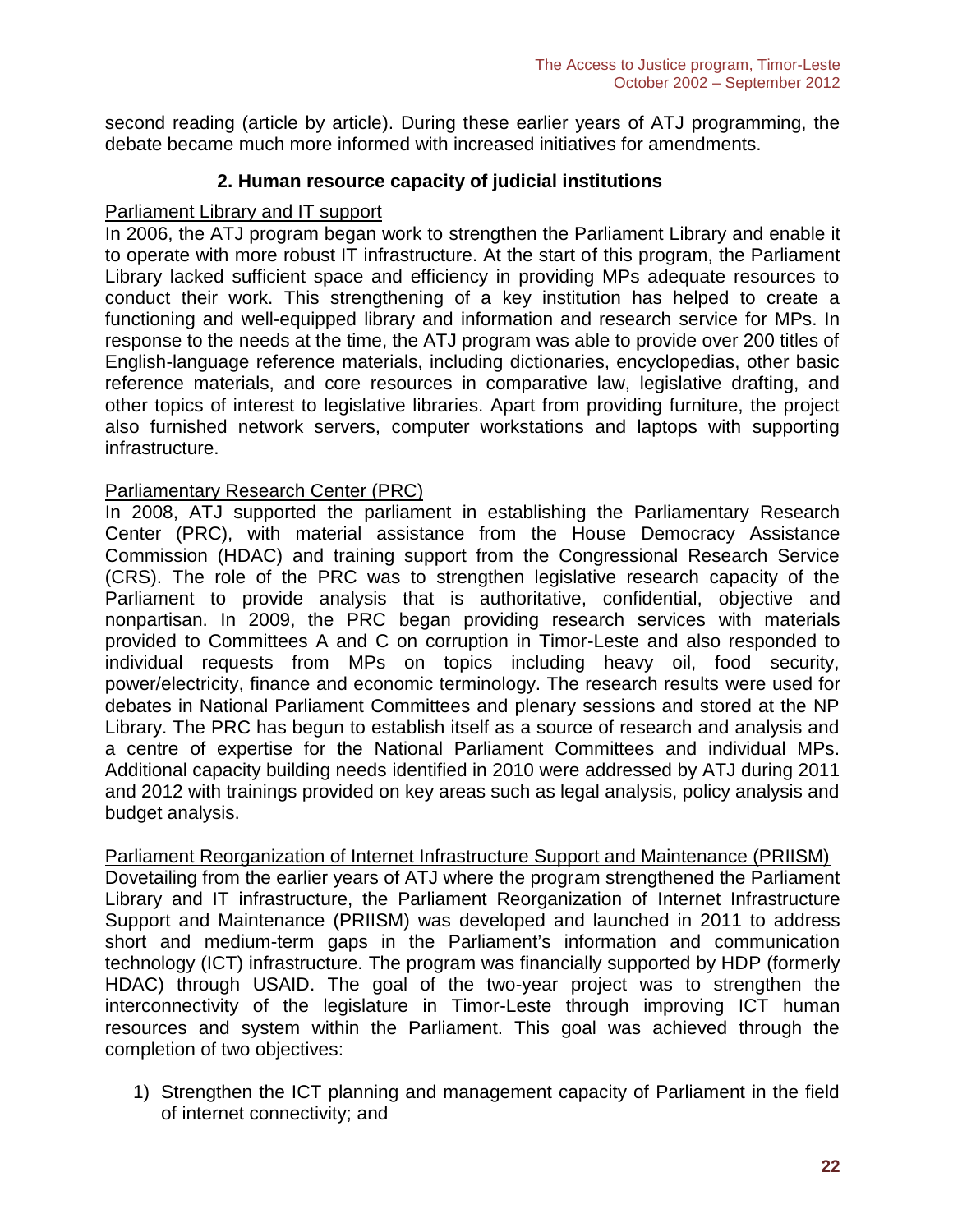2) Establish a sustainable internet connectivity infrastructure at Parliament.

ATJ worked with the Library of Congress and Parliament to strengthen its ICT systems and sustainability of the ICT services. The project put in place the ICT infrastructure and trained human resources that have allowed for more reliable functioning of the system. The project design accounted for the fact that ICT skills are in short supply in Timor- Leste and within Parliament itself. With this in mind, the project built Parliament's capacity in ICT management while using the most reliable, low-cost, and easy to maintain ICT system available that meets Parliament's requirements.

### **3. Monitoring of the justice sector**

#### JSMP and court monitoring

JSMP is the leading legal non-governmental organization in Timor-Leste and arguably the leading human rights NGO in the country. They have consistently monitored and analyzed information regarding the judicial system over the 10 years of the ATJ program, have been well-managed and able to attract high quality staff in a challenging environment. The organization now has staff permanently based in Dili, Suai, Oecusse and Baucau and is the best objective source of information on the courts. Their publications are reliable and they have continued to produce regular press releases, updates, annual overviews and ad-hoc thematic reports of critical issues. JSMP is a strong, objective and credible voice on justice sector issues. They have consistently spoken out on impunity in Timor-Leste and demonstrated political neutrality at all times.

JSMP's outreach activities over the period include their written publications, radio programs, television debates, seminars at the community level, and technical trainings at different sectors of society, including at the community level. The organization is frequently quoted in print and electronic media. Their public events are well-attended by journalists.

JSMP's impact is clear at the national political level. They are now well respected by government and court actors. A recent report launch – on the prosecution of incest in Timor-Leste – was attended by the outgoing Minister of Social Solidarity, the Prosecutor General, the most senior female judge in the country, the Vice Minister for Justice, the Deputy Provedor for Human Rights and Justice (Ombudsman) and the Secretary of State for the Promotion of Equality. At the community level, JSMP's impact is less clear but based on ATJ's monitoring of their community level events – such as recent district level seminars on the implementation of the Law against Domestic Violence – the organization provides the space for discussion of critical issues.

JSMP has worked to contribute to the overall objectives of ATJ in a number of ways. Primarily it has:

- Conducted court monitoring at all of the District Courts across Timor-Leste, Dili, Baucau, Suai and Oecusse;
- Monitored the Court of Appeal when possible through provision of documentation by the Court;
- Commented on structural issues pertinent to the development of the legal system;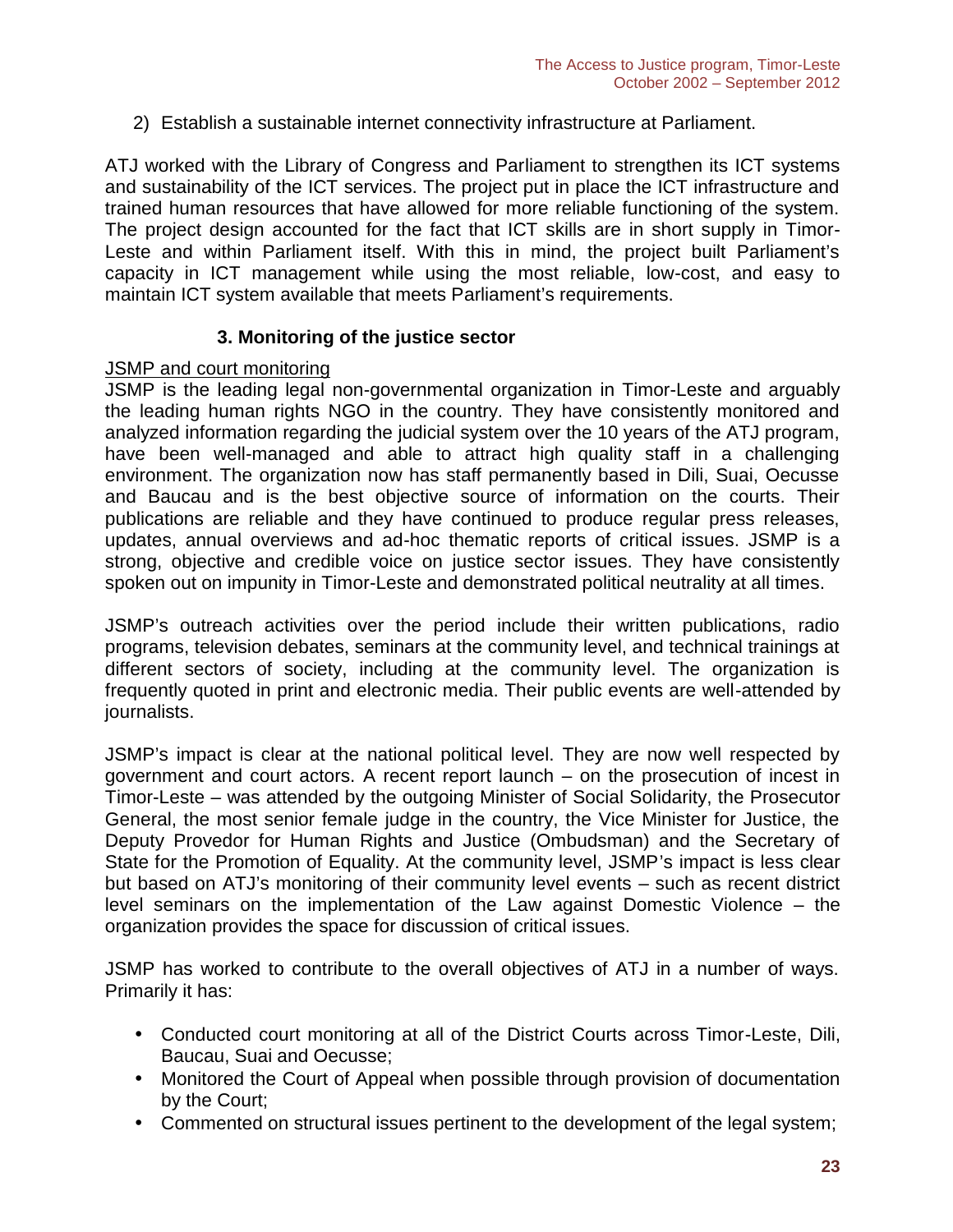- Conducted Parliamentary monitoring as relevant to human rights and the justice sector. This later became the sole function of the Parliamentary Watch Program (PWP) in 2010;
- Made submissions or contributed draft provisions in order to contribute meaningfully to legal reform; and
- Published press releases, short reports, annual overviews and ad-hoc thematic reports based on monitoring of the courts and judicial developments in general.

Since as early as the start of the program in 2002, JSMP has monitored thousands of hearings across the four district courts, both in criminal matters and civil matters. During the 10 year period there has been an increase in civil matters heard, although it remains the case that civil matters are given the lowest priority over criminal matters. Hence much of JSMP's monitoring work focuses on criminal matters. This period has seen JSMP gaining greater access to information from the Court of Appeal, enabling the organization to do more monitoring of proceedings at the Appeal Court.

#### JSMP's Parliamentary Watch Program (PWP)

In 2010, JSMP began a Parliament Watch Program (PWP) with funding from ATJ. Under the program, JSMP monitored the day-to-day legislative activities of Timor-Leste's National Parliament, both in its plenary sessions as well as commission discussions.

The objective of the project was to monitor the Parliament and other law-making bodies, and to disseminate information with a view to increase the ability of the public and civil society to participate in legislative processes, especially to influence the making of public policies that affect their rights and hence, improving the transparency, accessibility and quality of the legislative process. While only going for two years, PWP has been able to increase MPs' own understanding of the importance of transparency, accountability, and consultation in the legislative process. Throughout the PWP initiative, ATJ conducted routine, in-depth evaluation of the effectiveness of our engagement in parliament, including through occasional observation within the parliament. During these observations and follow-on discussions with members of parliament, ATJ was able to identify a clear increase in willingness of members of parliament to work together with CSOs on consultation of draft laws discussion and request for submissions specifically from JSMP to Committee A.

PWP disseminated information about legislative developments to the public and other civil society actors in a variety of ways, including through its website, mailing lists, press releases and outreach visits to districts. JSMP conducted a number of general workshops on the legislative development process and opportunities available for public input. JSMP regularly monitored the plenary sessions of the National Parliament and the Meetings of Commission A. As often as possible, PWP staff members also attended Parliament sessions in person, observing debates and taking notes in the monitoring form the program has developed. Upon return to their office, these notes would then be entered into JSMP's database. PWP has also undertaken advocacy efforts in law reform through its participation in open debate with political parties on the 2012 elections and implications for the future of democracy and human rights in Timor-Leste.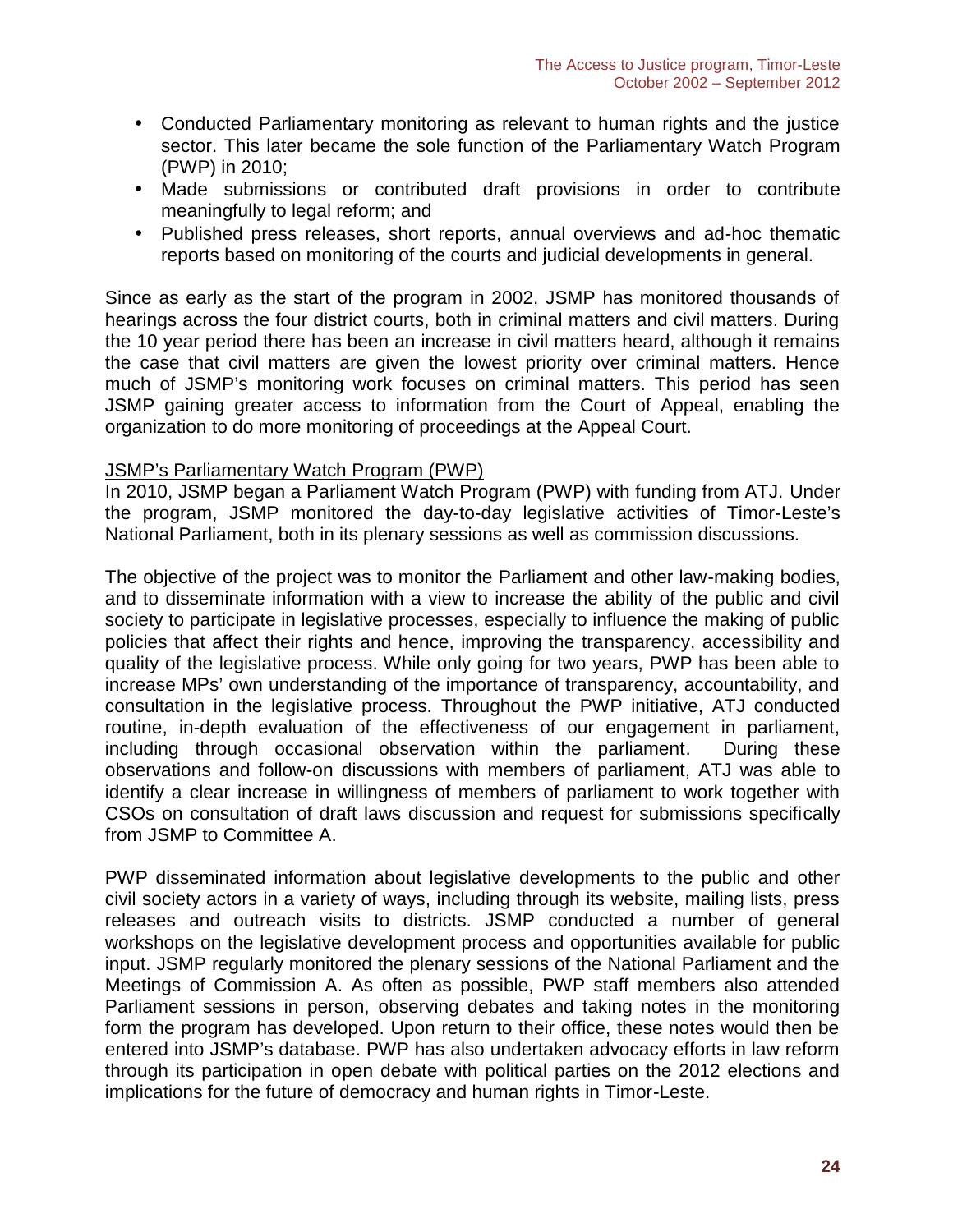#### Parliamentary handbook

ATJ completed a handbook for MPs in Portuguese, English, and Indonesian versions with support from DAI (DAITX105 Technical Support to the East Timor National Parliament). Intended to serve as a guide to the Standing Rules and Organic Law of the National Parliament, the *MP Handbook* included essays discussing parliamentary functions, the importance and ways of building strong relations with constituencies, ethics, guidelines for the organization of public hearings; narratives on the most significant parliamentary procedures in enacting legislation, and exercise of political oversight and constitutional and legal authorities of the Parliament; and descriptions of the Parliament Secretariat's units that provide technical and administrative support.

### **Accomplishments and impact**

The ATJ program has worked closely to build the capacity of legislative and judicial institutions at the national level. ATJ was able to effectively monitor the openness and willingness of the MOJ, Court of Appeal, and other justice sector institutions to cooperate on more structural issues in the justice sector. Consistent through the program period was support to strengthen the IT of Parliament and building the research capacity of MPs.

JSMP was also a key partner in the court monitoring component, which has provided the only detailed and comprehensive assessment of the District Courts and Court of Appeal in Timor-Leste. JSMP has reported and identified weaknesses and areas to be targeted for Government and donor support and improvement of the country's formal justice system. It has remained committed to the program's belief that independent scrutiny of the Courts contributes to the fairness and performance of justice sector actors, and that such scrutiny will continue to be vital to ensure access to justice as the Courts begin to improve and District Courts start to function on a more consistent basis.

Though the USF LDI program was intended to encourage legislation that more effectively responds to national concerns by developing linkages between lawmakers and civil society organizations, support ended in 2005. As ATJ continued, more focus was placed on building community-based legal aid, which did not always ensure equal attention paid to strengthening state-based legal institutions and formal judicial processes. *Section V: Future Directions and Recommendations* highlights how both the informal and formal dispute resolution processes can be improved in future efforts to strengthen and sustain Timor-Leste's law and justice sector.

# **B. Component Area 2: Developing legal aid sector services and capacity**

Over the 10 years of program implementation, this component of ATJ has taken a multi pronged approach to improving the quality and coverage of legal aid services available in Timor-Leste. Through enhanced skills training, opportunities to share effective practices, expansion of alternate dispute resolution, improved case management, more emphasis on women's access to justice, and a stronger legal framework, legal aid partners have provided higher quality services to their clients. This section includes accomplishments in the areas of community-level legal aid services and mobile legal aid; legal aid for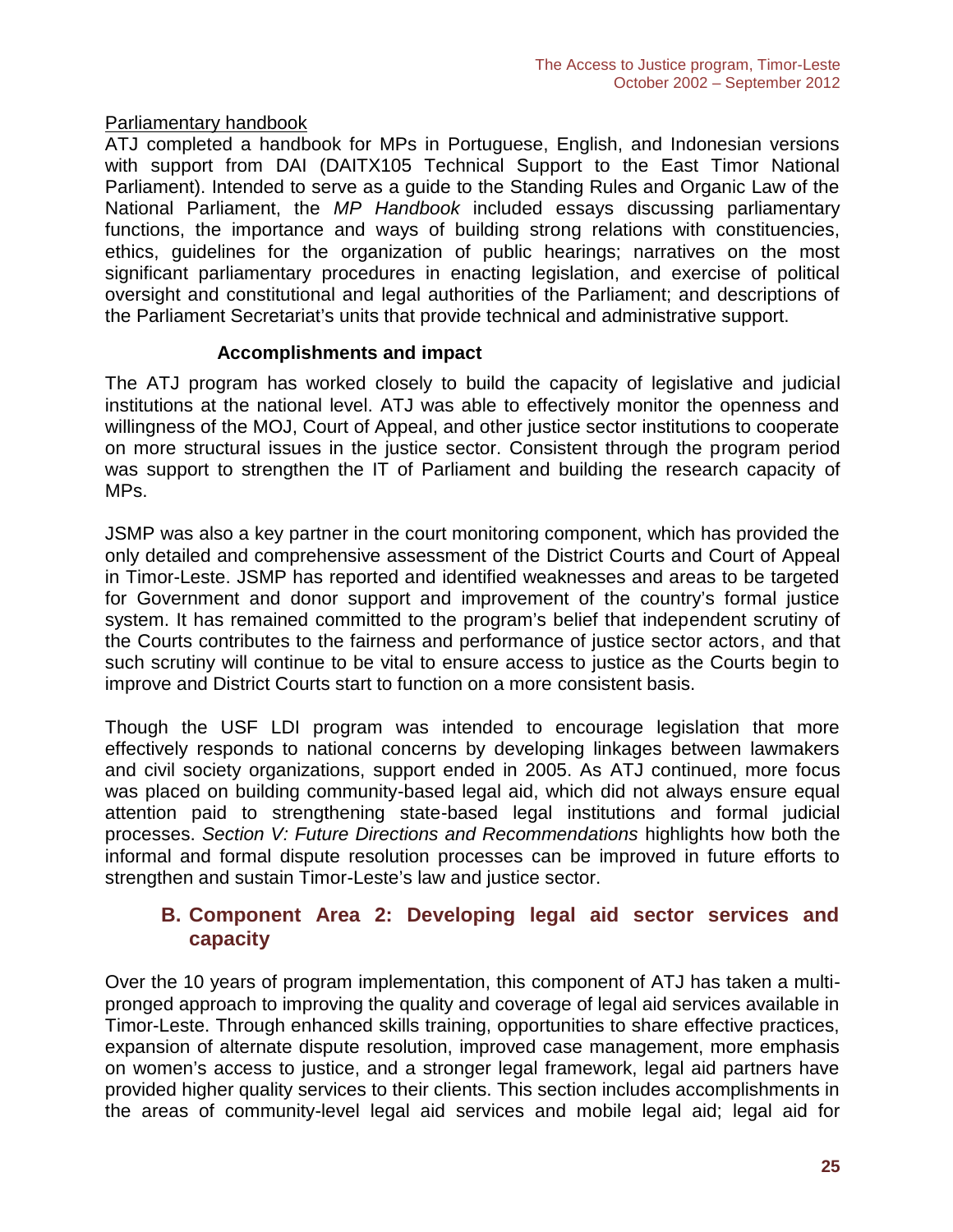women; capacity building of legal aid partners; networking among legal aid actors; and policy-driven dialogue. Finally, through its support to legal aid lawyers, ATJ has also engaged in discussions regarding the development of the private legal profession overall.

#### **1. Community-level legal aid services and mobile legal aid**

In Timor-Leste, many barriers to justice remain pervasive despite notable progress in the past 10 years. Barriers to access include a lack of adequate information about the law and limited popular knowledge of rights and existing remedies provided either by law or in practice. Courts are remote from most communities where local justice processes are more physically present, often have greater legitimacy, and can resolve matters quicker than the courts, which are required to go through more laborious procedures and frequently face human resource shortages. In Timor-Leste, this situation is further exacerbated by the limited number of state-funded public defenders and the lack of an adequate legal aid system.

Creating a sustainable environment with equal access to justice in Timor-Leste will remain difficult even when appropriate institutional and legal frameworks are put in place. Access to justice cannot be guaranteed where the rate of poverty remains high and where the state has such limited reach into the daily lives of so many. Vulnerable persons are generally not in a position to choose either formal or local mechanisms – as they face barriers to both – however local justice mechanisms, tend to be more physically accessible to the poor and can provide a speedier process. At the same time, these local level justice mechanisms have their shortfalls and costs, resulting in barriers to access to justice. Men dominate local justice mechanisms, placing women and children in a position where they do not have equal power. Such mechanisms are also not subjected to any checks or monitoring for quality or consistency of services. Access to such mechanisms is also not automatic for women who experience domestic violence who may be under family and community pressure to resolve their problems within the family. Conversely if someone does seek to go directly to the formal system, they may be fined if they approach the police before seeking support from within their suku councils.

In Timor-Leste, where the legal regime and justice system were frequently used during the Indonesian occupation to legitimize state repression, a different image needs to be constructed to rebuild people's confidence in the system. One of many ways to do this is by providing low-cost legal services including simplified legal information and procedures to allow for increased participation, including from those who are poor and most vulnerable in the society. As such, from the inception of ATJ, the program invested heavily in newly emerging community-level legal aid partners. Over time, the activities and grant support were narrowed to four key partner organizations. The following graphs and table provide an overview of the cases handled by ATJ legal aid organization lawyers through the legal aid program over the past decade.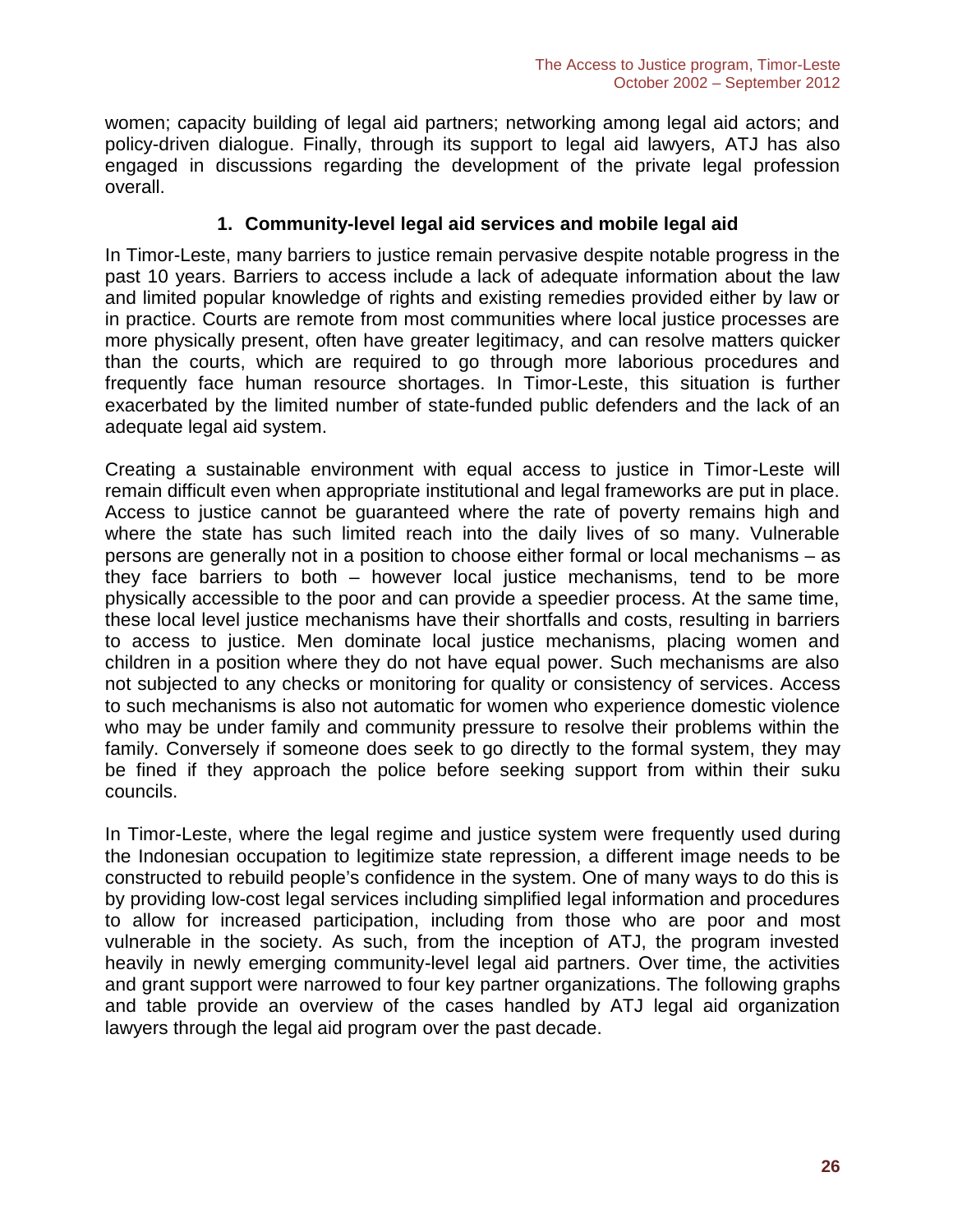

*Figure 2: Total number of clients assisted by ATJ-funded legalaid organizations from 2003-2012*



*Figure 3: Percentage of women clients assisted by ATJ-funded legal aid organizations from 2003-2012*

**---**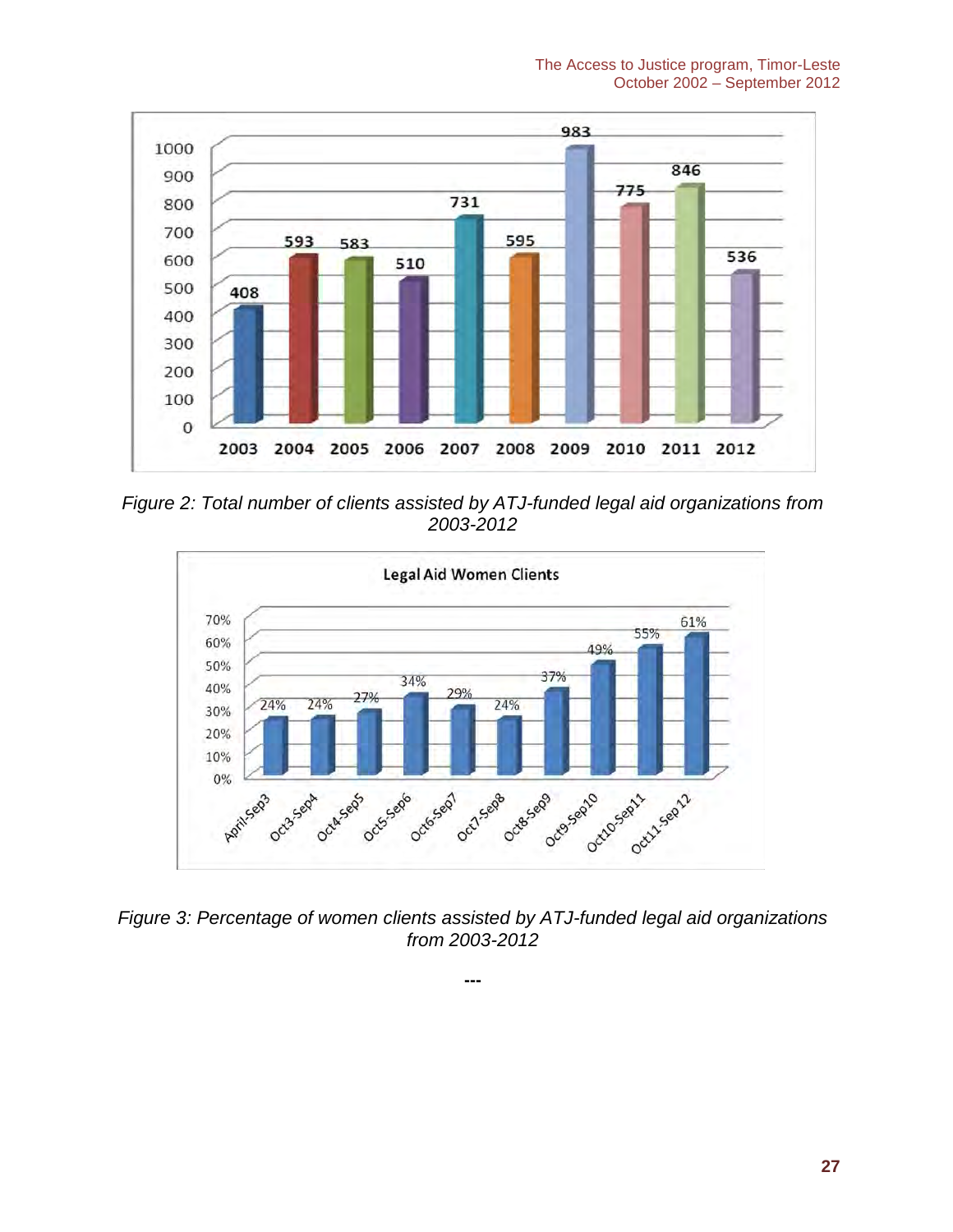| <b>Month/Year</b> | Total<br>Client | Male | Female |
|-------------------|-----------------|------|--------|
| April - Sep 03    | 408             | 310  | 98     |
| Oct 03 - Sep 04   | 593             | 448  | 145    |
| Oct 04 - Sep 05   | 583             | 424  | 159    |
| Oct 05 - Sep 06   | 510             | 335  | 175    |
| Oct'06 - Sep '07  | 731             | 519  | 212    |
| Oct'07 - Sep'08   | 595             | 451  | 144    |
| Oct'08 - Sep'09   | 983             | 623  | 360    |
| Oct09 - Sep'10    | 775             | 399  | 376    |
| Oct10 - Sep11     | 846             | 377  | 469    |
| Oct11 - Sep 12    | 536             | 211  | 325    |
| <b>Total</b>      | 6560            | 4097 | 2463   |

Table 1: Total number of male and female clients represented by ATJ-funded LBHs

#### Evolution of partnerships with legal aid partners

In an effort to assist the poor and most vulnerable members of the society, ATJ dispersed grants to national civil society organizations staffed largely by private lawyers to provide legal aid to the community. These organizations have been crucial not only because they have provided free legal services to the community's most vulnerable persons, but also due to their unique advantages including close proximity to the community and knowledge of and ability to interrelate different social problems. These lawyers have been working in some of the most isolated areas of Timor-Leste, providing free legal assistance across the spectrum of civil and criminal cases including victims of gender-based violence. By the time of writing of this report, these organizations had expanded their activities to include community education, with two of the partners running paralegal programs. Based on the program's data, over 6000 cases have been handled through free legal service provision since this project was first incepted in 2003.

ATJ has supported over a dozen legal aid partners since the start of the program in 2002, including Perkumpulan HAK, Lembaga Bantuan Hukum Tane Timor (LBH-TT), LBH Timor-Leste, LBH Ukun Rasik An (URA), LBH Fortuna, LBH Fukun Timor, LBH Biankara (Suai), LBH Maliana, and LBH Covalima. Many of these organizations no longer exist, demonstrating the significant impact on the NGO sector of the growth of legal jobs in state institutions and the compulsory requirement for lawyers to undertake two years of full time legal training in Dili. During the last period of the program, ATJ focused its support on the organizations which had demonstrated greater organizational strength and sustainability, including local ownership. Those four organizations, which collectively operated in all 13 districts, are: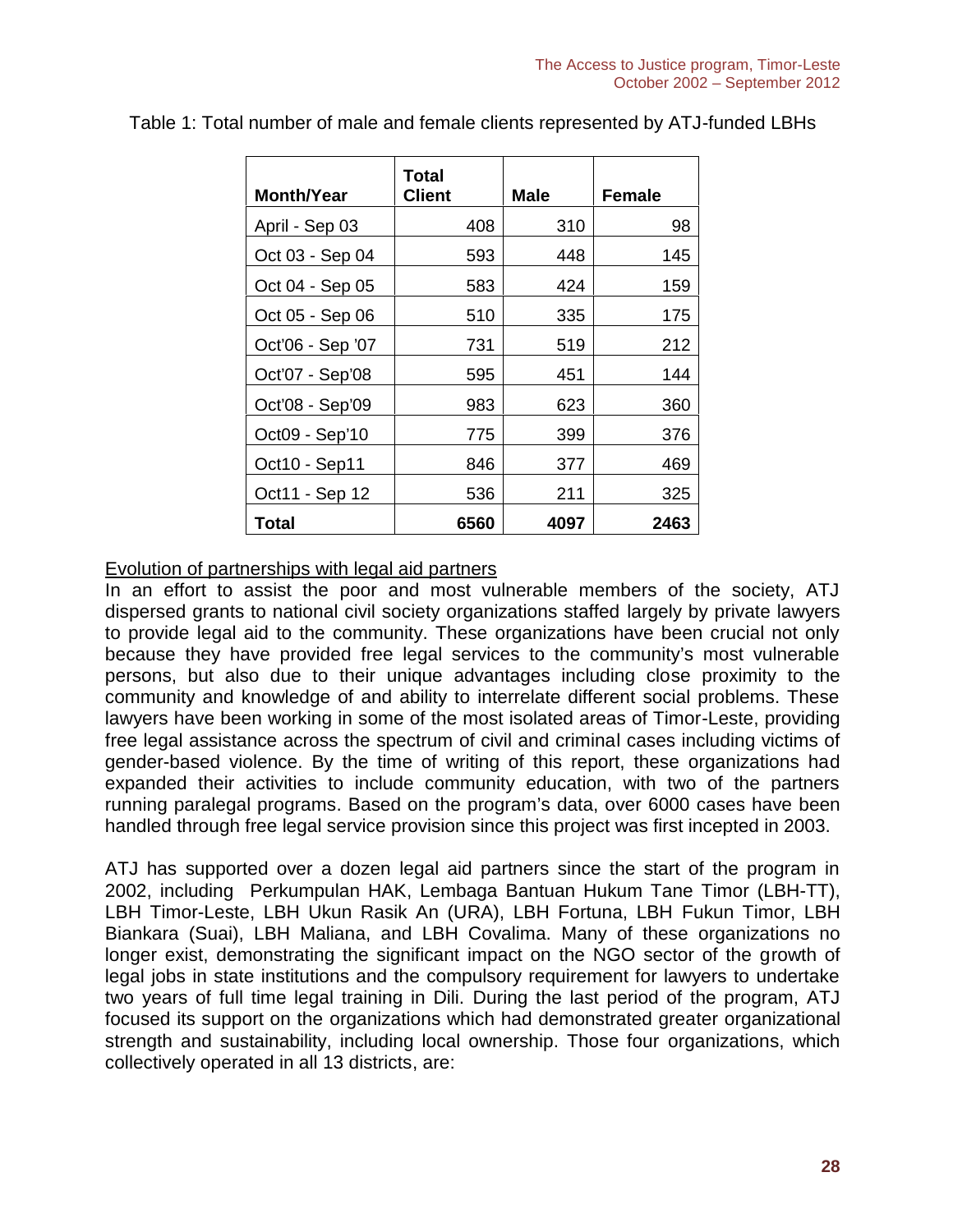- *Fundasaun Edukasaun Comunidade Matebian (ECM)* is based in Baucau and covers Baucau district court jurisdiction including the districts of Baucau, Lospalos, Manatuto, and Viqueque. ECM is an established local NGO that offers legal assistance both in litigation and non-litigation processes across the spectrum of civil and criminal cases. In addition, ECM also runs community education and paralegal programs.
- *Fundasaun Fatu Sinai Oecusse (FFSO)* is based in Pante Makassar- Oecusse and covers Oecusse District Court Jurisdiction. FFSO is an established non governmental organization with a legal aid branch that provides free legal assistance to the most vulnerable persons, largely through non-litigation processes. FFSO handles cases across the spectrum of civil and criminal matters, conducts community legal education and paralegal programs.
- *Liberta Legal Aid (LBH Liberta)* is located in the country's capital Dili and covers Dili District Court jurisdiction which includes Ermera, Aileu, Liquica and Dili districts. Liberta provides legal aid services both through litigation and nonlitigation processes. Liberta also runs legal education programs to the communities living within the jurisdiction of the Dili District Court.
- *Victim Support Services (VSS)* is a unit within the Judicial System Monitoring Programme (JSMP), but is transitioning to become an independent organization. Unlike the other partners, VSS does not provide legal representation in the court. Its mission is to provide legal assistance to women and children victims of gender based violence. VSS has a national office in Dili and branches in Oecusse, Baucau and Suai.

#### Paralegal program

One key strand to the program's objective to expand the reach of legal aid services was to establish a paralegal program in 2008. The paralegal program was designed to expand the reach of the limited number of lawyers working in legal aid organizations. The appointment of international and national paralegal coordinators enabled the program to further expand and to develop its impact, capacity, and quality. Both ECM and FFSO have run paralegal programs at the *suku* level across five districts. ECM has employed 18 paralegals and FFSO has employed 11 paralegals. The paralegals provide three key types of services. Firstly, they have provided community members with information on litigation and non-litigation based legal options for resolving disputes. Secondly, they have sometimes been directly involved in mediation processes themselves. Thirdly, they have referred clients to legal aid lawyers where further legal expertise may have been needed. Paralegals have provided assistance in 3110 cases from 2008 to 2012, with 38 percent of this number (or 1026 clients) being female.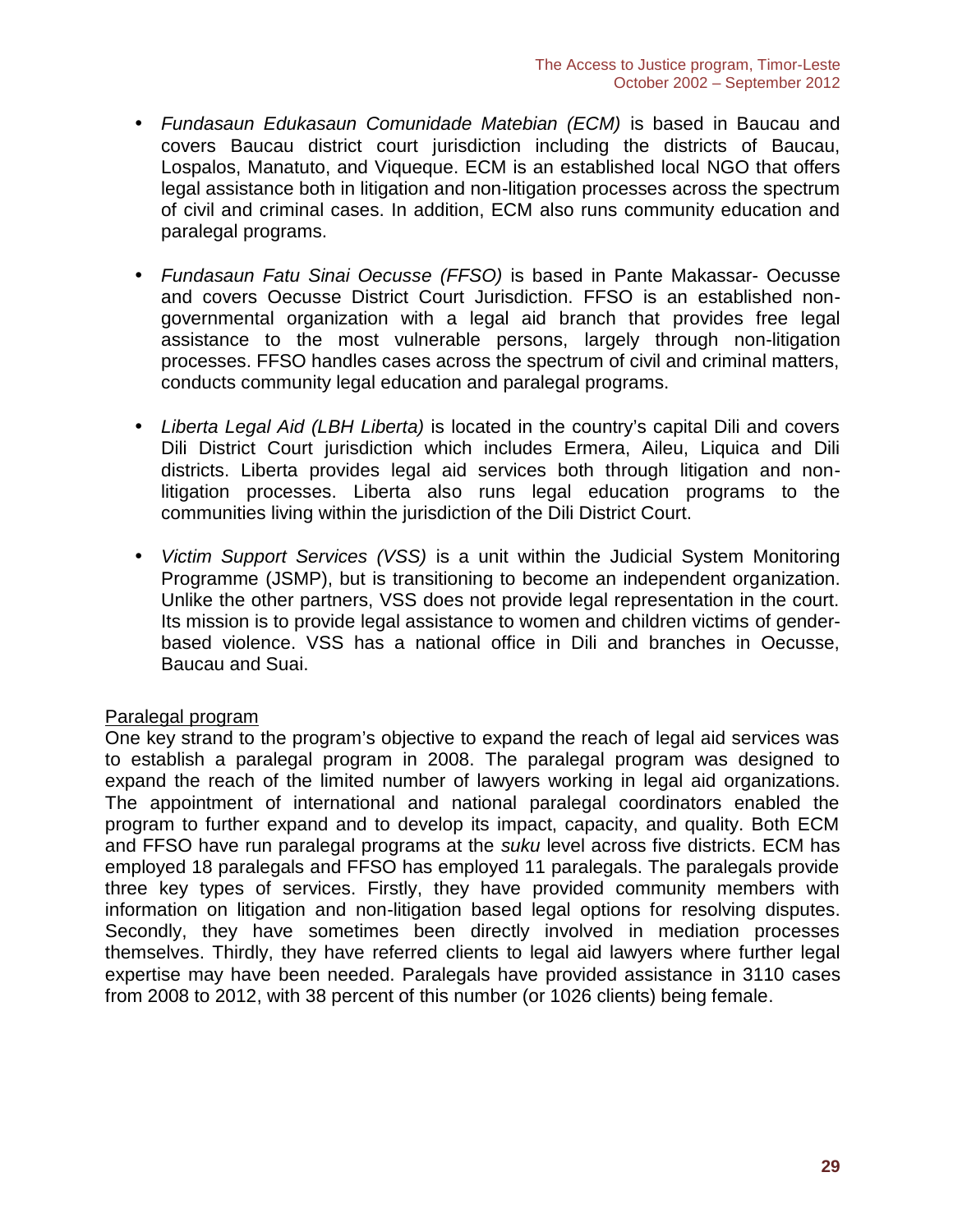

*Figure 4: Number of clients assisted by ATJ-funded paralegals from 2008-2012*



*Figure 5: Number of women clients assisted by ATJ-funded paralegals 2008-2012*

In June 2010, a detailed assessment of the paralegal program was undertaken which recommended a number of measures to consolidate the two programs, including the processes for reporting cases and tracking referrals. The recommendations were speedily implemented and improvements immediately noticeable. As a result, the reliability and detail of case reporting improved, providing a clearer picture of the cases paralegals are involved in, and facilitated greater monitoring of how they are handled. Monitoring increased, although further strengthening of monitoring processes is still needed.

Training has been a key focus of the paralegal program to help build the capacity of the community paralegals. A four-part training series covering the key themes of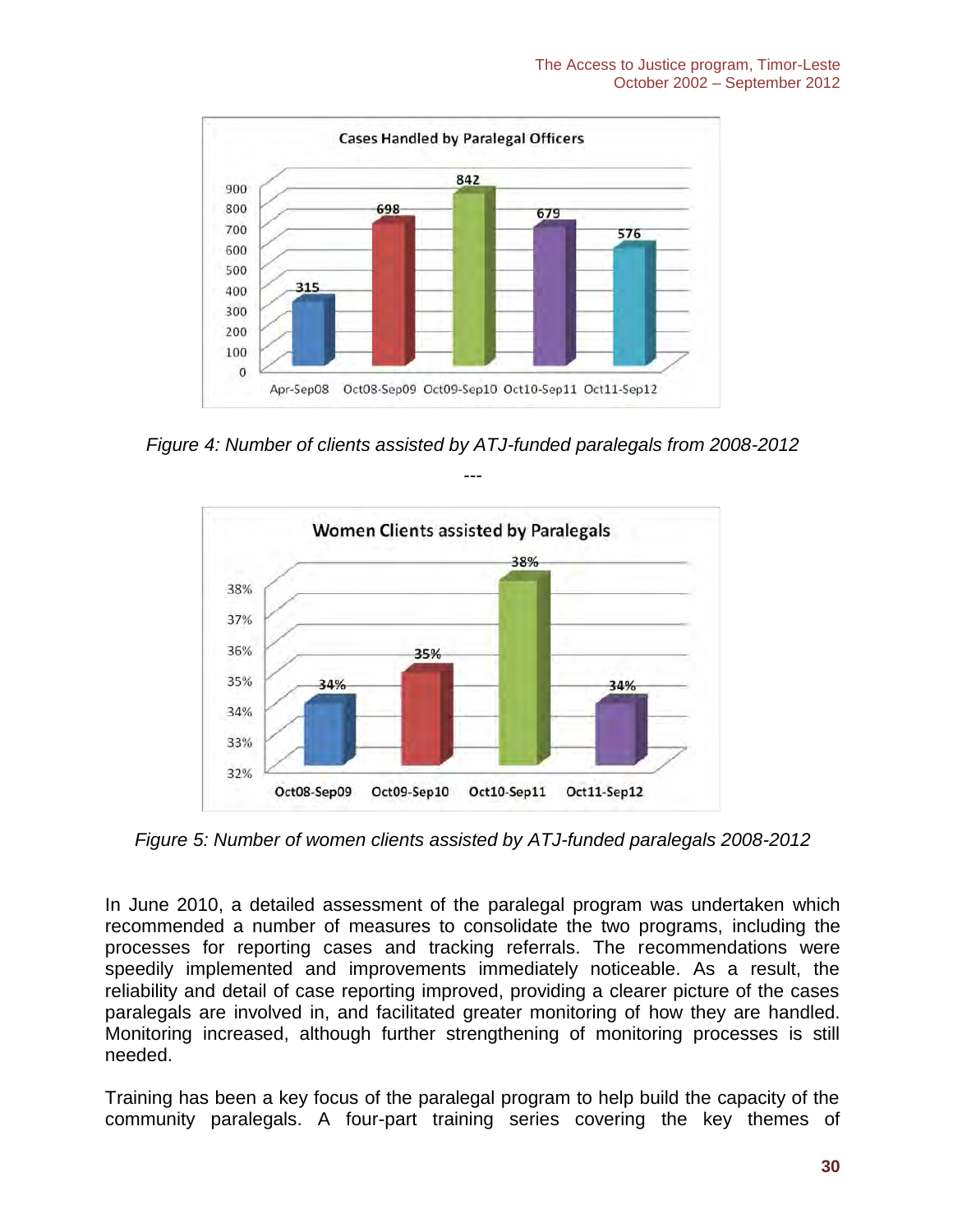administration, substantive law and job skills was provided to all paralegals, with involvement from FFSO and ECM staff in each organization's office. In addition, a paralegal handbook was produced and distributed, and has served to be a very valuable reference guide for new and existing paralegals.

FFSO's paralegal program has worked closely with customary law and other local authorities, and has facilitated and supported non-state government justice processes. The trust and the roles of paralegals in providing a link between non-state justice actors and police/state justice has been demonstrated in the responses from all 18 of Oecusse's *chefe de sukus*, who told UNDP Access to Justice researchers that their main link to police and state justice was via the FFSO paralegals.

# **Stories of Access to Justice – Domingas Lafu**

Domingas Lafu is 21 years old and has a baby boy named Jamy Quefi, who was born on March 27 2011. Domingas went to primary school until her fourth year but was not able to graduate. Today, Domingas is a single-mother who is not married. She lives with her parents and farms for a living. She sells cassava and other vegetables at her local market in order to provide for her son.

Domingas Lafu sought FFSO's services because she wanted their support in resolving a paternity dispute between herself and the father of her child, her former boyfriend. According to Domingas, the father of her



child refused to marry her after he got her pregnant because he was already married to another woman. When she found out she was pregnant, Domingas went directly to local leaders in order to help her receive compensation from the father of the child. Domingas was referred directly to FFSO by the local leaders, who suggested that the legal aid organization would be a good mediator between Domingas's family and the family of the father of her child.

The *Chefe de Suku* sat down with Domingas and her former boyfriend, as well as with Luisa Taela, a paralegal who has worked at FFSO for nearly three years and who helped support Domingas throughout the month-long process. Despite the fact that the father of Domingas's child was already married and had another family, it was confirmed that he was the father of the child and decided that he should have to pay a bride price to Domingas's family, which was provided for by giving Domingas's family a necklace, the value of which is approximately US\$300. The father of the child was also required to pay a one-time payment of US\$150 for child support.

Domingas and Luisa were pleased with the outcome.

"The outcome was fair for Domingas, and both families were pleased because the process involved everyone," explained Luisa. "The fact that the Chefe de Suku referred Domingas directly to FFSO was a very positive sign that local leaders understand and value FFSO's role in helping mediate disputes. It was a very successful decision because everyone was involved and signed the agreement, and I was there to provide information throughout the process."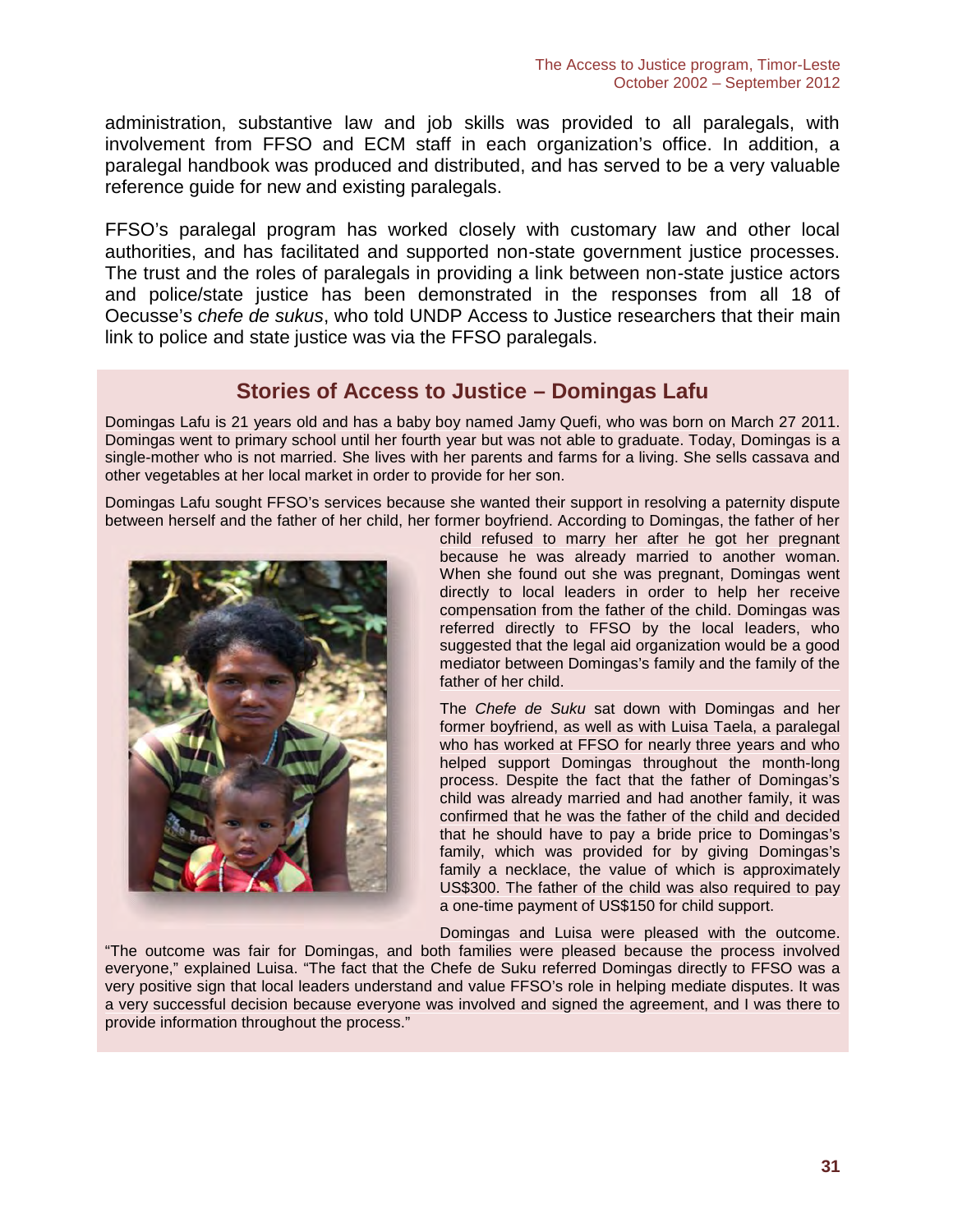#### **2. Legal aid for women and support to women lawyers**

Since 2002, ATJ has provided funding for legal aid services for women. Recognizing the significant challenges faced by women in accessing justice, ATJ has evolved its programming to better target the legal needs of women. Since its inception, ATJ has required that legal aid partners obtain 30 percent women clients, which most were easily able to do. However, it became increasingly clear that more targeted interventions were needed as was the need to increase awareness among the male-dominated organizations of the importance of reaching out to women clients. The vast majority of women clients of the legal aid organizations are the victims of domestic violence or sexual assault. The majority of civil matters brought by women to legal aid organizations are women seeking divorce (often because of domestic violence), women raising a paternity dispute or trying to obtain maintenance from an absent husband.

The success of ATJ in responding to women's needs can be seen in the increase in proportion of women's clients as a percentage of the overall caseload. Over the last two years, the figure has been climbing to 50 percent and during the last reporting period it was 63 percent. VSS is responsible for most of this increase, but other organizations such as LBH Liberta have also worked hard to achieve equity in their caseload. ECM has largely remained at a 30 percent women client ratio. This has been achieved through a range of interventions and has always been dependent on strong commitment from the organization to recognize that women in Timor-Leste are vulnerable and marginalized, especially in relation to access to justice.

Interventions by ATJ have included brainstorming sessions with the partners on the nature of their women client caseload, identifying areas of legal training related to the needs of their women clients and providing specialized training or developing specialized guidelines. ATJ has also paid close attention to the data that the partners have provided and questioned them on criteria used to allow them to take on male perpetrators of gender-based violence as clients. ATJ fostered increased contact between VSS and the other ATJ legal aid partners, in particular through the monthly round table meetings, which have encouraged greater collaboration on cases involving female clients. By monitoring partners, ATJ has encouraged greater contact with women community members and representatives to ensure that female clients are gaining greater access to the partners' services and to discuss resolving disputes. Finally, ATJ provided a forum for women lawyers to network with each other, and targeted training for women lawyers.

#### Funding for Fokupers to provide legal aid access to women

In October 2002, ATJ provided initial support to a women's NGO, Fokupers, to provide increased legal protection for women, especially women victims of violence. Under this support, Fokupers helped to provide legal advocacy services through mentorships for women victims of domestic violence; monitoring and reporting through identification of cases of violence against women; public education campaigns; and advocacy to promote public dialogue on draft legislation.

Increasingly, Fokupers focused its work with women victims of violence on managing a safe house and providing counseling to women. By 2005, it was clear that specialized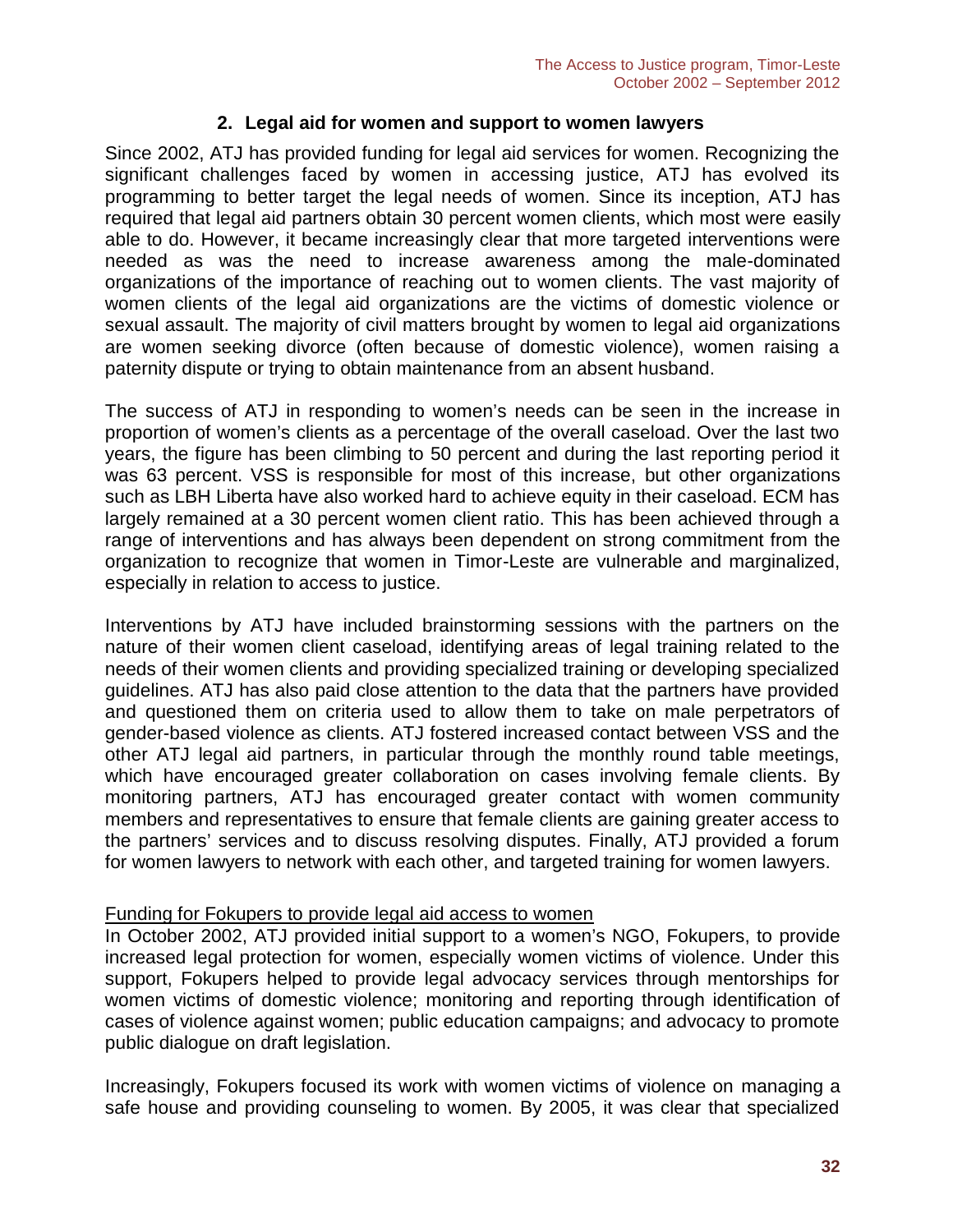legal services were required and a separate organization would be best placed to provide it. A working group of NGOs, including Fokupers and JSMP was established to discuss this and as a result, a decision was taken to establish a unit within JSMP called the Victim Support Service (VSS). This unit was tasked with providing legal assistance to victims of GBV. It was decided that the placement of VSS in JSMP was temporary, in order to provide the organization with a strong foundation.

#### Specialized legal aid services for women – JSMP's VSS

Beginning in 2005, ATJ began to fund VSS to provide legal assistance to women and child victims of gender-based violence in the districts covered by the Dili and Baucau District Court jurisdiction. In 2009, with support from ATJ to increase the number of lawyers in the organization, VSS began covering the remaining two court jurisdiction areas and now, with funding from AusAID's Justice Facility, has permanent offices in four locations, Dili, Baucau, Suai and Oecusse. VSS assists women clients through the criminal investigation process and the prosecution of the alleged crimes committed against them. VSS only deals with criminal matters and only provides assistance to women victims of crimes.<sup>5</sup> VSS provides practical assistance by taking women to the police and the prosecution office, accompanying them during the investigation process, providing information and suggestions to the police and prosecution regarding the investigation, referring the woman to other organizations for practical support and accompanying the women during the trial. Since the start of the ATJ grant, VSS has provided legal assistance to 991 women and children victims of gender-based violence. Over the seven years since the organization was formed, VSS has developed a reputation for being the legal experts in gender-based violence. The organization's support is welcomed by the police and prosecution and it is respected within the government as a key player in the national response to gender-based violence.

In addition to providing legal assistance, VSS raised awareness of women's rights and the services provided by VSS, and advocated on women's rights against GBV. VSS has produced and distributed brochures focusing on victims' rights according to the Criminal Procedures Code and has distributed brochures to the community, the PNTL in Dili and Baucau district jurisdictions, partner organizations, legal institutions, prosecutors, women's organizations, and internally displaced women. VSS has been a key member of gender-based violence referral network meetings, contributing both in relation to cases and also policy level. VSS was a member of the working group established to draft the Law Against Domestic Violence, the Witness Protection Law, the draft Juvenile Justice Law and in discussions on the protection of women's rights in drafting land and property legislation.

VSS and JSMP have been central to ATJ's efforts to broaden gender sensitivity among the other legal aid organizations. VSS lawyers – both male and female – have been vocal participants in the monthly meetings of lawyers, raising tough questions for their peers about their thinking on women's rights. They have also provided impetus and direction to ATJ for many of the program's gender-focused interventions, including the

<sup>&</sup>lt;sup>5</sup> As part of the organization's thinking on becoming an independent organization, VSS is considering whether to broaden their mandate.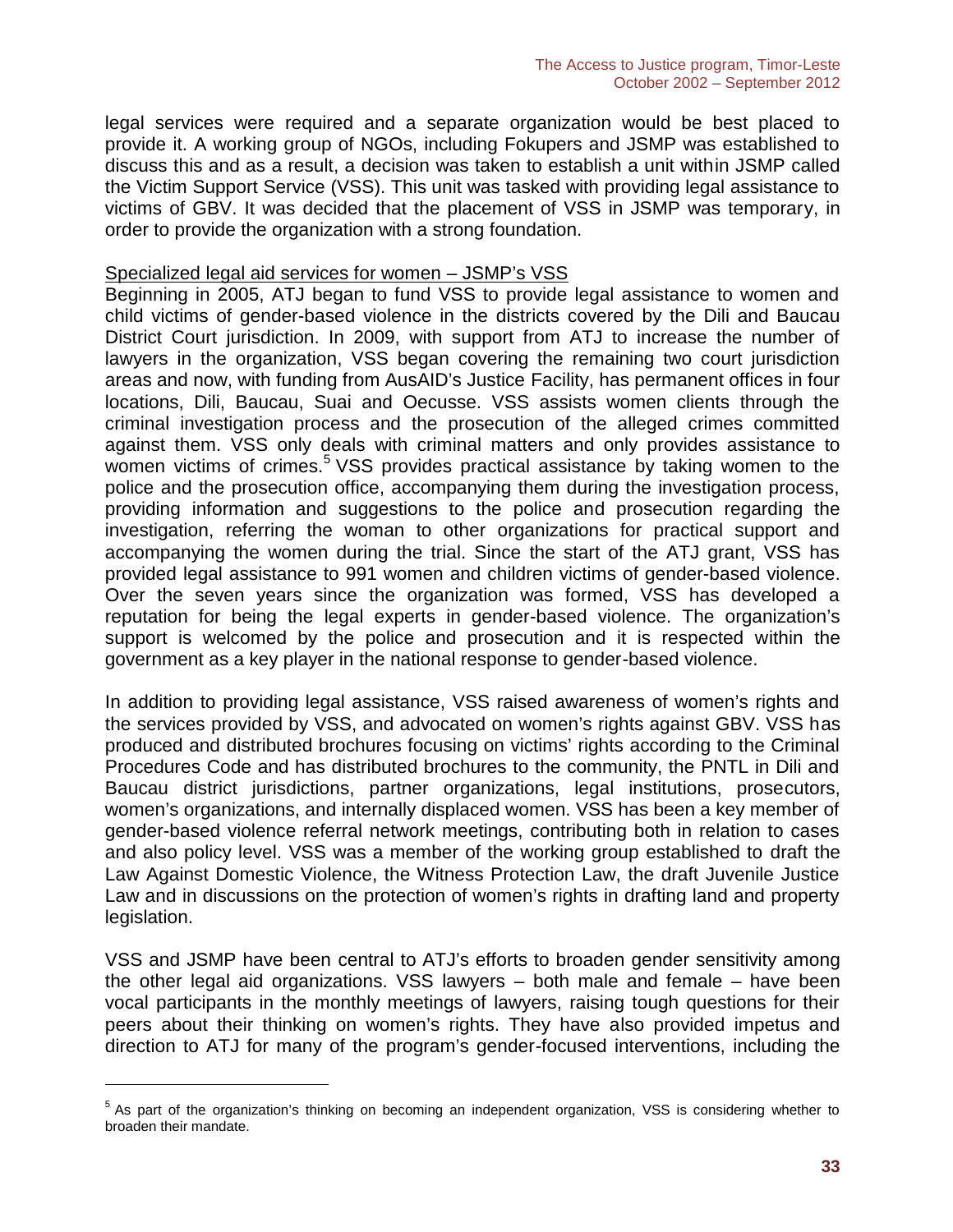GBV training and manual and domestic violence research [see below]. In 2009, ATJ facilitated a process of drafting a memorandum of understanding between VSS and the other legal aid organizations regarding the handling of gender-based violence cases. The MOU was significant in that it sought to ensure that GBV cases were handled according to the law and through a criminal process. Despite the MOU, cooperation on cases has been mixed.

#### Support to women lawyers and networking

ATJ has undertaken a number of initiatives to encourage women lawyers to work in legal aid, through targeted training and networking support. In 2003, ATJ provided scholarships to two women law students. The scholarships were partly in response to legal aid partners expressing frustration over the lack of women lawyers available to serve women clients. As such, these scholarships were provided until late 2006. The modest scholarships to Indonesia included tuition fees, field study, accommodation, and living stipends.

In September 2009, following consultation with AATL, ATJ conducted the first ever network meeting for female lawyers in Timor-Leste. While key beneficiaries of the meeting were the ATJ-funded female lawyers and paralegals, the meeting was open to women jurists more broadly and aimed at providing recommendations to AATL regarding women lawyers. The meeting was addressed by a senior female judge—the then President of the Court of Baucau—and a female prosecutor, both of whom spoke about challenges facing women jurists in Timor-Leste. Two prominent female Indonesian legal aid lawyers—Apong Herlina and Lusia Palulungan—participated in the meeting as speakers and resource persons. The meeting provided the first opportunity for women lawyers to discuss together the challenges they face. It ended with a list of recommendations to encourage women lawyers being formally handed to the President of AATL.

Following this meeting, ATJ supported AATL to run its first women lawyers meeting in April 2010. That meeting was well attended but AATL chose to only invite women private lawyers. The meeting was chaired by the male President of AATL, who took the opportunity to point out that as President of AATL, he would not support a proposal from the women lawyers to establish a women's legal aid organization.

Subsequently, ATJ focused on networking among the women lawyers in the partner organizations. For almost 18 months, these meetings took place with women running the meetings. The female Executive Director of AATL attended many of these meetings. However the meetings gradually moved towards the specific focus of developing an independent women's legal aid organization [see below]. Networking struggled in the face of a number of the women leaving the legal aid organizations to join the CFJ training. Broader networking among women lawyers should be facilitated by AATL – which can bring together a wider group of women lawyers.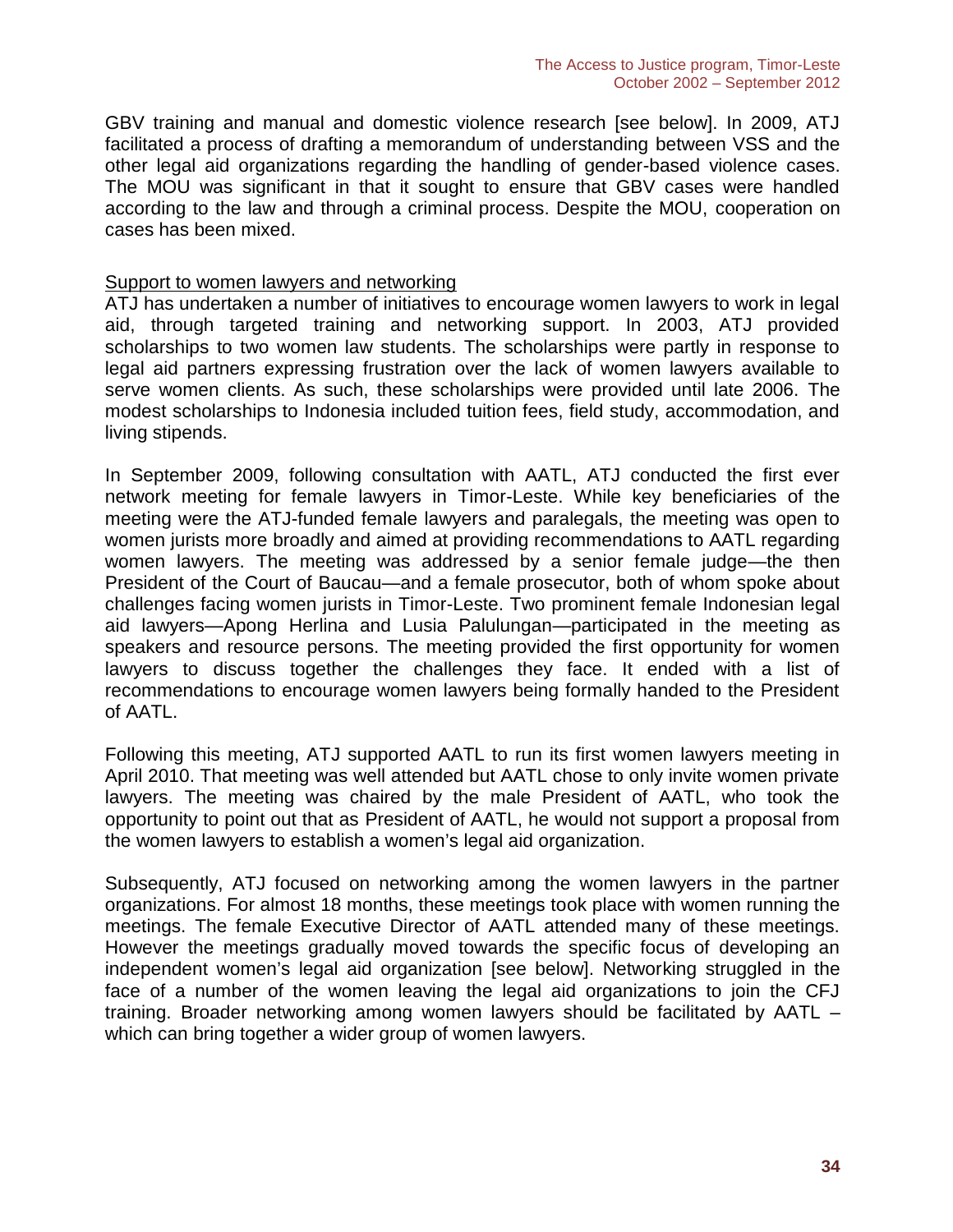#### Development of women and children's legal aid organization

One of the great successes of ATJ has been the support given to VSS as it developed a plan to become the country's first legal aid organization providing services exclusively to women and children. Following an ATJ women lawyers and paralegals exchange visit to Indonesia in 2010, a group of women lawyers in the partner organizations decided to work towards establishing a legal aid organization for women and children clients only. As VSS was originally envisaged to transition out of JSMP, this discussion ultimately focused on VSS becoming an independent organization. ATJ initially supported this initiative by providing a forum for discussing the idea – through the women lawyers' network meetings. In 2011, at the request of JSMP, ATJ recruited an adviser to be based in VSS to support JSMP in confirming the decision and developing the transition plan. The placement has been extremely successful with the adviser facilitating internal discussion at JSMP over the separation with VSS, preparing a submission to the organization's board, developing a transition plan (including human resources plan), an external consultation with partners and stakeholders across Timor-Leste's 13 districts to ensure community support, an MOU between VSS and JSMP, recruitment of staff to take over management functions filled by JSMP, and development of a strategic plan. At this stage the new organization is set to begin operations in January 2013, and will be the first organization of its kind in Timor-Leste.

#### DNA tests on paternity

In February 2009,  $ATJ^6$  commenced a pilot study on DNA testing for paternity disputes in Timor-Leste, following repeated requests from ATJ's legal aid partners for assistance with DNA testing for paternity cases. The pilot aimed to enhance the capacity of the legal aid organizations to address women's legal needs. Legal aid partners identified paternity disputes as one of the key legal challenges facing women in rural communities. A paternity dispute generally arises when an unmarried woman falls pregnant and the identity of the father is in question.

A paternity claim is generally brought to a legal aid organization by a woman for the following reasons:

- To secure acknowledgment by the father of his paternity of the child by way of including the father's name on the child's birth certificate;
- To allow the child to use his or her father's surname;
- To ensure that the father has financial responsibility for the child;<br>- To ensure that the father's family accepts financial and moral
- To ensure that the father's family accepts financial and moral responsibility to raise the child.

ATJ conducted a feasibility study in December 2008 to determine the possibility of DNA testing in Timor-Leste. The study found that there were no legal impediments to the application of DNA evidence to establish paternity in Timor-Leste. Although analysis of DNA tests is currently not possible in Timor-Leste, samples can be sent to an overseas lab for analysis. Based on the affirmative outcome of the feasibility study, ATJ developed a Pilot Study for DNA testing in contested paternity matters.

 $6$  This activity was originally not within ATJ – but was incorporated into ATJ following approval by USAID of the proposal for a program extension 2010 to 2012.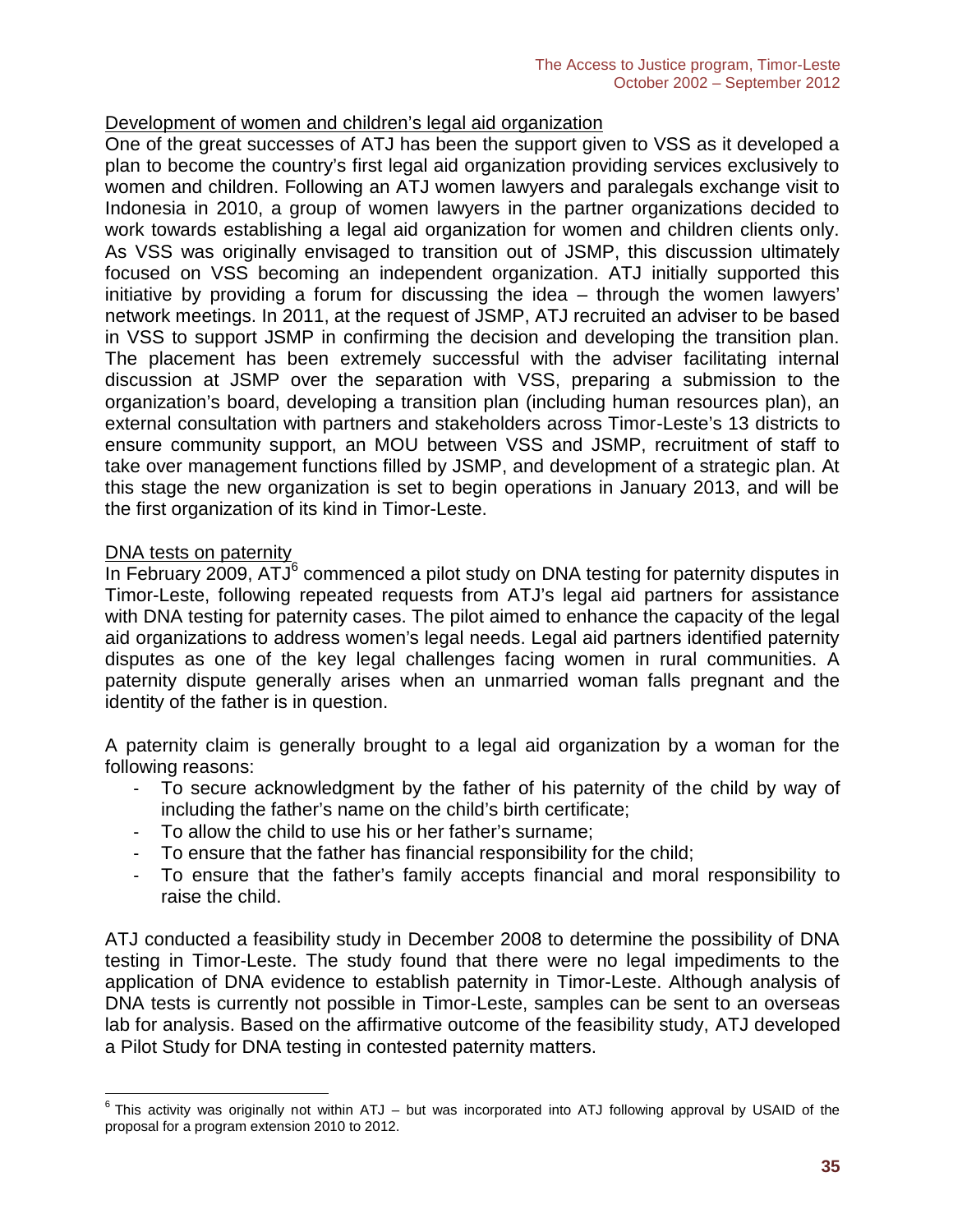ATJ received a total of eight requests for DNA testing under the pilot study, with the results of seven known to  $ATJ<sup>7</sup>$ . Six requests came from legal aid partner organizations for matters handled through out-of-court mediations and two requests came from the Dili District Court for paternity applications filed in the civil list.<sup>8</sup> Two out of the seven tests conducted were positive. The first was a paternity claim in the Dili District Court. The positive DNA result demonstrated the Court's willingness to accept DNA evidence and also has the potential to set a precedent for the future application of DNA testing by the courts. The second positive result was received in a paternity dispute resolved through a tradition mediation process by a legal aid organization. Five out of the seven DNA tests conducted have been negative. All negative results relate to paternity matters handled through out-of-court mediations. In two of the five negative results, ATJ has learnt that there has been a situation of rape or incest whereby the woman was coerced by the perpetrator or her family to hide the true paternity of the child. The negative DNA test results have helped the falsely accused men to clear their names. However, the impact on the women and their families has been significant.

Based on the results of the study, ATJ has concluded the use of DNA in paternity cases is feasible in Timor-Leste but much more discussion is required to socialize the concept and determine the most appropriate mechanism for the country. To assist with this discussion, ATJ arranged a round table discussion of court actors, health professionals, legal aid organizations and staff from SEPI. A presentation by the Victorian Institute for Forensic Medicine (VIFM) – which had provided free analysis of the DNA samples for the pilot study - was made to the group on using DNA in paternity cases, with ATJ presenting the results of the DNA pilot study.

#### Gender-based violence training and training tools

In 2009, ATJ worked with VSS to provide the first comprehensive training to legal aid lawyers on providing legal assistance to women and children who have experienced gender-based violence. The training was the first time that VSS had shared their approach with the legal aid organizations and was a clear indication of the specialized and expert nature of their service. In response to a request from VSS and after the implementation of the Law against Domestic Violence (LADV), ATJ wrote a two volume manual on providing legal assistance to victims of gender-based violence. The manual focuses on the national legal framework – in particular the Criminal Code and Procedures Code and the LADV - and outlined practical steps for providing legal assistance to women who have experienced gender-based violence. ATJ sought technical comments on the manual from SEPI, the Office of the Prosecutor General, and the Judicial Training Centre. Following the launch of the manual by the Secretary of State for the Promotion of Equality, ATJ provided additional training to the partners on the manual. ATJ was also asked to conduct training on the manual at the Judicial Training Centre. In response to this request, in July 2012, the ATJ advisor to VSS and

 $^7$  The eighth case – with the Dili District Court – was received in late September and has been passed on to the Court. ATJ is not yet aware of the result of the test as disclosure is required in the presence of all parties to the dispute who

must be called to the Court. ATJ has requested that the court provide the result of the test when possible.<br><sup>8</sup> The Dili District Court on June 29, 2012 requested a further test in a contested paternity matter. However, no DNA test kits and was unable to assist in this case.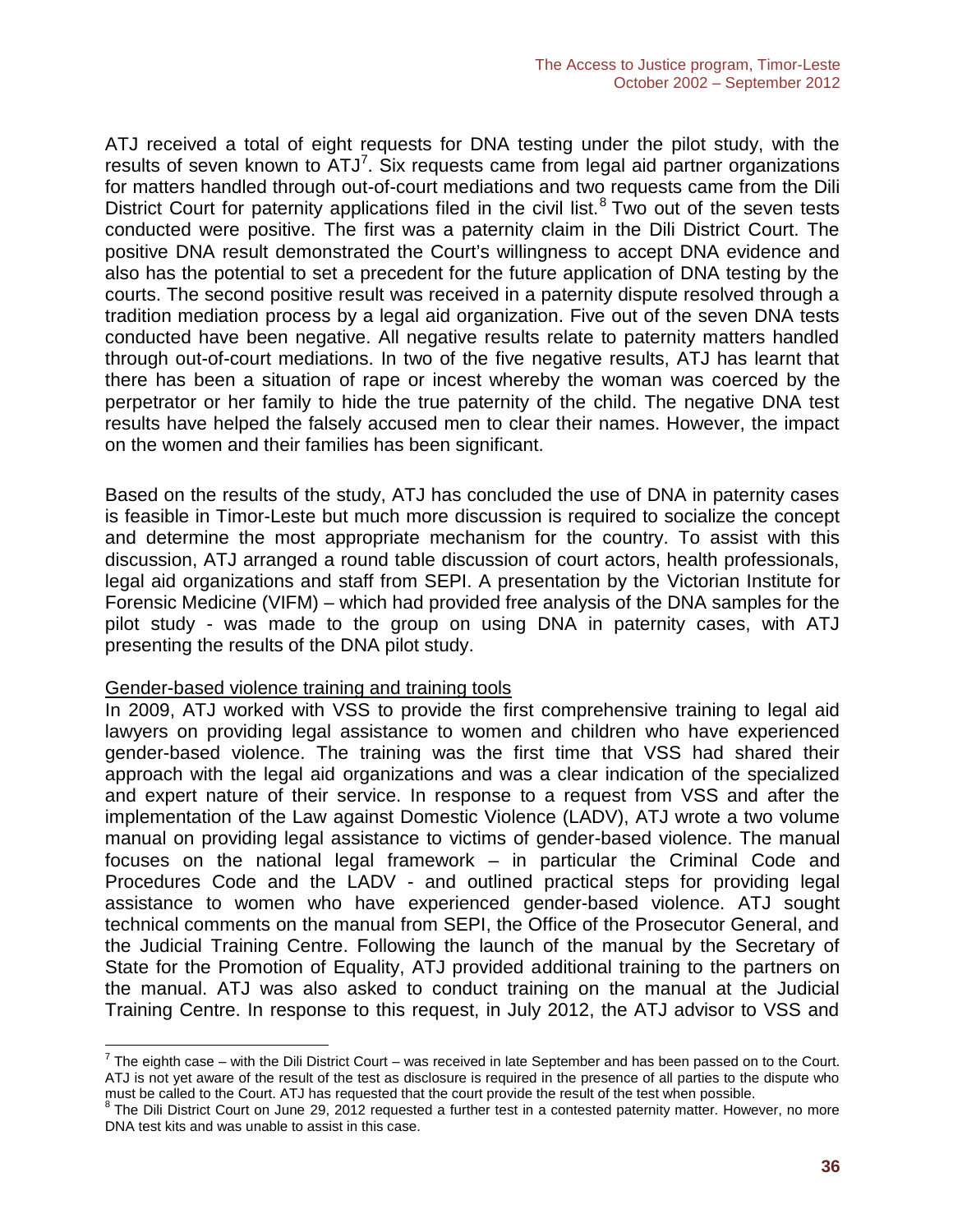the Legal Adviser to the US Embassy conducted two days of training to over 30 trainee private lawyers. Feedback on the training was positive and ATJ understands that the manual has been widely distributed among trainees at the centre.

In addition to this, ATJ conducted two separate exchange visits for women lawyers and paralegals to Indonesia. The exchanges were aimed at providing women legal aid lawyers in Timor-Leste with exposure to how legal aid services are provided for women and children clients in Indonesia. Both exchanges saw the lawyers connecting with Indonesia's most prominent women's legal aid service provider, LBH-APIK. The first trip was conducted in March 2010 and saw 10 women legal aid lawyers gaining insight into service provision in the Indonesian capital and a provincial town. They were briefed on the development of LBH-APIK, its mandate, client services, networking, funding sources and advocacy. They observed how both lawyers and paralegals assist the work of the organization. Upon return from this trip, the women lawyers began planning for the development of the first Timorese women's legal aid organization. A second exchange was conducted in 2011, and focused on a more detailed understanding of internal management of LBH-APIK. ATJ received very positive feedback from the participants in the exchange visits, both in terms of increased knowledge in service provision and regional networking which continues in particular between VSS and LBH-APIK.

#### Research on women's legal needs

To support legal aid service delivery for women clients, ATJ conducted research on women's legal needs, specifically looking at obstacles facing women victims of domestic violence in accessing justice and the civil law needs of women victims of domestic violence. The research focused on civil law areas such as divorce, maintenance, child custody, and right to land and property. It is also focused on the ways in which women seek to access assistance either through customary processes or the formal legal system, and the obstacles that impede their access. The research results will support the service delivery of community legal aid organizations, as the largest category of clients to these organizations remain the victims of domestic violence.

The report is the first such attempt at research based on the direct experiences of women who have experienced domestic violence since that of the International Rescue Committee in 2002/2003. It therefore provides critical data for policy makers and other stakeholders working in the areas of service provision, policy formation and legislative frameworks. Interviews were conducted with 24 women who had experienced domestic violence (referred to in this report as 'women interviewees'). The women ranged from 22 to 70 years of age, and came from a variety of educational and professional backgrounds. Some were from urban centers, but the majority came from rural areas. Income ranged from no fixed source of income, in which the woman was dependent on credit in order to buy food, to \$500 per month.

Of the 24 women interviewed:

- **Twenty-one (21) women** had separated or divorced from their partner or husband.
- **Twenty-two (22) women** had made an attempt to use local processes to have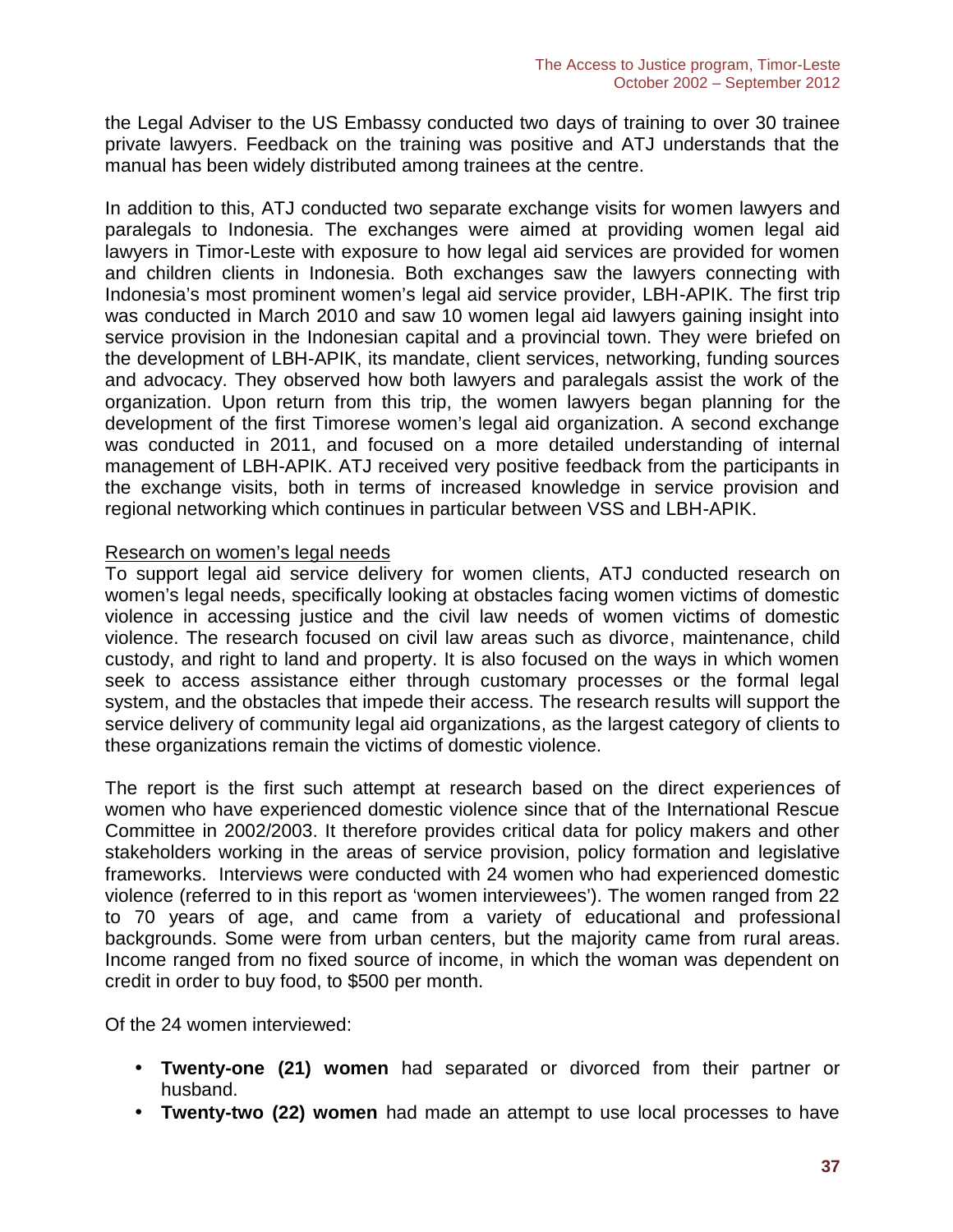their case resolved.

 **Twenty-two (22) women** reported that they had gone to the police in an attempt to have their case resolved, in some cases having already attempted using local processes.

The stories that the women interviewees shared of their experiences when attempting to access assistance, and of their needs going forward, forms the centerpiece of the research. The report was also based on interviews with other key stakeholders and one focus group discussion (FGD) that was held with 37 local legal and non-legal stakeholders, including local NGOs, police, local leaders and others. The interviews and focus group sought to obtain an understanding of the enabling and constraining factors of the local governance environment in dealing with issues of domestic violence. ATJ collaborated with national NGO Fundasaun Alola in conducting this research, which took place in three districts: Baucau, Dili and Suai. While ATJ wanted to ensure a range of experiences from both urban and rural areas, we needed to ensure also that women interviewed were able to access support services following the interviews if needed.

The stories of the women who participated in this research revealed many interlocking issues that they faced when attempting to access assistance. These ranged from attitudes of 'blame the victim' when attempting to get support in stopping the violence; social and economic dependency which tied her into existing family relationships; a preference for resolving issues locally—despite the wishes of the woman; uneven responsiveness of the police; lengthy court processes; and lack of social support structures if a woman chose to leave the violent relationship.

The new domestic violence legislation has given local stakeholders a vital tool to engage in more robust community education campaigns, designed to educate local leaders on their responsibility to refer domestic violence cases, and educate women on their rights to access help and support. In addition, the procedural changes wherein domestic violence is defined as a public crime appears to have been very effective in dealing with one of the major issues victims faced before 2010, namely the tendency of the police to return domestic violence victims to traditional authorities to have the case resolved through a local justice process or *adat*. While there are nonetheless many issues in police responsiveness that were raised by research participants, the act of officially removing police discretion in receiving and registering domestic violence cases appears to have been a positive step in improving women's access to the formal justice system.

However, going forward, the stories of these women also highlight the need to consider the capacity of the formal justice system to be appropriately responsive to the cases that are being brought to the courts. For most stakeholders and women interviewees, the current inability of the court system to process their cases means that they are losing faith in the formal legal system, which has many follow-on effects as other women subsequently decide not to take their problem to the police based on the experience of other victims within the formal system. This is creating a tension between the formal legal regime that defines domestic violence as a public crime and the needs of women victims. Because they are unable to withdraw their complaint, many domestic violence victims become hostile witnesses, thwarting the formal court proceedings—a source of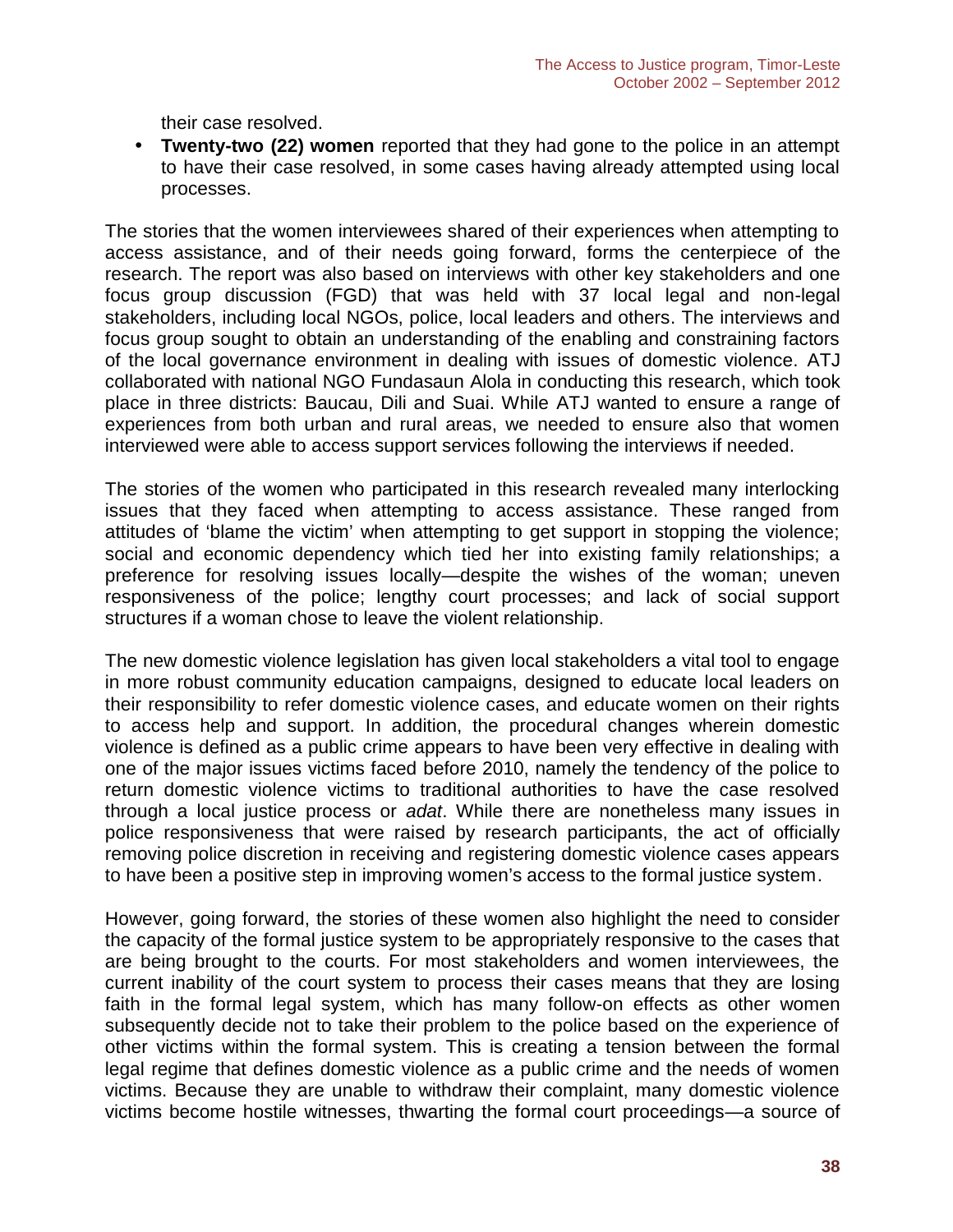deep frustration for police and prosecutors, and women's support services alike. This can create a new version of 'blame the victim', as women are pressured to bring their cases forward, despite the formal system's inability to help them. Victim Protection Units (VPU) officials in all three case study sites explained that convincing women to be brave and to put faith in the formal system was often one of the most difficult parts of their job.

#### **3. Research in formal / traditional dispute mechanisms**

To enable policy makers to make informed decisions about ways to integrate traditional justice systems into the formal legal system and develop uniform standards for alternative dispute resolution (ADR) in Timor-Leste, the ATJ program included activities that scrutinized these mechanisms. The research was done in two key ways. Firstly through incorporating relevant questions in the law and justice surveys, ATJ was able to glean information about the use of traditional dispute mechanisms. Secondly through a program which began in 2003, ATJ conducted targeted research aimed at identifying specific areas of compatibility and conflict between the principles of the formal and informal systems and the types of disputes and traditional procedures that could potentially be recognized by the formal sector.

In 2003, ATJ conducted a conference on traditional justice with both local and international speakers, detailing specific practices and experiences in different locations in Timor-Leste. The conference was followed by field research in Viqueque, Manatuto, and Suai Districts in which a team of researchers studied oral narratives and ritual chants related to local justice. The narratives included traditional authorities' descriptions of procedure and narratives on traditional justice. The research focused on four areas of ADR – land disputes, family conflict, killings and reconciliation and was partly aimed at identifying central concepts, rules and procedures in ADR processes. It provided information about both the types of cases brought to local dispute resolution mechanisms and information on the procedures used. Additional research was conducted by ATJ on an apparently growing use of alternative dispute resolution processes in other Lusophone countries. The narratives were shared with the Ministry of Justice in 2004 and provided a framework for discussion between ATJ and the Ministry regarding the use of informal justice mechanisms by Timorese. ATJ also contributed to discussion with other agencies working with mediation – such as Associates in Rural Development's (ARD) work on land law mediation and the Peace and Democracy Foundation (PDF), a national NGO supporting local mediation processes. The research also helped inform the program's engagement with legal aid organizations and local authorities in relation to local justice processes which continue to offer the most practical avenue for the resolution of disputes at the local level.

# **4. Support to the development of the overall private legal profession**

Over the 10 years of programming, the development of the private legal profession has been inextricably linked to work on access to justice. Not only do general developments in the private legal sector impact heavily on ATJ's main constituency, the legal aid organizations, but support in the justice sector inevitably needs to recognize that a welltrained, accountable and professional private legal profession is key to a strong justice sector.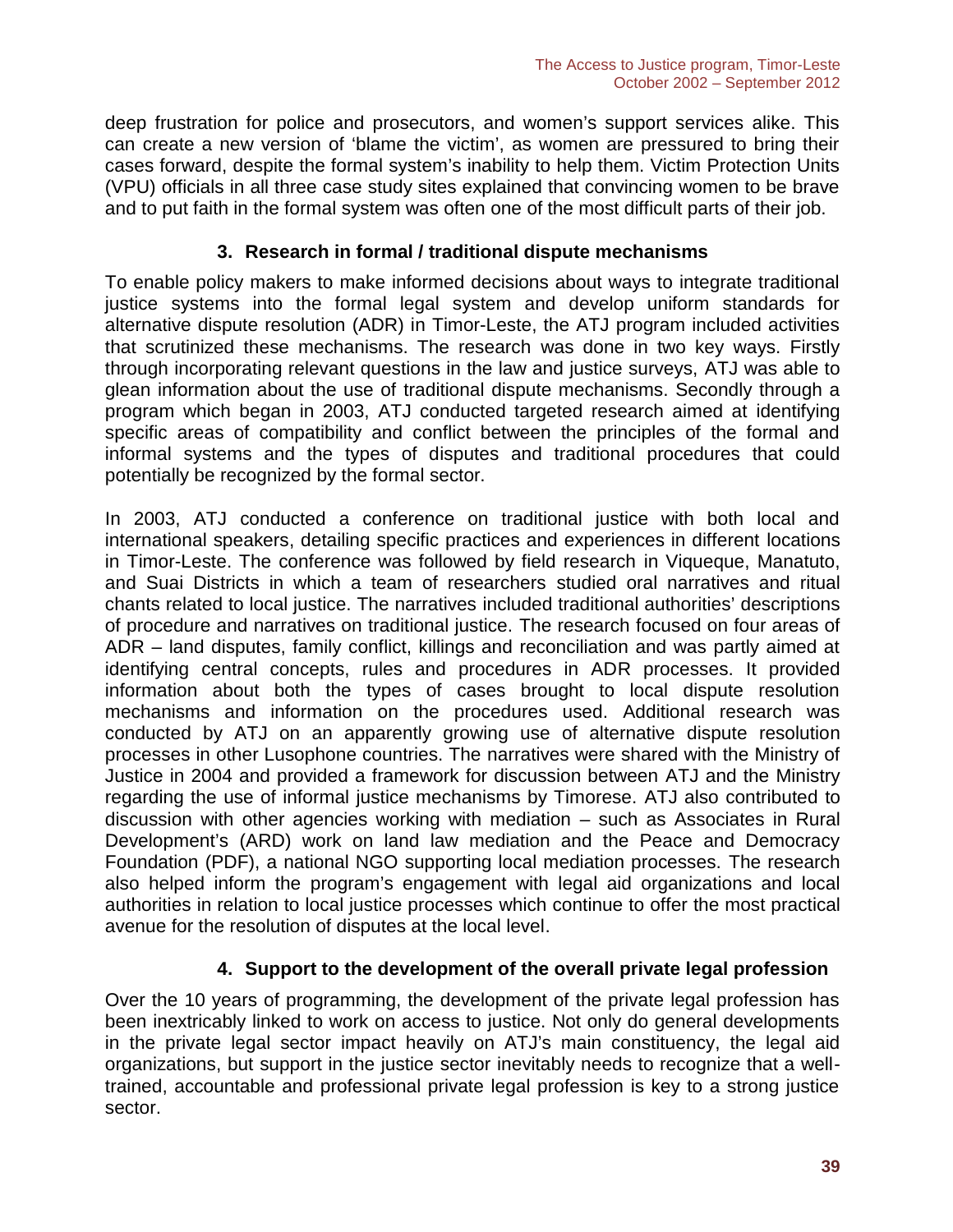ATJ has also provided some support to the development of a peak body for private lawyers – the *Orden das Advogados* (Order of Lawyers or Bar Association). In June 2004, ATJ organized a trip to Malaysia for Timorese lawyers to learn about the development of the Bar Council and hear experiences on how to organize, develop, and function as a lawyer's association, including a discussion of problems encountered, solutions adopted and steps taken to gradually enhance Bar functions and capacity over time. The greatest benefit of the trip was that lawyers received direct information and briefings about the challenges and responsibilities of setting up and running a professional bar association.

In recent years, ATJ support focused on providing comparative information on the development of bar associations and the relationship between bar associations and the delivery of legal aid services in other countries. ATJ has worked with the non government Timorese Lawyers Association, *Asosiasaun Advogadu Timor-Lorosa'e,* (AATL) which was established in 2003 and which is working on the development of a bar association. Until recently, international NGO Avocats Sans Frontières was the main organization providing institutional support to AATL. In 2010, the AusAID funded Justice Facility began providing support to AATL. At the time of writing, that support continues. In September 2009, ATJ, AATL and the Ministry of Justice conducted a joint seminar on the legal aid policy in Timor-Leste. During Law Week 2011, ATJ prepared a comparative brief on legal aid and the relationship with bar associations in a number of countries, including Portugal and Brazil. The information was widely distributed during the discussions held for law week. ATJ continued to liaise with AATL on the development of the legal aid framework for legal aid.

ATJ has also worked with AATL in supporting women lawyers and liaised with the organization in relation to legal training for legal aid organizations, requesting AATL at times to conduct training and share training materials.

# **5. Capacity building for legal aid partners and lawyers**

Engaging suitably qualified and experienced lawyers is one way of enhancing the quality of legal aid services. The very limited pool of such lawyers in Timor-Leste and the difficulty of attracting and retaining them in the legal aid sector, will always be a challenge, but will be a particularly steep one in the coming years. Thus improving the existing pool of legal aid lawyers' knowledge of substantive law and strengthening their practical legal skills are both critical strategies for enhancing the quality of legal aid services. ATJ recognized this and has accordingly invested heavily in providing targeted legal education trainings to legal aid lawyers. It has also sought to strengthen legal aid partners organizationally as a further strategy for enhancing quality of services.

The legal profession of Timor-Leste is in a state of transition. The passage of a law in 2008 to regulate the legal profession and the training and qualification of lawyers is causing human resource shifts across various sectors, as law graduates take steps to meet the new formal qualification requirements.<sup>9</sup> The most significant impact of the new

 $9$  Law No.11/2008 on the "Legal regime for the private practice of law and the training of lawyers".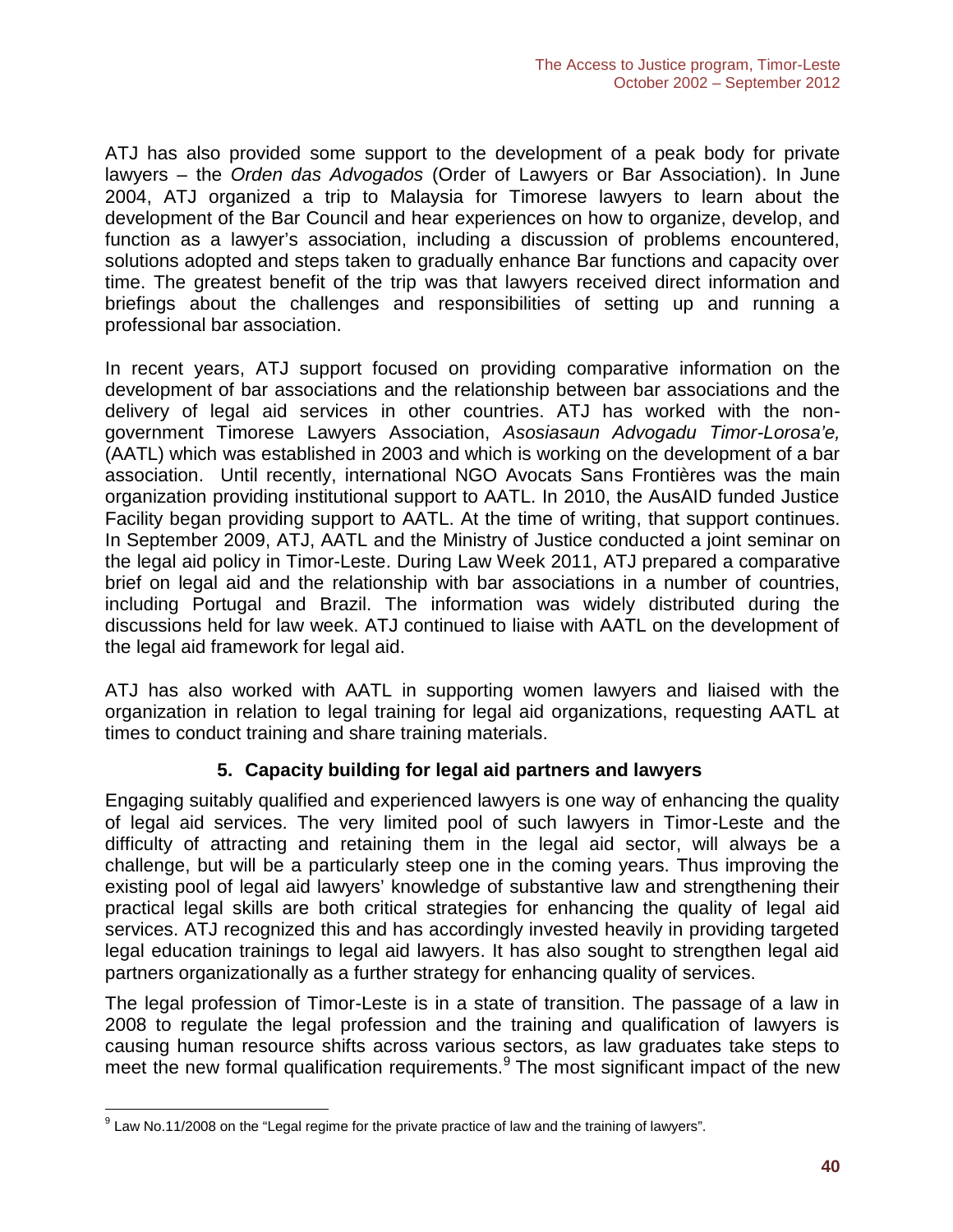law has been the introduction of a two-year mandatory training requirement for law graduates wishing to practice as lawyers. This is presenting a significant challenge for human resource management within the many sectors that employ lawyers. In particular, the legal aid sector has experienced a steady turnover of personnel as law graduates leave their district-based legal aid organizations in order to re-locate to Dili and participate in the full-time training course.

Capacity building of lawyers has been a significant component of ATJ since its inception, but it became more formalized as the program developed. It has long been clear to ATJ and partners that good technical and practical training for legal aid lawyers was desperately needed. However until June 2010, there was no training provided by the state to assist private lawyers to qualify under the country's new legal regime. ATJ thus sought to do the following – engage with policy makers on the discussion regarding training for private lawyers and provide some short-term training to assist private lawyers pending their entry into the new private lawyers training. ATJ also sought to assist the partner organizations by institutionalizing knowledge and learning within their organizations – as a way of addressing the high turnover of staff.

#### Case management training

Case management is a weakness across the legal sector. In 2009, ATJ conducted a case management assessment of the partners and found – with the exception of VSS – the organizations lacked good procedures allowing them to manage their files. Following the assessment, ATJ developed a basic case management system and conducted training in 2010 on the system. Since then, ATJ has developed a guide on case management, and conducted targeted monitoring and mentoring support to the partners to assist them in developing good practices with case management.

ATJ designed a mandatory case management reporting requirement to help support better case management implementation. The program developed a Case Work Summary Report template and has required since FY 2012 within the formal work plan approvals for each partner, for this to be completed for every case handled by legal aid partners and submitted to ATJ quarterly. Lawyers were required to provide ATJ with a brief narrative summary of each case including steps taken to resolve the case and the next planned action. Case management training was delivered and focused on partners' substantive case work including better documentation of case work, client engagement, regular case work meetings and case work reporting.

To date, ATJ has been the only source of case management training for the legal aid organizations, although the AusAID funded Justice Facility is currently working with the courts and the police to develop an integrated case management system. CFJ does not currently provide training on case management, although some case management practice would be expected as part of the nine month practical component of the training in which trainee lawyers are working on case files. Ultimately, good case management depends on supervision. Without monitoring it will be a challenge for the partners to keep improving their case management but hopefully with the impact of improved systems from the court, the partners will be encouraged to maintain good practices.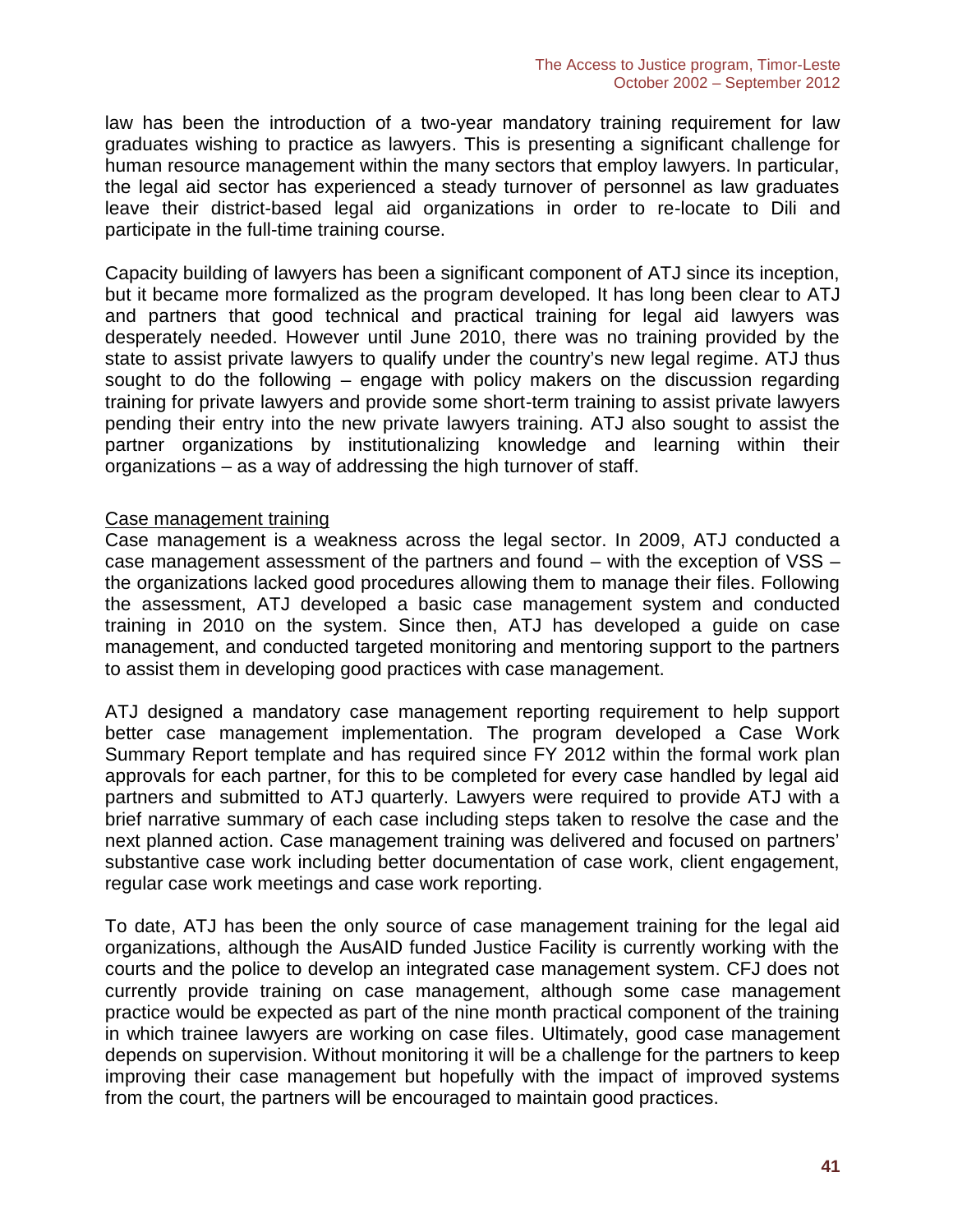#### Technical legal training

In a training assessment conducted in 2010, the program identified that both the technical and practical legal skills of the partners were weak. ATJ used the assessment to strengthen the training provided by the program in its last three years, focusing on both substantive legal matters and practical skills identified as weak. In relation to both, ATJ developed separate training streams for litigation and non-litigation work carried out by the partners. All of these programs were designed knowing that the lawyers would ultimately have to go through the CFJ training program.

The following trainings were conducted between 2009 and 2012:

- Mediation skills training (2009) and training to help the partners identify the different types of non-litigation processes they are using (2010, 2011 and 2012); ATJ facilitated non-litigation dialogues which provided legal aid lawyers with the opportunity to broaden their knowledge of different non-litigation dispute resolution processes such as mediation, negotiation, conciliation, arbitration, and to discuss and clarify how partners engage in non-litigation dispute resolution. The partners developed agreed standards and rules for non-litigation processes.
- A four module series on litigation skills covering legal analysis, drafting of petitions, evidence and trial simulation (2010). This training was conducted by two experienced Timorese lawyers with legal backgrounds from Portugal and Australia respectively. These trainings were especially well-received and participants found the trainers particularly engaging and helpful.
- One three-day training on the Penal Code and Penal Procedure Code by CFJ (2010).
- Training on providing legal assistance to victims of gender-based violence in 2009, conducted by VSS. In 2011, a more detailed training on the legal framework for assisting victims of gender based violence training was conducted. The training aimed to familiarize participants with a written manual for assisting victims of gender-based violence, so it would become an institutionalized tool in their daily practice. In 2012, three additional half-day sessions on legal assistance for victims of gender-based violence were conducted.
- During the final year of the ATJ program in 2012, ATJ developed a specific training program to improve legal aid lawyers' substantive knowledge of emerging legal areas, including: preventative detention; introduction to the new Civil law; introduction to the new Land law; and introduction to the new Family law.
- 2012 'On the job' mentoring training conducted in each legal aid organization for one week covering professional ethics, client interviewing and instruction taking, analysis, research and investigation tools and methodology, legal drafting, providing advice and civil and criminal procedures. The purpose of conducting the training in organizational locations was to tailor the training to each organization's needs and particular context, and to boost lawyers' confidence in their day to day practice through a mentoring model. Legal aid lawyers responded well to receiving training in their own offices.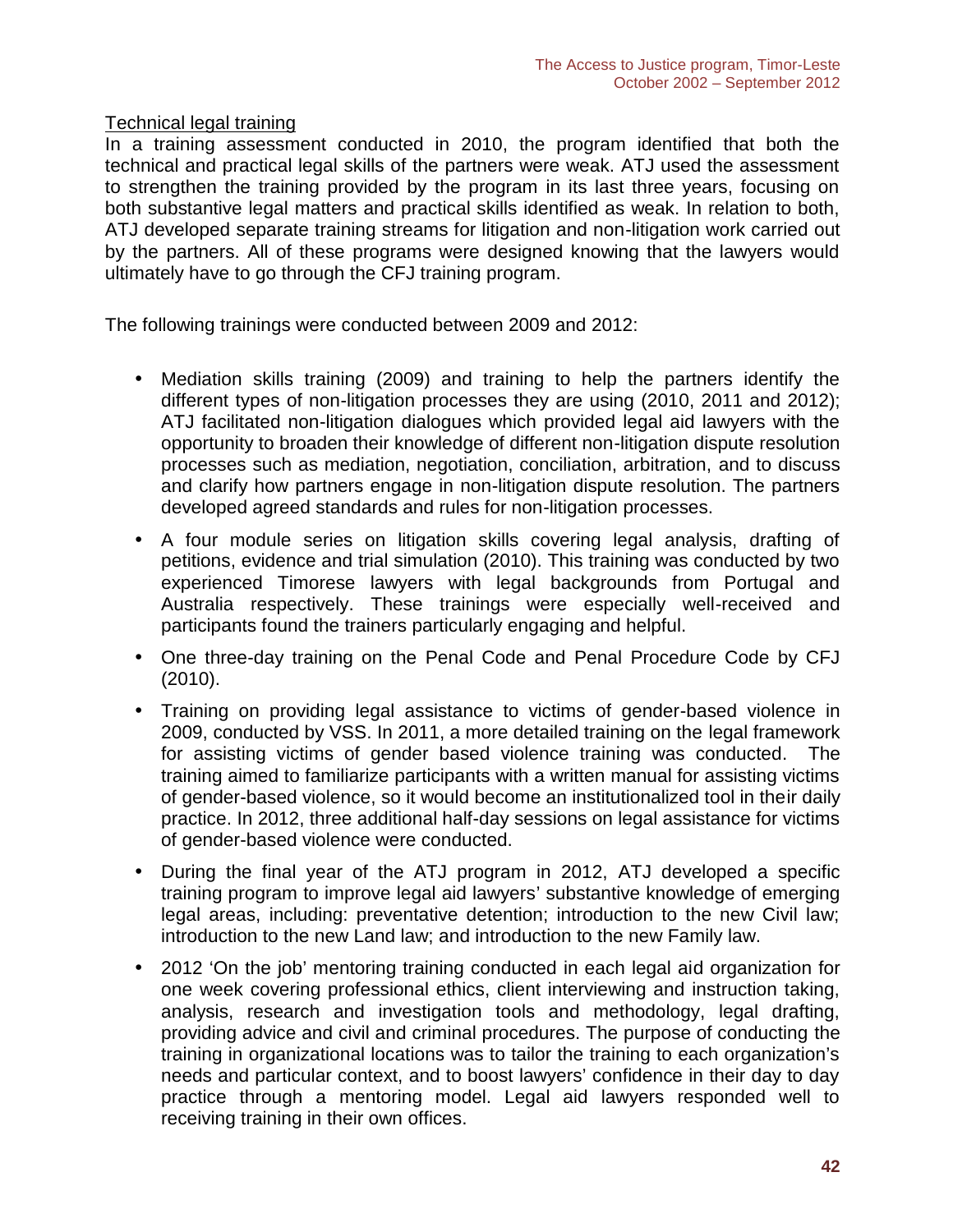ATJ also developed training materials and a number of manuals, including the following:

- Case handling guidelines on divorce, paternity, land disputes, the civil procedures code, referral of cases and conducting mobile team visits;
- A Legal Aid Manual providing an orientation program for new legal aid lawyers;
- A Paralegal Manual providing orientation for Paralegal Officers;
- A Mediation Manual; and
- A Gender-based Violence Manual.

### Career pathways research

In 2010 and 2011, ATJ undertook the first attempt to map the career pathways of Timorese law graduates. The exercise was aimed at developing a broad-based map of a nascent Timorese legal profession, outlining its present form, function and key capacity strengths and weaknesses. It was also aimed at informing future policies and reforms to support the development of a robust legal profession that promotes the rule of law and guarantees access to justice for citizens. Ninety-six law graduates were interviewed for the survey, including 38 women and 58 men. Of the total number of respondents, 34 law graduates were working in the public sector (including 14 female respondents), and 62 law graduates were working in the non-public sector. The survey also included key informant interviews and focus group discussions.

The research showed that law graduates generally have low confidence in their skills and experience. They feel they have significant gaps in their skills and experience, but find it relatively easy to find work. The research found that the number of law graduates in Timor-Leste is estimated to grow at 300-350 per annum over the next few years. This potential higher annual growth rate implies a significant challenge for the CFJ program, which is currently enrolling 45 private lawyer trainees per year. Further monitoring of the number of law graduates who sit the annual LTC selection examination for the private lawyers' training program will help determine whether the quota needs to be raised to accommodate an expansion in the number of law graduates.

Other key findings of the research are:

- Timorese law graduates are increasingly taking on a greater range of roles within both the public and non-public sectors. Law graduates are employed in a wide variety of jobs, which include a diverse range of responsibilities.
- The current job market for lawyers is very robust, with over 45 percent of respondents saying that it was either "easy" or "very easy" to find their jobs. The rate of employment among law graduates is high. The survey found that periods of unemployment were uncommon, despite many law graduates working on shortterm contracts and changing institutions or organizations every few years.
- Law graduates generally hold relatively senior positions in their organizations or institutions, reporting directly to the highest authority. However, only a small number of law graduates hold supervisory roles. This indicates that law graduates may tend to take up advisory roles rather than managerial positions.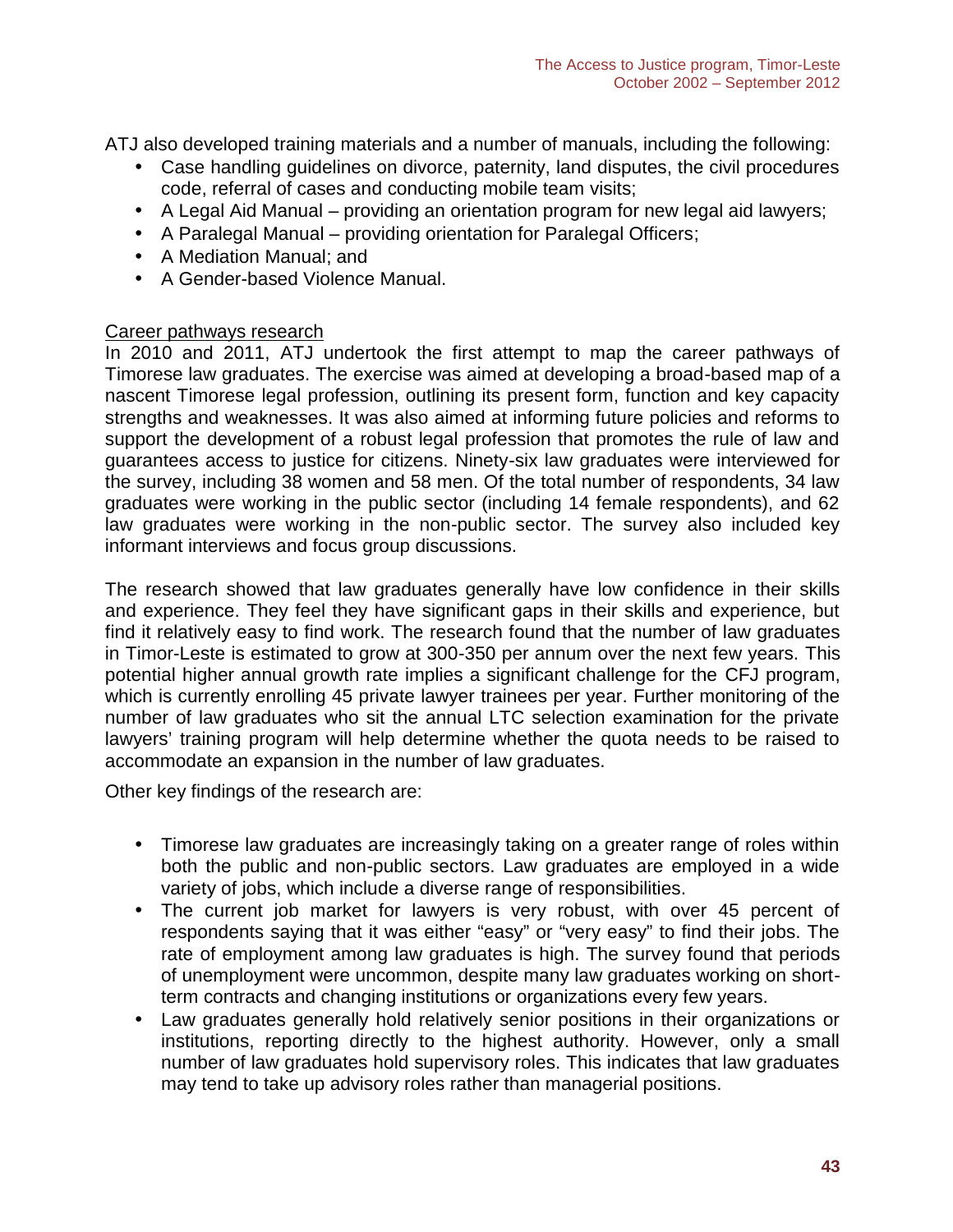The private sector has the lowest participation of national law graduates. Private firms due to language and experience requirements have tended to hire international lawyers. Likewise, the public sector also draws upon more experienced law graduates. Most entry-level positions for law graduates are available at non-government organizations or international organizations, with the highest number of lesser experienced lawyers at legal aid organizations. However, these organizations also experience higher turnover, as experienced staff tend to leave for the public and private sector due to the attractiveness of higher salaries and more permanent employment contracts.

Language presents a significant capacity challenge for law graduates. Most law graduates who participated in this survey have completed their law degree in Indonesia and have limited to no Portuguese language fluency. Portuguese language fluency is becoming a pressing challenge for legal practitioners as most laws are written in Portuguese; courts are functioning in Portuguese and while Portuguese language fluency is not required for entry into CFJ, the training is delivered in Portuguese. While all surveyed law graduates speak Tetum, legal Tetum adopts heavily from Portuguese. An extensive capacity building strategy that can meet the above capacity gaps is required along with reviewing the CFJ program in order to make it more flexible to law graduates, particularly those living in the districts, and those already in employment.

#### Scholarship scheme for CFJ Trainee Lawyers

The ATJ program's scholarship scheme to boost the financial support available to legal aid lawyers undertaking the full-time CFJ training is an excellent example of how the program has been responsive, creative and far-sighted in its strategy to mitigate adverse consequences of the Private Lawyers Law upon the legal aid sector by ensuring it can attract qualified lawyers. The CFJ training has underscored the importance that lawyers need to be properly educated in Timorese law. Despite this, the CFJ has still had limited funding and spaces available. Additionally, issues around the structuring of the legal profession and the national legal aid scheme threaten to create long-term obstacles to community access to justice.

The program was able to provide eight scholarships to legal aid lawyers undertaking the CFJ course, who in return for a financial boost to the Government-provided stipend, were committed to working in legal aid organizations for a period after completing the training. The scholarships were provided following discussion between UNDP and CFJ. ATJ has also facilitated meetings between the scholarship recipients and the legal aid organizations as a way to encourage them to ultimately look for work in the legal aid organizations.

#### Roundtable meetings with legal aid partners

Roundtable meetings between ATJ and the partner organizations began in January 2003. The first meeting was a strategic planning meeting to gather partner inputs in the formulation of ATJ programs to address issues faced by the justice system in Timor- Leste. At the recommendation of ATJ's partners, the program decided to hold monthly meetings for partners to discuss the issues and challenges faced by Timor-Leste's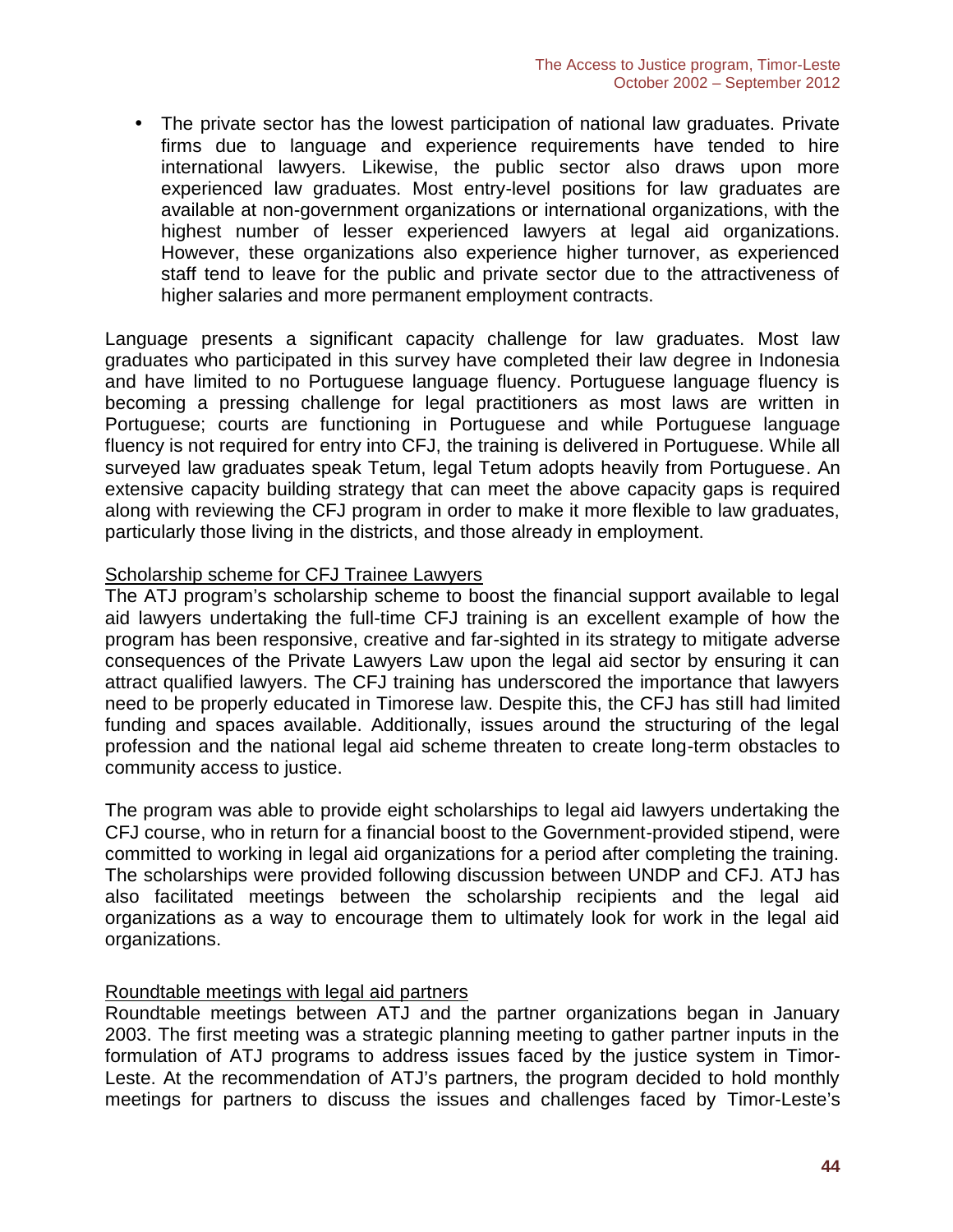justice system and to provide a forum to discuss partner activities and areas for cooperation.

Since April 2003, as the number of ATJ grants increased, the roundtable meetings intensified and became a necessary venue for partners to meet two objectives: first, to inform the program and partners on the activities conducted and to evaluate the strengths and weaknesses of those implemented; and second, to allow ATJ partners to meet and discuss their activities, exchange experiences and identify any overlapping activities. These roundtable meetings have also been attended by legal practitioners such as public defenders, judges and prosecutors as well as other development partners working in the area.

The roundtable meetings have become a forum where a myriad of issues can be raised and more trust has been established between the organizations. With efforts by the partners to form a network of legal aid organizations, the meetings became a vehicle for networking on critical issues affecting the legal aid organizations, such as the Private Lawyers Bill and the draft legal aid law. The program encouraged the partners to view the meetings as theirs to shape and run and, in response to questions regarding continuation of the meetings, the partners repeatedly stated that they found the meetings extremely useful. In the last year of the program, the partners organized the meetings themselves, with facilitation support from ATJ.

#### Financial, administration, management, and leadership training to partners

ATJ has revealed the enormous challenges involved in supporting legal aid organizations to become robust and well-managed entities. Organizational strengthening requires long-term strategies, and continuous support and involvement as the organizations' needs evolve. ATJ's strategy has been to strengthen its partners organizationally, while supporting them to improve their capacity to provide broad-based legal aid services. Some ATJ program staff reflected that had they known that this program would ultimately last for 10 years, the strategy should have been quite different, with a greater focus upon supporting the development of good organizational and management practices in legal aid partners in the earlier years, before rolling out such an extensive program of legal aid services, which some of the partners continue to struggle to support.

In the last extension of the program, more support was given to helping the partners with addressing management shortcomings. Some activities undertaken included:

- Week long financial training for managers and finance staff in 2010;
- Week long monitoring and evaluation training conducted in 2010;
- Development of a finance manual for grantees;
- Legal aid exchanges fostering national exchanges across the organizations, allowing different staff to learn from management practices in other organizations;
- One week NGO Management Training conducted in Dili in 2011 by experienced Indonesian NGO trainers, Satunama;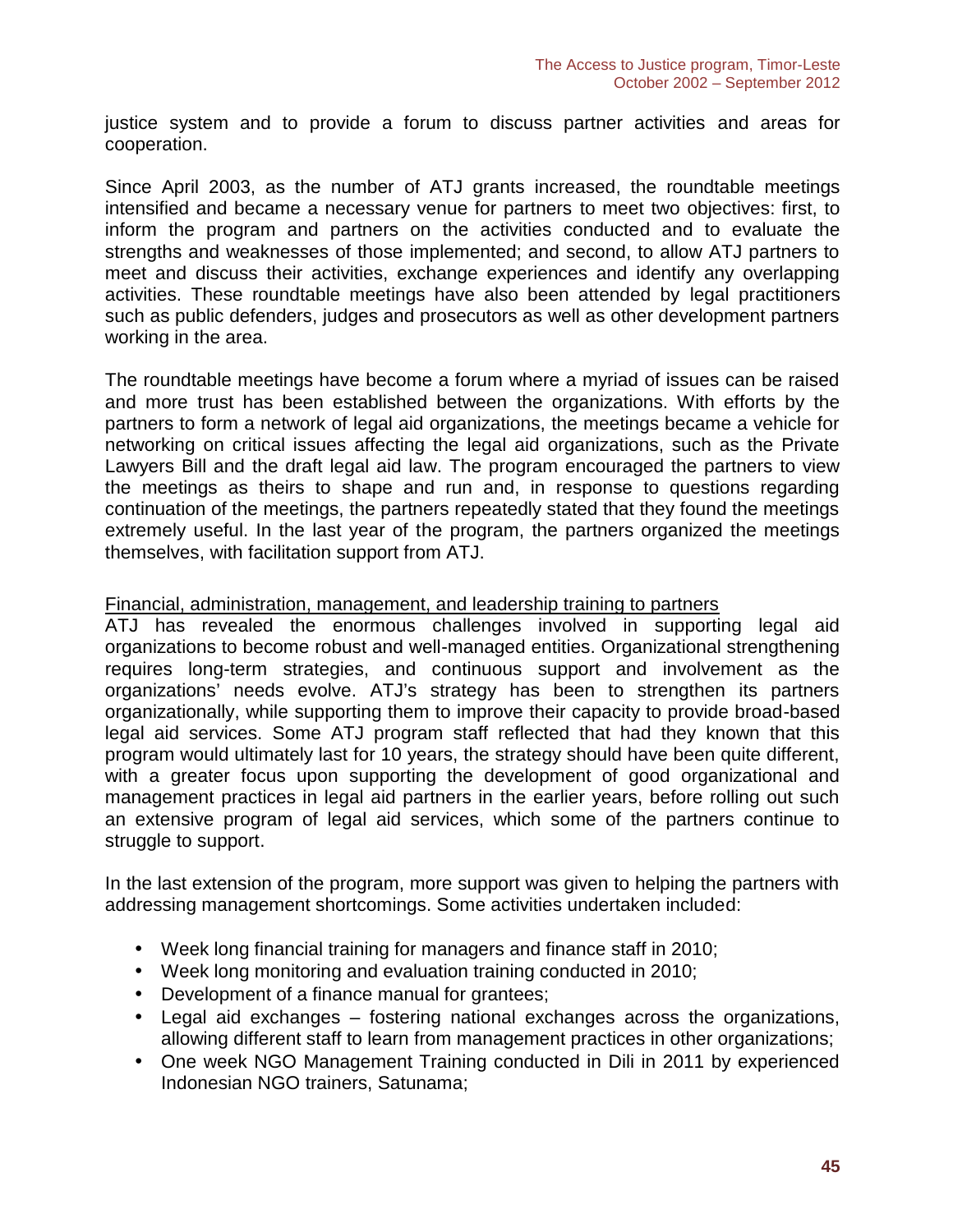- Management exchange conducted in 2012, with Indonesian legal aid organization, LBH-Jakarta, facilitating a week of training looking at issues such as board/staff relationships, recruitment and retention of staff, supervision of staff, management of finances etc;
- Organizational self-assessments conducted for ECM, FFSO and LBH-Liberta in 2012, identifying areas of organizational weakness; and
- Financial assessments and training conducted for each organization in 2012.

ATJ also provided regular support to the partners in relation to management of finances, in particular through the review of the monthly accounts, and providing feedback and support as appropriate.

#### Stanford Law School partnership

Prior to independence, Timor-Leste possessed scant legal education infrastructure, and the few East Timorese who did obtain legal education primarily did so at universities elsewhere in Indonesia. When the country achieved independence, it lacked an established legal learning center within its borders. The National University of Timor- Lorosa'e (UNTL), the nation's only state university, officially teaches law exclusively in Portuguese – one of Timor-Leste's two official languages. Perhaps most strikingly, no textbooks currently address the laws of Timor-Leste in either official language prior to 2010. Students learned the law of foreign countries, generally Portugal and Indonesia. Education dramatically affects a lawyer's performance, how law is disseminated to society, and, perhaps most importantly, individual and organizational behavioral norms. Construction and maintenance of democratic institutions requires sound knowledge and consistent access to the law.

In FY 2010, ATJ began working on the Timor-Leste Legal Education Project (TLLEP) in partnership with Stanford Law School (SLS), USAID, and UNTL, to positively influence the development of domestic legal education in Timor-Leste. The project sought to make sustainable changes in how the justice sector operates by developing tools to strengthen the rule of law. The project produced three first of their kind law textbooks on vital issues –covering professional responsibility, constitutional law, and contracts. All of the texts reflect crucial local input from UNTL, the Court of Appeals, the Ministry of Justice, the Prosecutor General, the Public Defender General, and a number of other key actors. These first-time law texts focused on the specific laws of Timor-Leste and were published in Tetum, Portuguese and English. The texts have been immensely helpful both in Dili and in the districts, where legal information and education is less accessible.

The program has also led directly to exchanges between educators and students in Timor-Leste and SLS. In 2010, 2011 and 2012, SLS students traveled to Timor-Leste. While in Dili, students met with lawmakers, professors, civil servants, and, most importantly, their student-peers at UNTL. These discussions allowed the students to further develop the project, receive feedback on current and future texts, and integrate the local legal context into their research and writing. Prominent UNTL law faculty members have also traveled to Stanford. Their visits have allowed Timor-Leste's leading legal educators to observe legal education in a different country and provide direct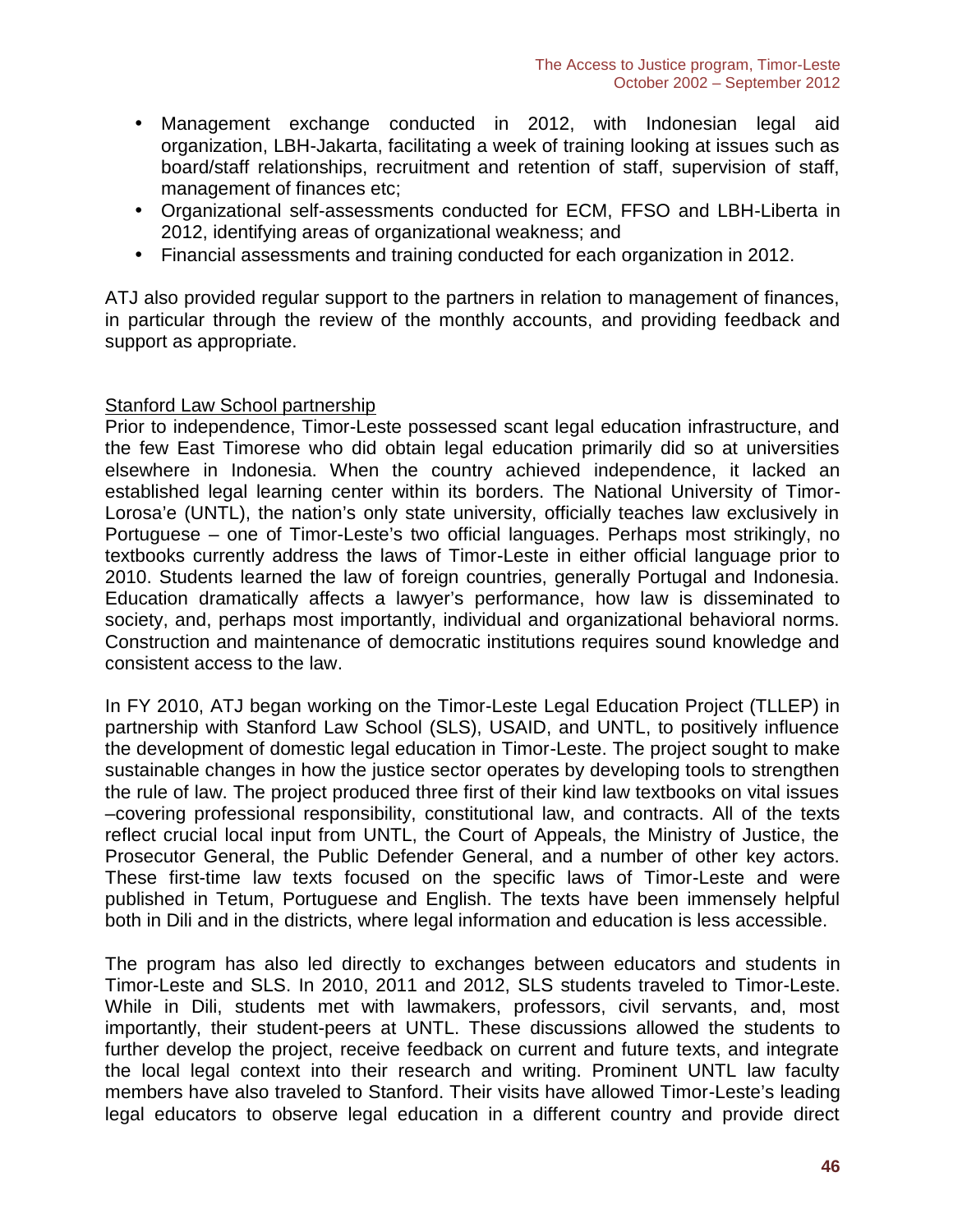project guidance to TLLEP members. The visits have also increased collaboration back in Timor-Leste.

### **6. Policy-level dialogue on legal aid**

Timor-Leste has long demonstrated a commitment to providing legal aid services to the community through the establishment of a Public Defenders' Office in 2001. However the number of Public Defenders remains limited and the office is not yet able to meet the needs of the community, particularly for those living in remote areas. Legal aid organizations, including those supported by ATJ have stepped in to fill these gaps. All of these organizations provide essential back-up services to the Public Defender's Office and are referred cases by state agencies including the Courts, the Prosecutor General's Office, the PNTL, and the Ministry of Social Solidarity.

Since 2009, ATJ has worked with the Ministry of Justice to develop a regulatory framework for funding of legal aid, broader than the Public Defender's Office. In September 2009, ATJ, MOJ and AATL conducted a joint seminar which was opened by the Minister of Justice. The seminar brought together judges, prosecutors, public defenders, legal aid organizations, NGOs and others to discuss how to secure funding for private lawyers providing legal aid. Following the seminar, the Ministry of Justice released a draft law. The draft was translated into Tetum by ATJ, which then worked with partners to assist them in comprehending the draft and providing comments on it. The program also provided additional assistance to the government in the form of a document outlining international standards and comparative practice relating to legal aid, and a document on possible costings for a legal aid scheme beyond the Public Defender's Office. In 2010, ATJ worked with the MOJ to conduct district socializations on the draft. In July 2011, the Ministry released a new version of the draft law. It was again only available in Portuguese and little time was given to prepare for a consultation meeting organized by the government. ATJ requested time to prepare a translation and assist the government in facilitating a national level consultation meeting. Following that consultation meeting, both ATJ and the partners submitted written comments on the new draft. In May 2012, the legal aid partners organized a seminar on the looming funding crisis for legal aid services with the closure of the ATJ program and the fact that the legal aid law was not yet in place. The MOJ spoke at the seminar and senior officials from the MOJ attended the full two-day discussions. Following this, another draft of the law was released and ATJ was able to organize one more consultation with the legal aid partners on this new version. There has subsequently been a change of Minister and it is not clear yet what the government's plan regarding the legal aid framework is.

#### **Accomplishments and impact**

The ATJ program's focus on building a legal aid sector has established an important link between communities and the formal justice system. However, legal advice has not necessarily led to the use of the formal justice system. Rather, the legal aid partners, professional lawyer base, community paralegals, and women-specific organizations and lawyers can now serve as a resource in local conflict resolution processes, and can have a significant impact on the mediation or negotiations of a conflict. ATJ has produced specific guidelines for its legal aid partners across a diverse array of legal issues, including divorce cases, contractual breaches, and land disputes. This information has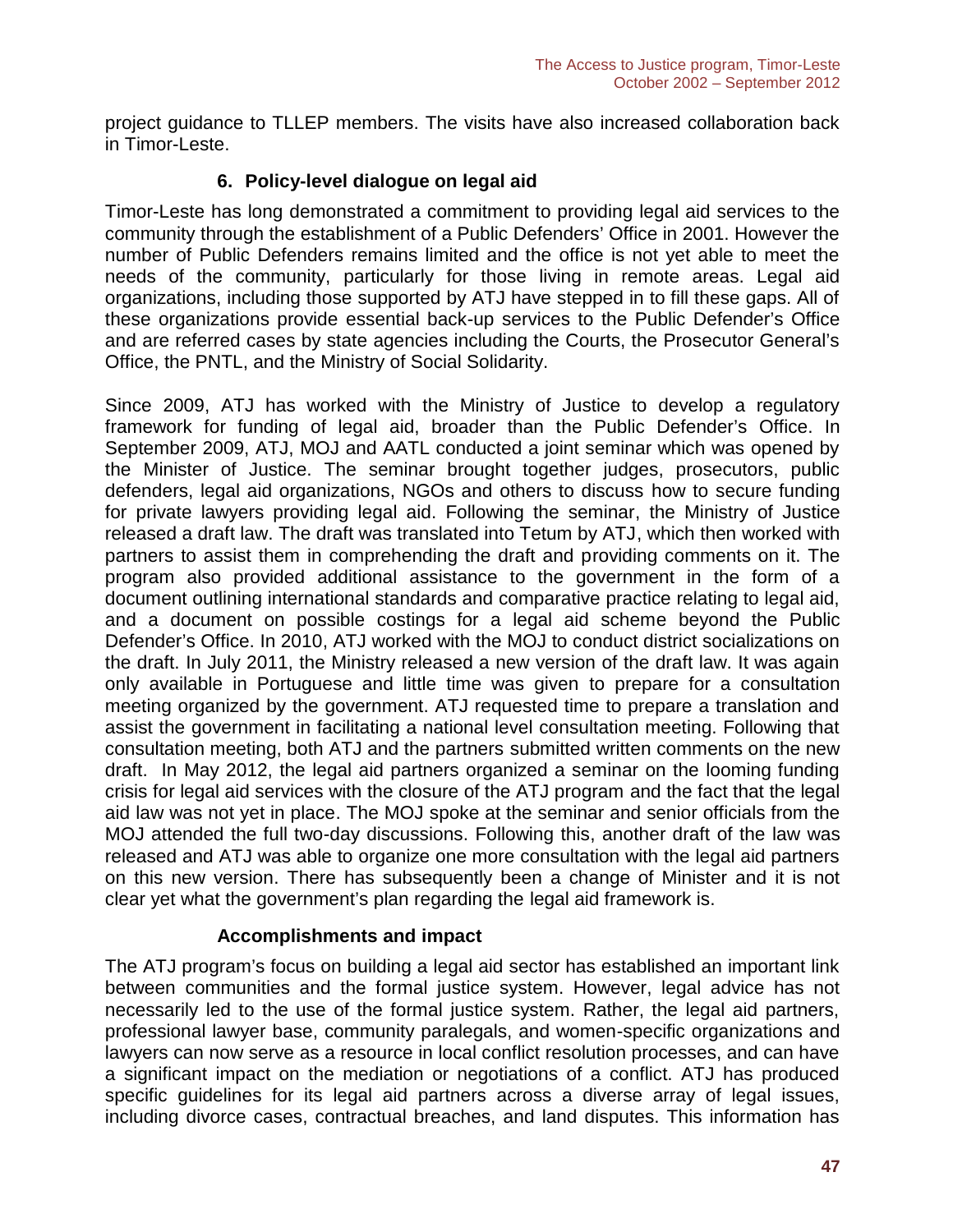acquainted legal professionals and community citizens with East Timorese law and has provided guidance on how to deal with certain queries. At times, partners' focus on criminal matters at the request of the police and courts, effectively serving as a substitute for the public defenders, has diverted their attention from serving the most poor and vulnerable populations.

Towards the start of the program, a high number of legal aid partners were funded to conduct legal empowerment activities. However, many of these did not necessarily prove themselves to be capable or effective and all of them faced significant challenges resulting from the growth of legal jobs in the government and the training required for lawyers under the Private Lawyers Bill. As such, the ATJ program responded by turning its focus to a select few partners. This bolstering helped to strengthen four key legal aid partners to provide targeted, effective, and sustained legal aid delivery. Women's access to justice activities were initiated early on in the program, but neglected to take on a cross-cutting and mainstreaming approach. In later years, ATJ was more successful in ensuring strong representation of women in educational, training, organizational, and case management initiatives.

# **C. Component Area 3: Promoting access to and dissemination of legal information**

This section covers the ATJ program's focus on activities that have promoted citizen knowledge and access to the law, legal rights, support mechanisms, and lawmaking procedures at both the national and community levels. These early efforts more heavily focused on legal education at the national level, with close coordination with the Ministry of Justice. As Component 2 drew more programming attention over the years, legal education also became a parallel priority at the suku and community levels. Over time, the program began to invest more heavily in community legal education capacity building among the program's key legal aid partners*.*

#### **1. Centrally-run outreach programs**

This section provides an overview of the more national-level legal information education efforts of Timor-Leste. Firstly, it discusses the Public Legal Information Campaign, which promoted greater public access to legal information through direct interaction with the public during the District outreach campaigns. It provided an opportunity for the public to ask questions of government authorities and legal experts. At program inception, ATJ also partnered with the University of San Francisco (USF) to launch the Community Legal Education Program (CLEP) to provide a venue for citizens, government officials, NGOs, and community leaders to discuss the laws of Timor-Leste. Later in the ATJ program, a media program was developed to strengthen the institutional relationship between the media and legal professions and build constituencies for an effective media law and effective self-regulation of media organizations.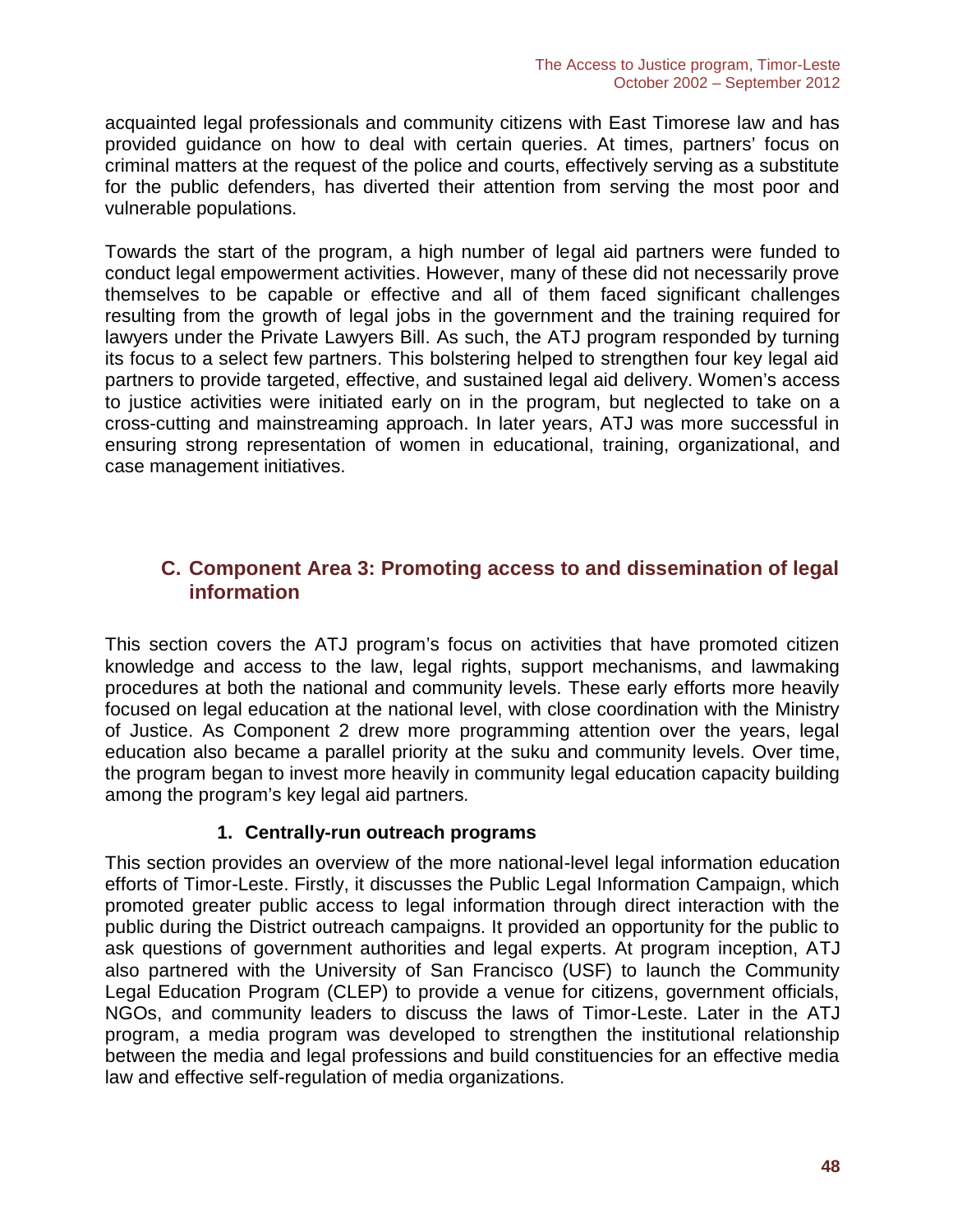#### USF CLEP Program

Started in 2002 at the inception of the ATJ program, USF's CLEP program provided a venue for citizens, government officials, NGOs, and community leaders to discuss the laws of RDTL, especially those of immediate and practical relevance such as the first Labor Code. In particular, the CLEP provided a venue for women workers to learn more about their rights, responsibilities and protections under the Labor Code.

The CLEP promoted increased public knowledge of law through the development and delivery of legal education courses on select legal issues at the national and local levels. The Dili-based USF program unit designed and implemented a public legal education program in Timor-Leste, and drew on proven regional and international models for education of citizens and public officials to design education materials and methodologies relevant to the context. USF also organized workshops on two legal issues, one with Konfederasaun Syndicato Timor-Leste (KSTL), a workers' organization, on the Labor Code and gender issues in November 2004, and the second, a workshop on environmental issues with Haburas Foundation, also in November 2004.

#### MOJ Public Legal Information Campaign

The public outreach program of ATJ began in 2003 with the intent to increase citizen knowledge about the law and the justice system. This Public Legal Information Campaign has been an integral part of the MOJ's effort to strengthen legal understanding of citizens to enable them to use the RDTL justice system more effectively in dispute resolution, and to strengthen understanding of rights and responsibilities under the current and evolving legal framework. The following efforts were also undertaken with success:

*Compilation of laws:* The Ministry published and disseminated a compilation of selected laws promulgated by the National Parliament in Tetum. The compilation contains the Internal Security Act, Law on Immovable Goods, and Law on Citizenship. It also contains an introduction by the Minister of Justice and a list of all laws promulgated to date by RDTL.

*Brochures, pamphlets, and posters:* The MOJ developed, published, and disseminated legal literacy materials in Tetum on the following subjects: structure of the government of Timor-Leste, structure and responsibilities of all justice sector institutions, how to obtain certain documents from the government, and land and property issues. These have been distributed in public meetings organized by the MOJ and through their other networks throughout the country.

*Public meetings with citizens*: MOJ officials and other government authorities conducted district-level public meetings in order to present the materials and discuss justice sector issues with citizens. The public programs were organized in all 13 districts of Timor- Leste and provided a forum to explain laws to citizens, promote direct interaction between citizens and justice sector officials, and strengthen mutual understanding of the applicable laws in Timor-Leste. The Public Information Campaign program was carried out primarily at the district level, involving representatives from the district level, *sukus*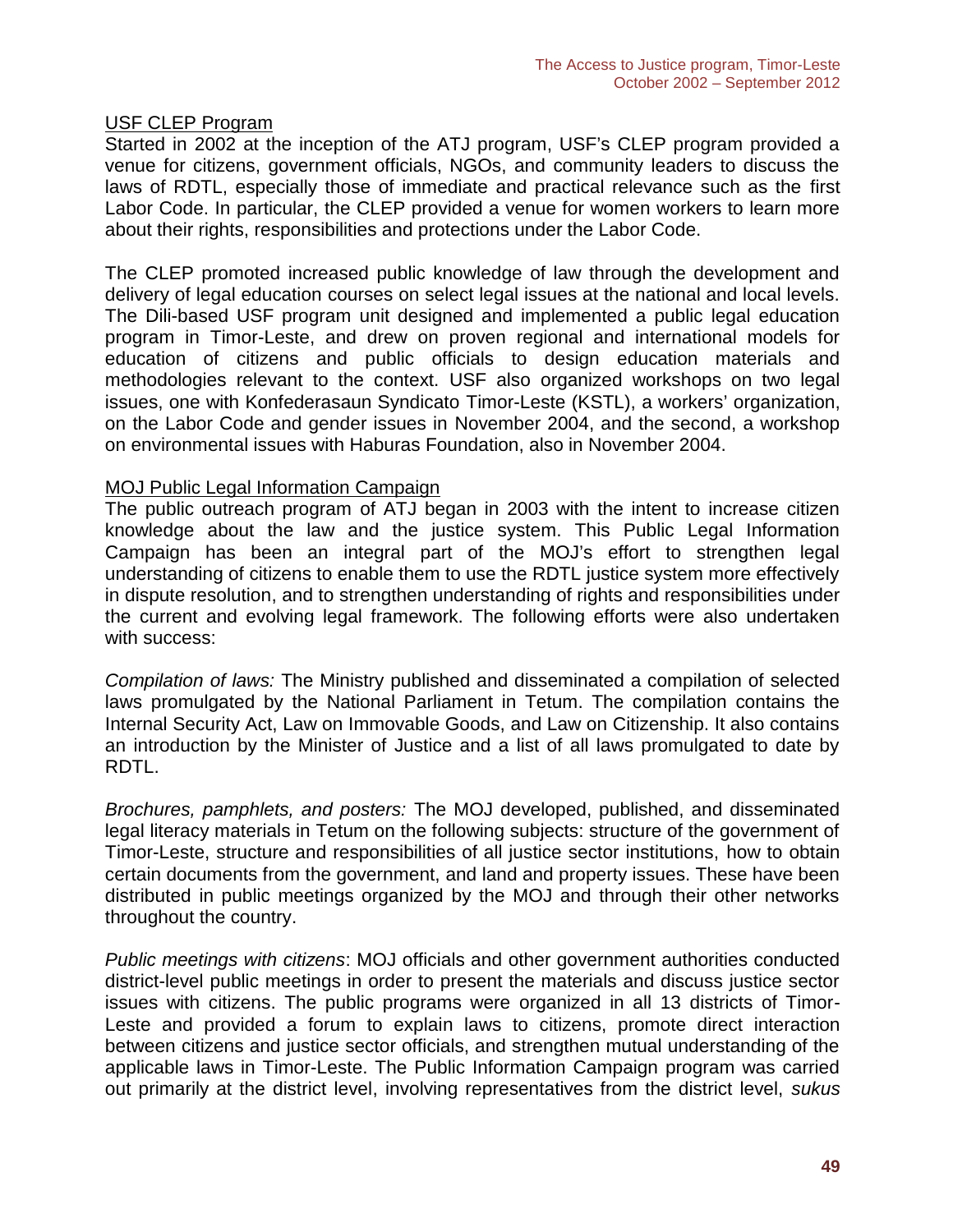and sub-districts. The MOJ worked with local district administrators to organize these public meetings with citizens in the respective districts.

*Radio and television programs:* These programs were implemented in cooperation with Radio Timor-Leste (RTL) and Televisaun Timor-Leste (TVTL). Bi-weekly radio and television programs were broadcast through RTL and TVTL as well as community radio programs, reaching all areas of the country. The program involved the MOJ and other government, justice sector authorities, and the public, thereby having provided an opportunity for citizens to ask questions and provide comments and for the government authorities and legal experts to respond on-air. The Department of Rights and Citizenship of the MOJ led major components of the program, including identification of topics and presenters, and arrangement of the schedule of presentations.

#### Media law

In cooperation with international NGO Internews, ATJ organized a Media Law Conference in August 2003. The conference was preceded by meetings organized by ATJ, taking advantage of its roundtable meeting with partner organizations, in which ATJ and partner organizations brought together the divided media community to discuss issues faced by the media in general. These meetings enabled ATJ's partner organizations to network and discuss the legal sector environment and to forge relations between the media community, NGOs and the legal society. It provided a venue to discuss the relationship between the media and law, and to explore professional standards established and implemented by media law professional organizations that provide for self-regulation.

#### **2. Locally-driven community education**

This section covers the shift to build legal aid partner capacity to disseminate legal information at the local level. Also included is JSMP Outreach Unit's work to expand JSMP's Radio Program that has focused on legal expertise and information to include new audiences with limited or no education, audiences across all districts, and women through the use of specialized radio broadcasts.

In the second half of fiscal year 2003, the legal aid partners undertook community legal education initiatives to convey information and elaborate on the meaning of *pro-bono* to the participants; Timor-Leste's legal system and constitution; negotiation tips to resolve community conflicts; traditional versus formal law; criminal and civil law concepts; and land and property issues, among others. In addition, they also explained who is eligible to receive legal aid. Legal aid organizations reported that community members were enthusiastic about the program and approached the legal aid lawyers supported in the early years – Perkumpulan HAK, TBH Timor-Leste, LBH Tane Timor, LBH Fortuna, LBH Ukun Rasik An, Liberta – to ask for their advice in preliminary consultations.

#### Translations of penal, civil and criminal codes

The creation of a body of criminal laws in independent Timor-Leste was an extremely important milestone and a sign of positive progress in the development of Timor-Leste as a sovereign nation. Knowledge and understanding of these new laws has been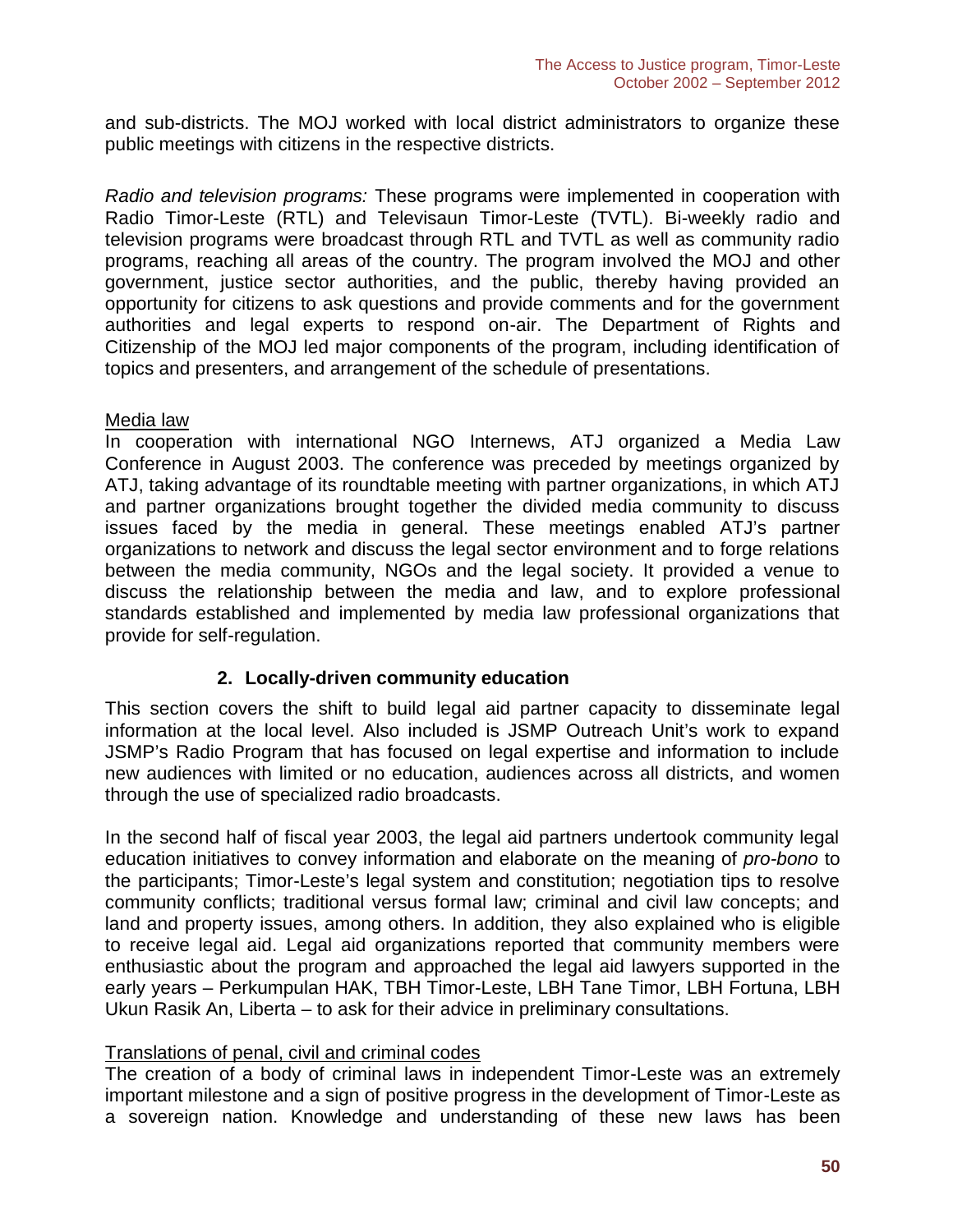hampered by the fact that there has been limited consultation and most laws are still only published officially in Portuguese.

In 2007, under the ATJ program, the entire Civil Code Procedures were translated into Tetum for the first time as well as explanations of Responsibilities and Procedures under the new Penal Procedures Code. These legal materials were made available to court actors, including private lawyers. Through the guide to the new Penal Procedures Code, the publication has reached a large audience. This is expected to allow not only the trained judges, prosecutors, and public defenders to expand their understanding of the Penal Procedures Code, but also private lawyers, local leaders, village heads, civil society, students, MPs, government, police, and the community as a whole. Associated radio outreach programs, alongside publication of brochures have also helped to expand the dissemination of information to a larger and more general audience beyond the reach of the distributed publications.

#### Strengthening of legal aid partners to disseminate legal information

Over the course of the program, the ATJ legal aid partners undertook a range of community legal education activities aimed at increasing community legal awareness. Empowerment of legal aid partners to disseminate legal information to their communities has been a cornerstone of this program – a constant since the inception in late 2002 and a more focused effort at the community level in later years. This has primarily consisted of conducting community meetings or contact group meetings at which the legal aid partners focus on a particular legal issue and invite court actors to meet with community members to explain their role. In 2011, the ATJ program began designing a community legal education support program for the partners, which included training of trainers, mentoring support to assist them develop community legal education plans, and development of materials which the partners can use in conducting these activities. Based on the work of both ATJ and Support for Local Governance, Elections, and Civil Society (GEC), ATJ identified two sets of materials critical to access to justice: materials on local authorities' legal role to resolve disputes and on referral of matters to the formal system, and secondly materials on the Domestic Violence Law. Both were produced under the ATJ program and distributed to key partners. The Manual – *Matadalan ba Xefe Suku Nia Knaar: Knaar formal kona-ba krime, distúrbiu no disputa iha nivel local (*Manual for Village Chiefs on their role: Formal role regarding crimes, disturbances and disputes at the local level) is targeted at community leaders and those providing them with training, in particular the legal aid organizations. The manual is accompanied by a set of posters designed to assist training in the materials. The first training – in Baucau in August 2012 – was well received by both the legal aid partner and the suku chiefs. The second tool – a magazine explaining the concepts of the Law against Domestic Violence in visual images – has been published and widely distributed to organizations conducting community legal education.

An assessment and training for the partners on community legal education activities (CLE) was conducted in 2012. The assessment – which comprised evaluation, mentoring support and training – was implemented in different stages: observation of CLE by the partner, a desk review of relevant documentation regarding the work of the legal aid organizations, feedback sessions with each individual legal aid organization and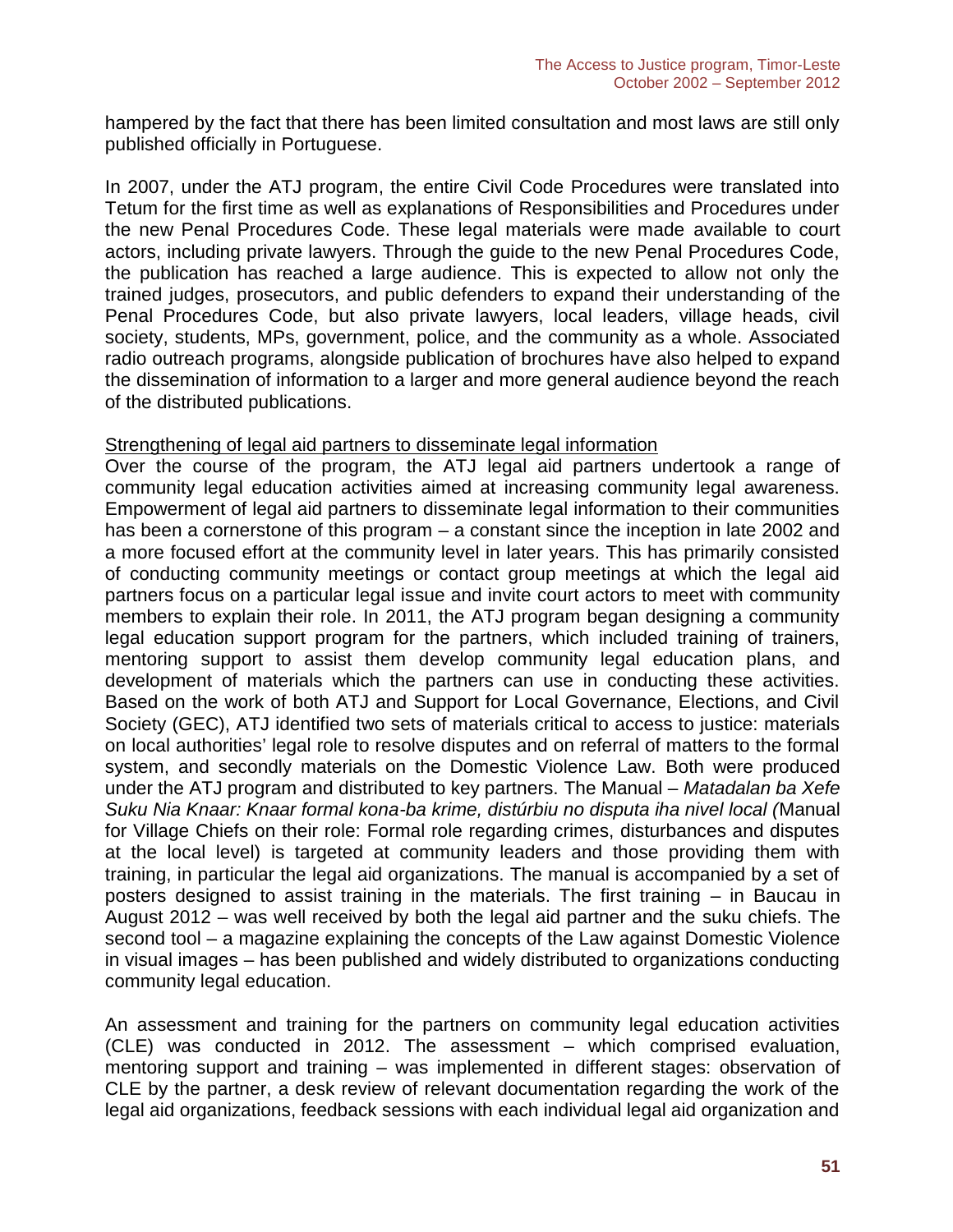a training workshop. The consultant recommended a number of ways in which the partners could improve their CLE activities. These recommendations related to the need for more effective targeting of vulnerable members of the community, particularly women, refining key messages, developing more participative and appropriate methodologies for rural audiences, ensuring that those conducting the activities are not projecting their personal views or gender bias into the CLE, and having a strategy for targeting particular CLE locations.

#### JSMP Radio Program

In 2008, the ATJ program aimed to support JSMP to establish a radio production unit to produce three radio programs, each with a simple format and requiring only simple production techniques. All programs were to use basic language, accessible to those with limited or no education. The radio programs aimed to be broadcast on national radio and also on community radio stations across the country to ensure greater reach to individuals in remote areas. This project was primarily meant to expand JSMP's legal expertise and information to include new audiences with limited or no education, audiences across all districts, and women through the use of specialized radio broadcasts. At later points in the program, legal aid partner organizations also incorporated radio programs and trainings to strengthen the law, justice, and human rights knowledge of its community members. Additionally, the JSMP's Outreach Unit and LRU also contributed to legal education activities in providing justice sector court updates. This was discussed earlier under Component 1.

#### **3. Cross-border trade and commerce**

The ATJ program embraced efforts to increase communities' movement through legal crossing and trade, and to increase the economy of communities at the border to prevent conflict between East Timorese and Indonesians from West Timor. This project facilitated dialogue between key actors by building trust and diminishing mutual suspicion and prejudice, in pursuit of mutual economic, social, cultural and security interests. Through increased private sector activity in the border communities, this effort fostered common understanding between many East Timorese and Indonesians in the district of Oecusse.

Following the withdrawal of Indonesia from East Timor in 1999, many border communities whose members are related by blood, kinship, or other ties found themselves split, on different sides of the border. Some members of the same community while gaining Timorese citizenship lost their Indonesian citizenship. Residents on both sides of the border no longer had the ability to cross the border for humanitarian, socio-cultural, and petty marketing purposes. The border crossings that many residents regularly made as part of their daily lives and continued livelihood strategies came to be regarded as "illegal" according to a strict interpretation of applicable laws.

Between 2004 and 2008, ATJ worked with East Timorese NGOs and partner NGOs in West Timor to conduct dialogues across the borders in three areas - Bobonaro, Covalima and Oecusse. The East Timorese partners were Peace and Democracy Foundation (PDF) and Fundacão Fatu Sinai Oecussi (FFSO). On the Indonesian side,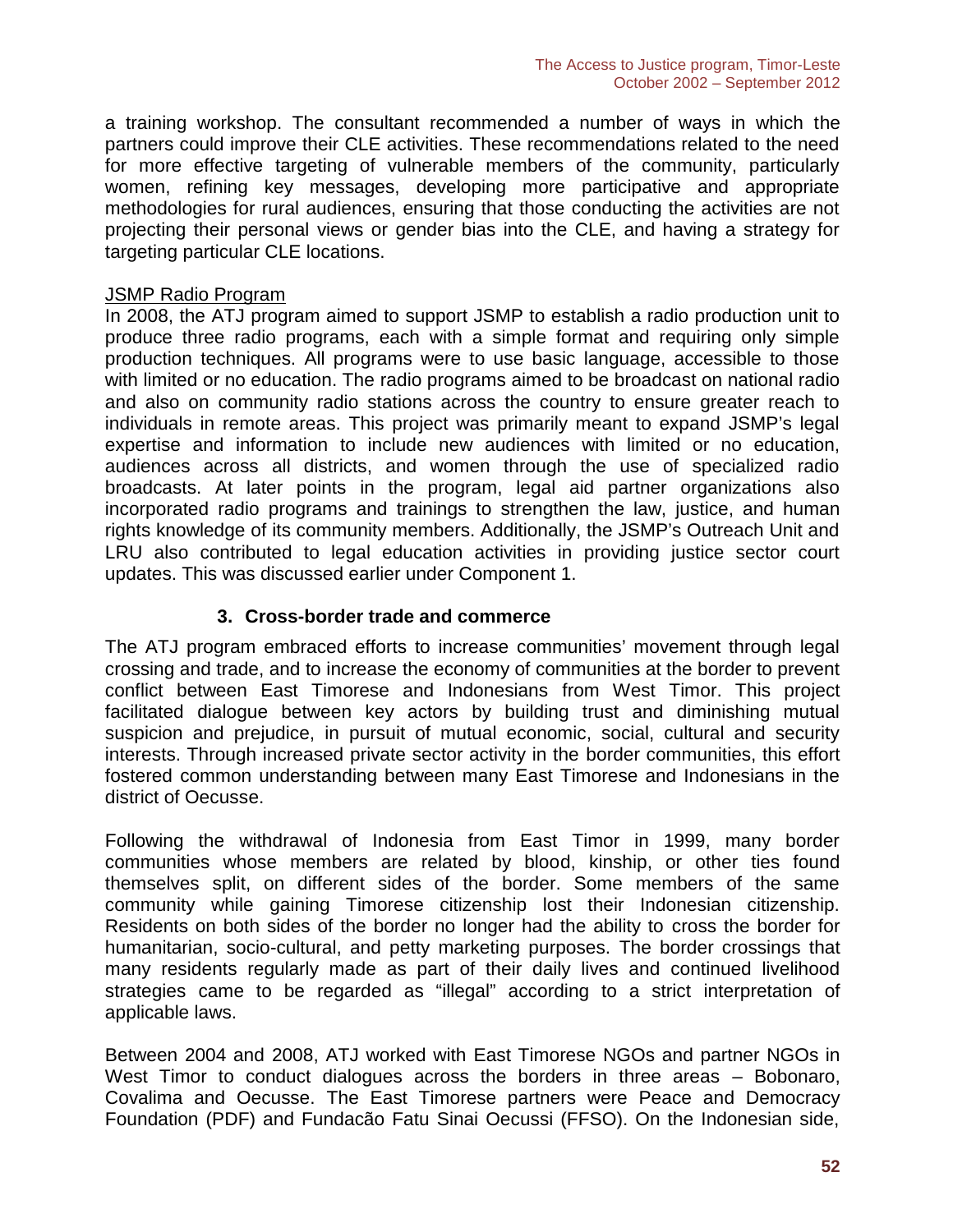ATJ worked with Yayasan Bentara Sabda Timor (YBST), Kefa Repatriation Support Group and Lembaga Advokasi Anti Kekerasan Masyarakat Sipil (Lakmas). The mechanism for dialogue varied, with Bobonaro and Covalima opting to form networking committees comprising residents and local authorities from both sides of the border, and facilitating cross-border trainings on mediation, conflict resolution and small scale business operations. In Oecusse, formal cross-border dialogues were conducted. The opportunity for dialogue through all the activities provided a mechanism for the border communities to raise issues and concerns, and discuss mutually beneficial solutions. The key recommendations resulting from the dialogues were calls for both local and central governments to pay attention to the concerns being aired by border communities regarding cross-border movement and trade. There were strong calls for a flexible border pass regime allowing easy – but controlled - movement in restricted areas across the border. The program also facilitated dialogue at a national level, bringing representatives of border communities to Dili to meet with national government figures working on cross border negotiations with Indonesia.

To support an increased profile of the concerns of border communities at a national level, in 2009, ATJ conducted a field assessment of Timor-Leste – Indonesia Border Community and Trade Issues. Findings of the assessment were presented at a National Dialogue on Border Community and Trade Issues, in September 2009. The assessment covered trade, the border communities, border controls on people, the border pass issue, border controls on vehicles, border difficulties unique to Oecusse District, border regulated markets, border administration and personnel, border physical facilities and cross-border trade. The assessment made a number of recommendations which were shared at the National Dialogue. The recommendations included putting the border pass system into operation as soon as possible; focusing attention on the domestic travel concerns of the residents of Oecusse; urging the Timor-Leste and Indonesia Joint Border Committee to consider the results of community dialogues on the list of border communities, regulated markets and crossing points for border communities. Following the national dialogue, the governments of Indonesia and Timor-Leste agreed to a pilot project to test the use of border passes in the Batugade area. The pass allowed the residents of the area to more freely cross between the two countries. The pilot is ongoing at the time of writing.

#### **Accomplishments and impact**

Developments over the past decade in Timor-Leste under the ATJ program demonstrate the growing and crucial importance of information in the public domain. The ATJ program's experience in a variety of activities, including village-based legal discussions organized by NGO partners and the Ministry of Justice's public legal information campaign demonstrate that citizens have grown more eager to know about Timor- Leste's legal framework, especially to help them resolve practical matters facing them on a day-to-day basis. It is critical that citizens have information to increase transparency and to create an environment in which reform can take place. As a result, ATJ has worked to improve the production and dissemination of information to promote more informed court judgments, including better compliance with East Timorese law, and greater transparency about Timor-Leste's evolving legal framework.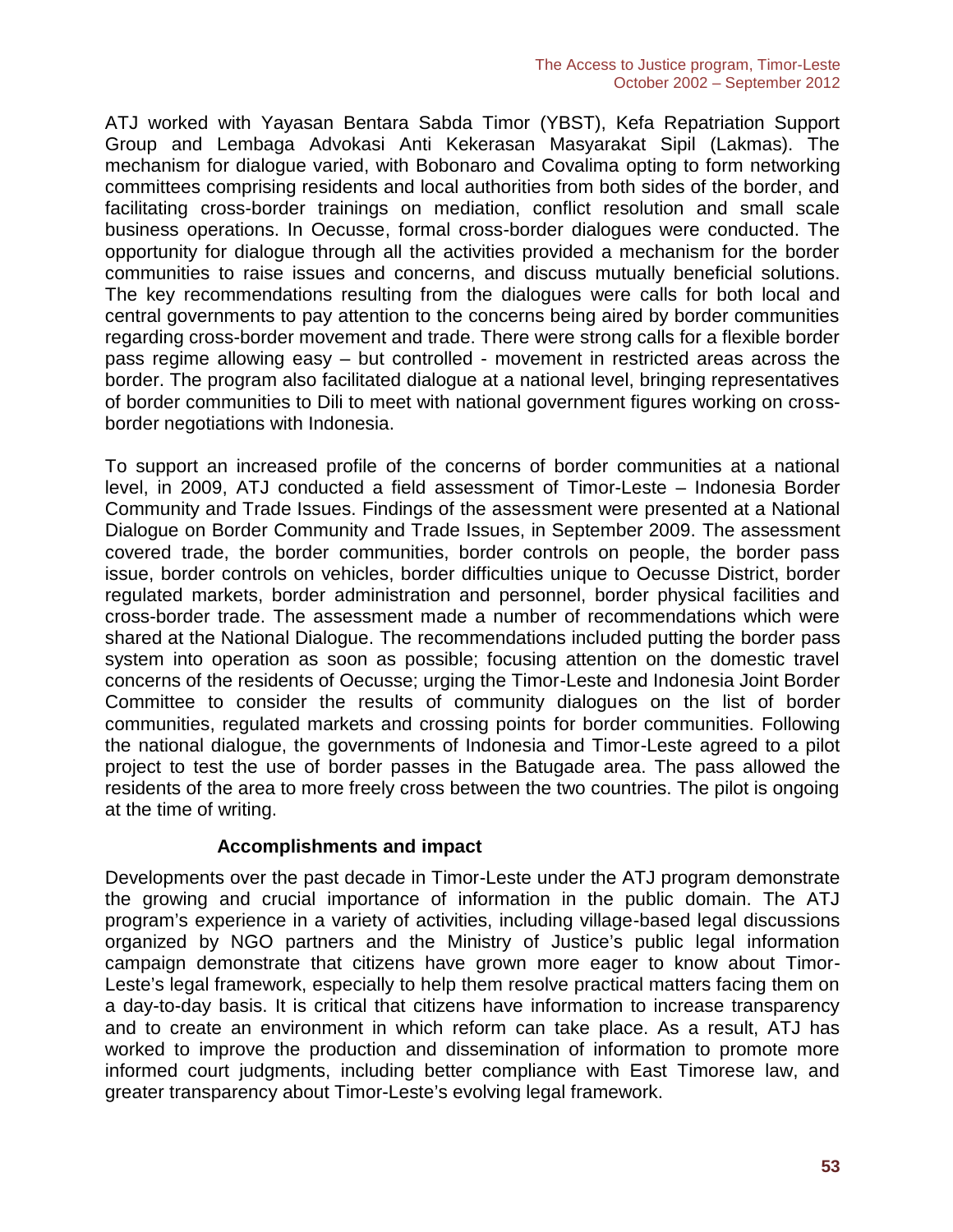# **Insights, impacts, and challenges**

The ATJ program has advanced USAID's and the Timor-Leste Government's strategic objectives in the rule of law, notably:

- Increased access to formal and informal methods of dispute resolution;
- Expanded geographic scope of services throughout the country;
- Enhanced quality of legal services available to citizens;
- Greater access to justice for women in both mediation and litigation processes;
- Greater transparency in the judicial system;
- Strengthened governance at the sub-national level; and,
- Long-term institutional strengthening and development.

To varying degrees, these accomplishments have had positive impacts on the following USAID strategic objectives: (1) improved formal justice system with greater focus on citizen's access to justice and improved services in the courts, public defenders' office and prosecutor services; (2) expanded access to legal services through public defenders, private lawyers and legal aid services, and expanded legal aid services to vulnerable communities, including women; and (3) mechanisms established and accessed by citizens to mediate and resolve conflicts allowing conflicts such as land use or labor disputes to be resolved outside of court.

This section provides a reflection on the insights learned from 10 years of programming in the justice sector at both the national and local levels, including suggestions on what could have been done differently, and what other activities could have been pursued. It will also highlight the impacts the ATJ program has had in the sector.

# **A. Insights and impacts**

As noted during both the mid-term and final evaluations of ATJ, USAID has been very positive about the way the ATJ Program has evolved, and has been pleased with its performance and improvement. It sees a key strength of the program is its focus on building service capacity in the districts outside of Dili and helping to fill major gaps that exist between communities and the state. The program has not only provided funds and technical capacity to legal aid providers, but also very critical organizational support. USAID felt that other key strengths of the program are how it has engaged with state justice actors and the role it has played in developing laws, especially the Legal Aid Law, and advocating for law reform generally.

# **1. Emergence of a robust legal aid sector serving communities**

The ATJ program has spearheaded the creation and development of a legal aid sector through partnerships with civil society organizations in each district of the country, every major city, and expansive rural and outlying areas. These partners have provided assistance to local communities in the form of non-litigation and litigation services. ATJ has worked with 13 legal partners. In total, over 9,000 cases have been handled through these legal aid partners over the last decade. To complement these efforts, ATJ also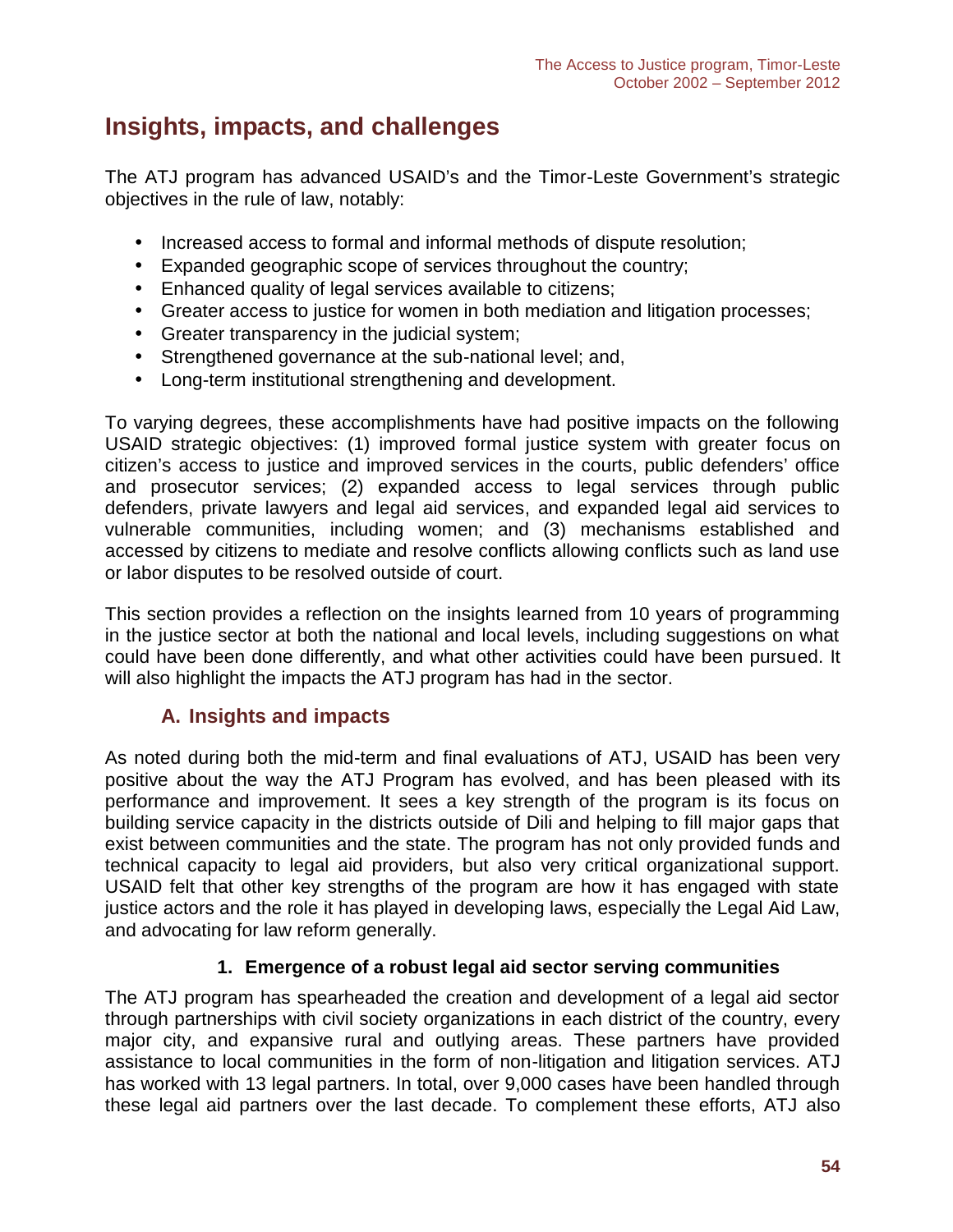initiated a paralegal program that has trained community members to help mediate cases of minor offenses, conduct monthly mobile visits to the community, and help clarify legal procedures to clients.

To complement activities aimed at strengthening community legal aid services, the ATJ program included a focus on the delivery of community legal education programs, to raise community awareness of legal rights, responsibilities and services. Through these programs, ATJ's partners at the suku level helped to disseminate information about national laws, the legislative progress, and other relevant legal issues. The program supported its partners' training and program development capacity, to enable them to design and deliver a range of community legal education activities, including community meetings, print and radio programs, and court update and translation services. ATJ also supported the Ministry of Justice to deliver face-to-face, public information campaigns and citizen-outreach programs.

### **2. Empowerment of suku-level legal assistance and access**

There is a growing recognition among donors of the lack of tangible impact that more conventional institutional-strengthening assistance in the law and justice sector has yielded, particularly given the political dynamics shaping the functioning of state-based law and justice institutions in fragile and post-conflict-affected places such as Timor- Leste. This growing awareness is linked to greater realization that law and justice mechanisms at the local level are often more geographically proximate, affordable, and legitimate in the eyes of the people who use those systems, when compared to "formal" or state-provided alternatives. This is an area where the ATJ program has focused much of its own law and justice programming, including long-term support for community legal aid and paralegal services in Timor-Leste.

# **3. Improvement of reach of women's legal rights and issues**

Throughout the program, ATJ activities have included direct assistance to women clients. Assistance was provided by supporting studies on women lawyers', encouraging legal aid organizations to employ women lawyers, funding the Victim Support Service to ensure that women can obtain specialized advice, requiring all partners to have at least 30 percent women clients, and providing gender-based violence trainings to lawyers working under the ATJ Program. While the Courts now operate more frequently in the districts and are hearing more cases involving GBV, these cases are challenging and consequently slower to resolve.

In response to this concern, ATJ supported VSS which provides valuable legal assistance to victims of GBV. VSS has assisted over 900 women and children victims of GBV and has contributed significantly in registering complaints with the Prosecutors' Office. The LRU of JSMP provided the only ongoing systematic analysis of cases in the formal court system, contributed incisive analysis on a number of important draft laws, and engaged in comprehensive legal information campaigns.

# **4. Improvement of legal aid partner resource capacity**

ATJ has observed successful approaches in advancing the justice sector of Timor-Leste as well as those that have not been successful. This has placed the program in a unique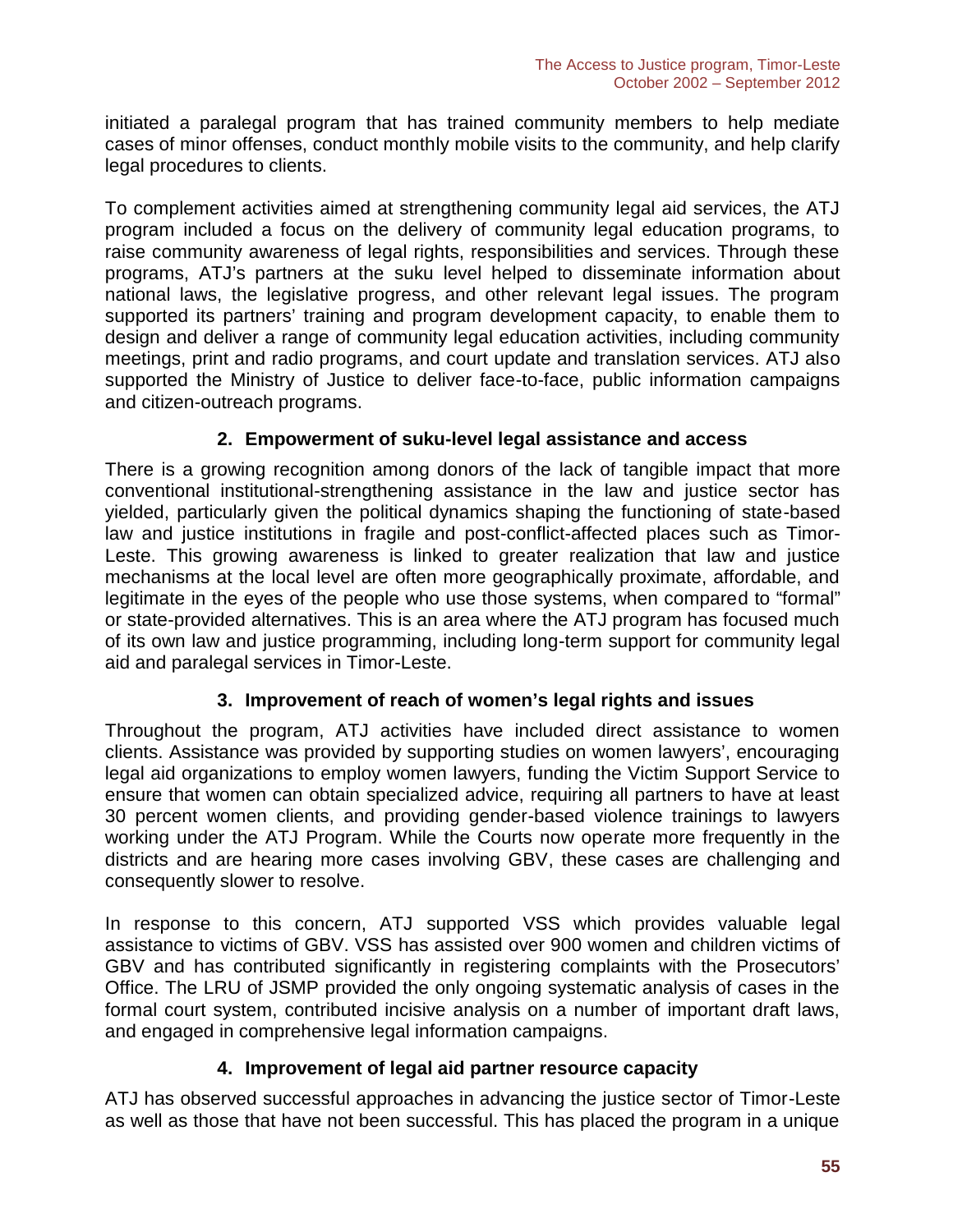position to identify strategic opportunities for intervention. ATJ listened to community demands for justice and the identified gaps in service delivery. To ensure the sustainability of legal aid partner operations, efficacy, and capacity, ATJ has provided regular administrative, management and financial training to its partners. These efforts have assisted partners to manage ATJ grants, planning and budgeting, reporting expenditures and activities, and to run their organizations in a transparent and efficient manner. These efforts have improved Timor-Leste's legal aid organizations, thereby promoting the sustainability of legal aid.

### **5. Matured formal justice system and legislative process**

Under the ATJ program, Timor-Leste's Parliament has received support through the PRC initiative. The PRC has played a vital role in responding to requests from MPs and National Parliament Committee Members for data, briefing papers, spreadsheets and other research products on topics such as heavy oils, food security, gender issues, decentralization, and corruption, among others.

ATJ has supported JSMP to establish and implement the PWP which has increased the oversight, public awareness, and knowledge of the National Parliament as well as increased the accountability of the National Parliament before the general public.

In the last two years, there has been a significant improvement in the Courts' performance in the districts with an increase in the number of cases heard and resolved. This appears to be particularly the case in Baucau, Dili, and Suai. This progress may be due in part to advances in developing court infrastructure in the districts - such as offices, accommodations for court officials and information technology but is also due to increased human resource capacity.

# **B. Challenges**

The legal aid services sector in Timor-Leste faces an uncertain future. Without ongoing financial, organizational and technical support, the ongoing viability of community-level justice services remains in doubt. Over and above these questions of short-term survival, a key challenge for non-government partners and service providers over the medium to longer term is how to achieve greater self-reliance in securing the financial and human resources they need to continue to serve their communities.

#### **1. Dependence on donor funding and oil revenues for legal aid sustainability**

While the Courts have relied to a considerable extent on the private lawyers funded under the ATJ program, there is as yet no government funding of legal aid provided by NGOs or lawyers operating privately from the Government. There are 16 Public Defenders funded by the government and while there are ongoing efforts to increase this number, it will increase slowly. The commitment of the government of the development of a legal aid policy that includes funding for private lawyers clearly acknowledges the government's recognition that the Public Defender alone cannot meet the community demand. However it is likely to be a while before there is a legal framework in place that yields positive results for the legal aid organizations which have been operating for the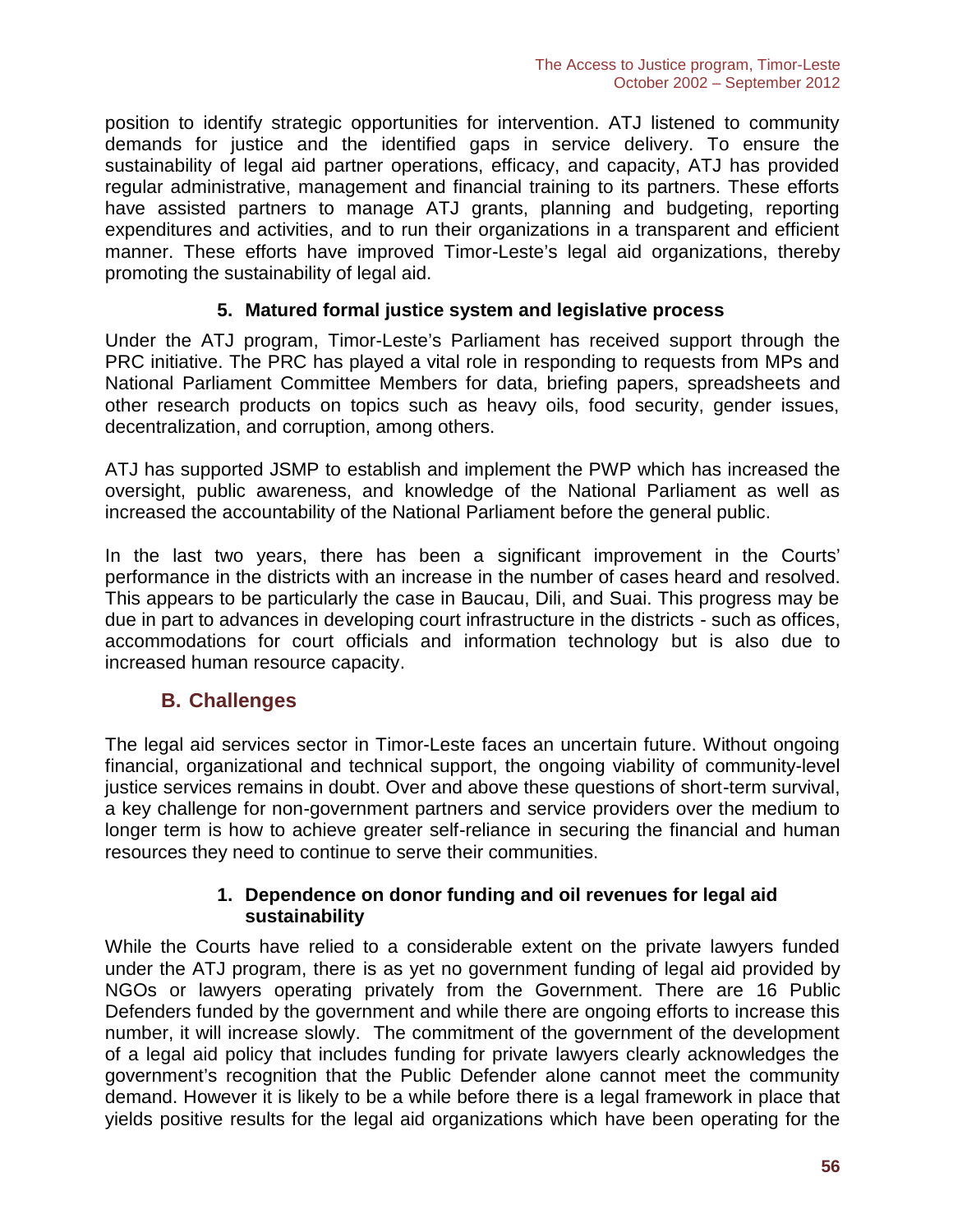last decade. The lack of Government funding combined with the fact that private lawyers in general only rarely provide pro-bono work raises concerns about the sustainability of free legal assistance for the majority who cannot afford to pay.

The end of the ATJ program will see not only funding problems for the legal aid organizations but also critical organizational and technical capacity development to the sector. The legal aid sector is facing a testing time and will need to become much more proactive and self reliant in securing the financial and human resources they need to continue their organizational and technical capacity building efforts.

Moreover, at a more macro-economic level, Timor-Leste remains a poor country. The growth of the oil and gas sector and the country's increasing dependence on oil revenues is creating an imbalanced economy. While the country is experiencing economic growth, fuelled by oil revenues, much of that wealth is focused in the nation's capital. Inequalities in wealth and access to opportunities will continue to be potential causes of conflict. Ensuring that marginalized communities have access to legal information and legal assistance can alleviate some of the potential consequences of such uneven growth, by assisting remote communities to assert their legal rights and participate in development.

#### **2. Continued shortage and low retention of qualified and skilled legal professionals**

While the number of judges, public prosecutors, public defenders and private lawyers successfully completing mandatory legal education at the CFJ is expected to rise, the shortfall between demand and need is still significant. Public Defenders in particular are limited in number, causing citizens, as well as the courts, to frequently depend on legal aid organizations.

The CFJ certification course is currently the only mechanism through which law graduates can qualify as legal professionals. Through the ATJ program, eight lawyers were provided scholarships to assist them in undertaking this course. This scholarship also acted as a way of incentivizing the legal aid lawyers to return to their former legal aid organizations upon qualification. With that incentive no longer available, it will be more difficult for legal aid organizations to attract qualified lawyers to their district based organizations and it is likely that most private lawyers will be concentrated in Dili. This poses a great risk to the future of the legal aid sector as there may be a shortage of qualified and skilled legal professionals in Timor-Leste.

### **3. Gap in legal and professional skills of lawyers and legal aid partners**

The ATJ program has seen some major challenges faced by legal aid partners. Many of the earlier supported and funded legal aid partners at the start of ATJ were not sustainably run. Management and organizational issues have posed challenges that have prevented their full efficacy. Particularly disheartening has been the closure of several of the legal aid partners formerly based in remote districts, in particular LBH- Covalima in Suai for which no alternative local organization exists to fill the gap. While the program has sought to learn lessons from the experiences of such fallen services,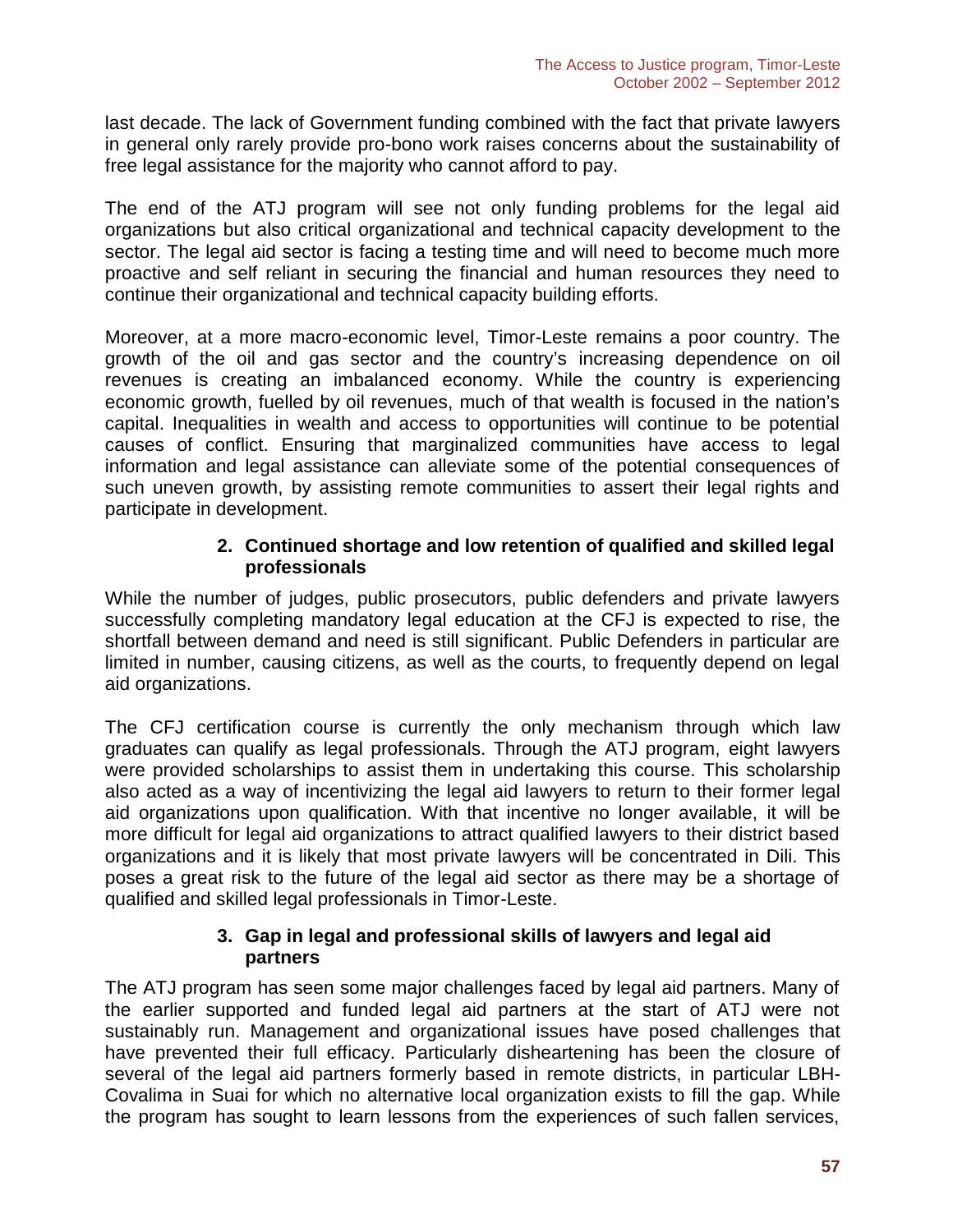ATJ has also underscored the continuing frailty of the organizational bases upon which some of the legal aid services are built. Among the legal aid partners supported, there has been a wide disparity in their organizational strength and technical capacity. VSS has been the most consistently strong performer, both in relation to organizational strength and technical capacity, based in part on strong leadership, internal systems, and their association with one of the strongest local organizations in Timor-Leste, JSMP. Conversely, ECM in Baucau has performed relatively well in terms of addressing community legal needs, but continues to require additional technical capacity and strengthened management systems to address recent concerns regarding management. ECM has built strong relationships with officials, local authorities, NGOs and the community in the four districts in which they work. LBH-Liberta performed well given its rather new addition as a legal aid partner and stands to become technically stronger with the return of the organization's director from training at CFJ. Finally, after many years of dedicated and critical legal aid support in Oecussi, FFSO faced an unfortunate series of organizational and technical capacity issues, especially in relation to overall staff management, implementation of case management, and the provision of litigation services. These deficiencies have resulted in significant organizational restructuring and refocus. The organization has a strong reputation in the district however, and has existed continuously since 1999, factors which will hopefully contribute to the organization being able to survive this current difficult period.

A long-term challenge that needs to be addressed following the completion of the ATJ program is the gap in technical capacity of lawyers, especially in relation to litigation. Lawyers need to continually improve their knowledge of the content and procedure of substantive laws, and need opportunities to further develop and practice the practical legal skills necessary to sustain litigation. The ATJ Program has effectively developed written step-by-step manuals addressing particular areas. Taking these written manuals, the ATJ program was then able to provide intensive training on use of the manuals so that the learning becomes more institutionalized. These trainings and continuous learning efforts are critical to ensuring that the legal and professional capacity of East Timorese legal aid lawyers is maximized and applied effectively.

#### **4. Domestic violence and sexual assault**

Domestic violence is a key problem facing the justice sector and any future support to the judicial sector needs to ensure that that support can tangibly address issues of violence against women. By the end of ATJ, the largest single category of cases handled by the legal aid partners was domestic violence, followed by high numbers for cases of sexual assault. PNTL report that the crime that is most frequently reported to police stations is domestic violence. While any approach to violence against women must be multi-sectoral, the justice sector plays a critical role in responding to domestic and sexual violence. Timor-Leste has taken many positive steps in recent years, including the promulgation of the Law against Domestic Violence. Of all the areas of cooperation between state and non-state agencies, cooperation around violence against women is perhaps the best example. Considerable support is needed to strengthen the work already done, to assist the formal institutions in their response to crimes of violence against women, and ensure that women victims of crimes have access to legal assistance and due process.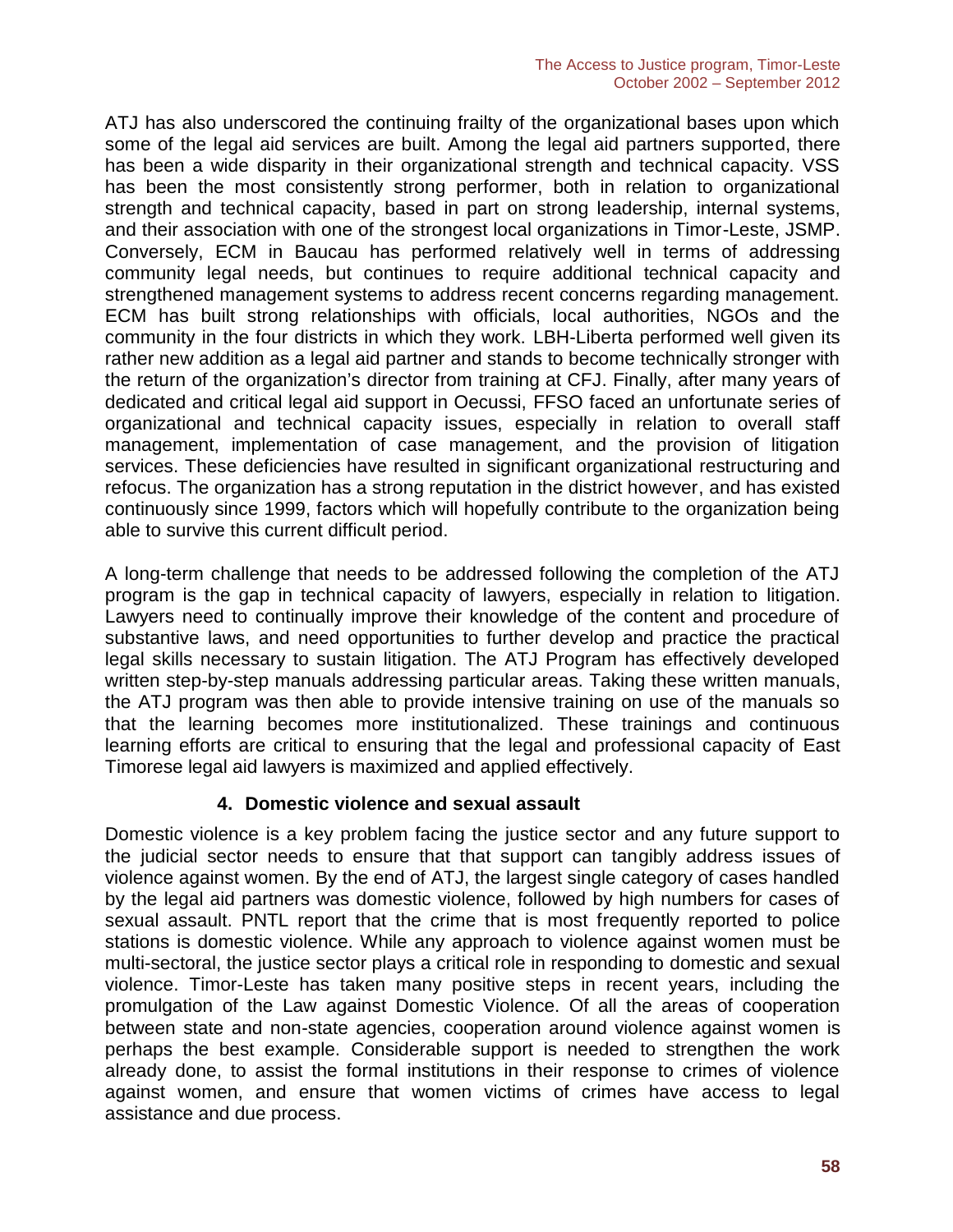# **Future directions and recommendations**

In the context of overarching country directions, current programming priorities, shifts in the donor landscape (particularly relating to law, justice, and security), and trends in the development agenda (political, economic, social dimensions) in Timor-Leste, a number of directions can be taken in light of the end of the 10-year ATJ program.

#### GBV as an entry point for broader justice programming

With a strengthened legal aid sector at present and a shifted program focus to strengthening community legal aid, post-ATJ program activity should not neglect violence against women. The work that VSS and JSMP have done to take a cross sectoral approach to reducing gender-based violence is a potential area to continue to pursue. Supporting efforts to address GBV across justice and policing dimensions, as well as creating linkages to other relevant local governance mechanisms (e.g. suku authorities) and social service providers (e.g. medical clinics, counseling, safe houses) is critical to success and enhances partnerships that have already been established. By focusing support on a concrete justice 'problem,' Timor-Leste can gain more traction and tangibly demonstrate the benefits of broader law and justice/governance reform objectives. While this strategy remains valid, to complement such an approach, and to maintain momentum in key areas of broader law and justice reform and maximize opportunities for greater impact, key elements of the ATJ law and justice programming should be linked to broader governance reform activities.

#### Legal knowledge sector development

Another potential avenue is to pursue more broadly-framed governance programs that previously have been supported through "stand-alone" justice-focused activities. For example, Timor-Leste's UNTL could be strengthened through additional support on legal texts, law school curriculum development, and efforts to foster the development of "legal Tetum", into a more broadly-focused program on 'knowledge sector' development. Similarly, national level policy and legislative reforms help to address not only particular issues or problems such as GBV, but also the extent to which they may have ramifications for broader governance work, including on sub-national governance, decentralization, and improved service delivery.

#### Accountability frameworks for improving local-level justice practices

The realities of plural state/non-state and formal/informal governance institutions, and the ATJ's program focus on supporting efforts to clarify and harmonize the relationship between these different institutions and practices, there are several key entry points that can be considered going forward. This expanded focus may include deepening a partnership with the Ministry of Justice in relation to ATJ's work on women's legal needs, the forthcoming law and justice survey, and work with the World Bank's Justice for the Poor initiative. These initiatives may help pave the way for the state to be better positioned to invoke greater accountability in local justice mechanisms.